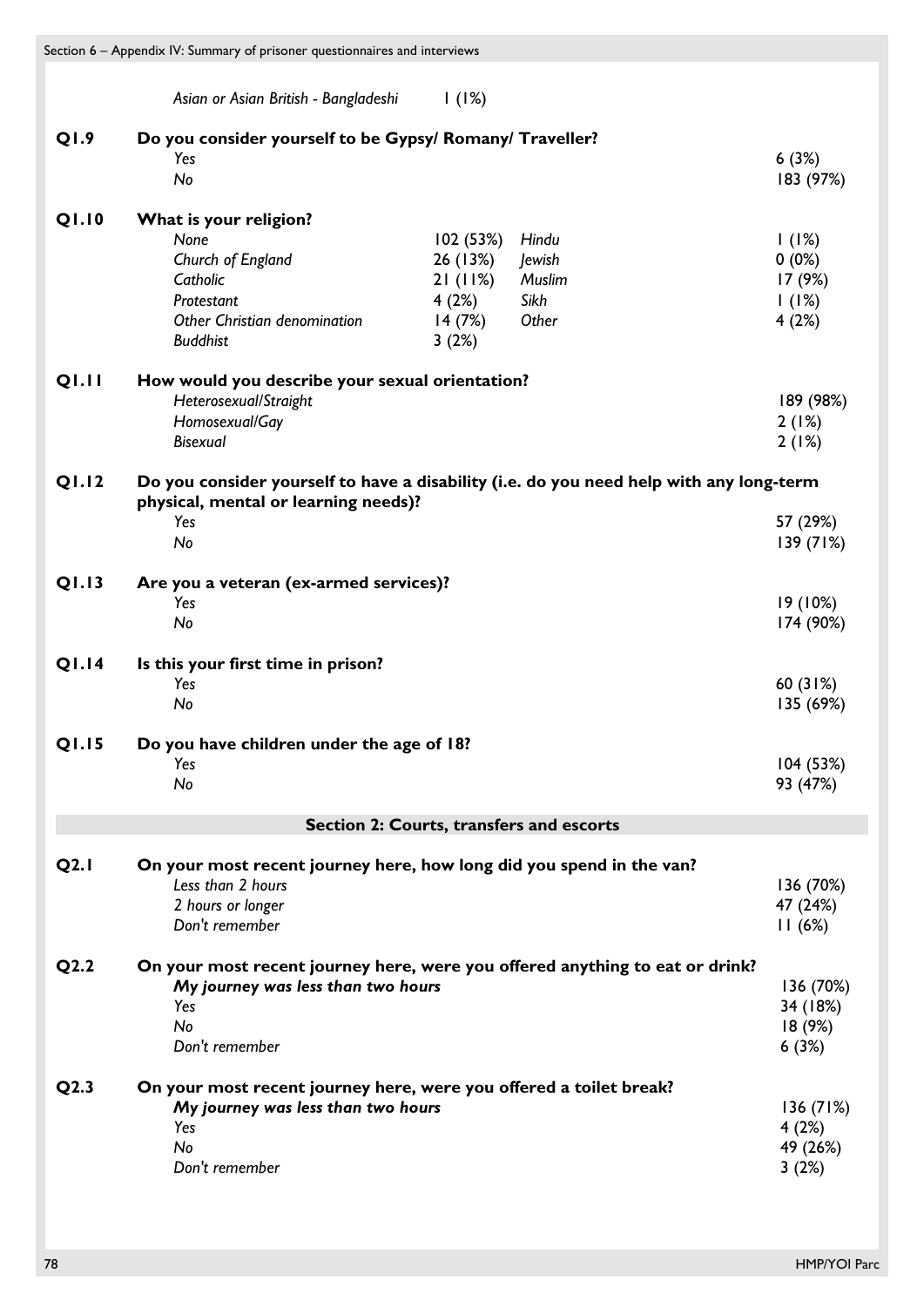| Q2.4             | On your most recent journey here, was the van clean?                                                                   |          |                               |           |
|------------------|------------------------------------------------------------------------------------------------------------------------|----------|-------------------------------|-----------|
|                  | Yes                                                                                                                    |          |                               | 106 (55%) |
|                  | No                                                                                                                     |          |                               | 75 (39%)  |
|                  | Don't remember                                                                                                         |          |                               | 13(7%)    |
| Q <sub>2.5</sub> | On your most recent journey here, did you feel safe?                                                                   |          |                               |           |
|                  | Yes                                                                                                                    |          |                               | 153 (80%) |
|                  | No                                                                                                                     |          |                               | 34 (18%)  |
|                  | Don't remember                                                                                                         |          |                               | 5(3%)     |
| Q2.6             | On your most recent journey here, how were you treated by the escort staff?                                            |          |                               |           |
|                  | Very well                                                                                                              |          |                               | 54 (28%)  |
|                  | Well                                                                                                                   |          |                               | 86 (44%)  |
|                  | <b>Neither</b>                                                                                                         |          |                               | 36 (19%)  |
|                  | <b>Badly</b>                                                                                                           |          |                               | 8(4%)     |
|                  | Very badly                                                                                                             |          |                               | 2(1%)     |
|                  | Don't remember                                                                                                         |          |                               | 8(4%)     |
| Q2.7             | Before you arrived, were you given anything or told that you were coming here? (Please<br>tick all that apply to you.) |          |                               |           |
|                  | Yes, someone told me                                                                                                   |          |                               | 127 (66%) |
|                  | Yes, I received written information                                                                                    |          |                               | 18(9%)    |
|                  | No, I was not told anything                                                                                            |          |                               | 48 (25%)  |
|                  | Don't remember                                                                                                         |          |                               | 1(1%)     |
|                  |                                                                                                                        |          |                               |           |
| Q2.8             | When you first arrived here did your property arrive at the same time as you?                                          |          |                               |           |
|                  | Yes                                                                                                                    |          |                               | 167 (87%) |
|                  | No                                                                                                                     |          |                               | 22(11%)   |
|                  | Don't remember                                                                                                         |          |                               | 4(2%)     |
|                  | Section 3: Reception, first night and induction                                                                        |          |                               |           |
| Q3.1             | How long were you in reception?                                                                                        |          |                               |           |
|                  | Less than 2 hours                                                                                                      |          |                               | 55 (28%)  |
|                  | 2 hours or longer                                                                                                      |          |                               | 126 (65%) |
|                  | Don't remember                                                                                                         |          |                               | 13(7%)    |
| Q3.2             | When you were searched, was this carried out in a respectful way?                                                      |          |                               |           |
|                  | Yes                                                                                                                    |          |                               | 159 (83%) |
|                  | No                                                                                                                     |          |                               | 23 (12%)  |
|                  | Don't remember                                                                                                         |          |                               | 9(5%)     |
| Q3.3             | Overall, how were you treated in reception?                                                                            |          |                               |           |
|                  | Very well                                                                                                              |          |                               | 42 (22%)  |
|                  | Well                                                                                                                   |          |                               | 94 (49%)  |
|                  | <b>Neither</b>                                                                                                         |          |                               | 36 (19%)  |
|                  | <b>Badly</b>                                                                                                           |          |                               | 16(8%)    |
|                  | Very badly                                                                                                             |          |                               | 3(2%)     |
|                  | Don't remember                                                                                                         |          |                               | 2(1%)     |
| Q3.4             | Did you have any of the following problems when you first arrived here? (Please tick all that                          |          |                               |           |
|                  | apply to you.)                                                                                                         |          |                               |           |
|                  | Loss of property                                                                                                       | 21(11%)  | <b>Physical health</b>        | 30 (16%)  |
|                  | Housing problems                                                                                                       | 33 (18%) | Mental health                 | 48 (26%)  |
|                  | Contacting employers                                                                                                   | 8(4%)    | Needing protection from other | 17(9%)    |
|                  |                                                                                                                        |          | prisoners                     |           |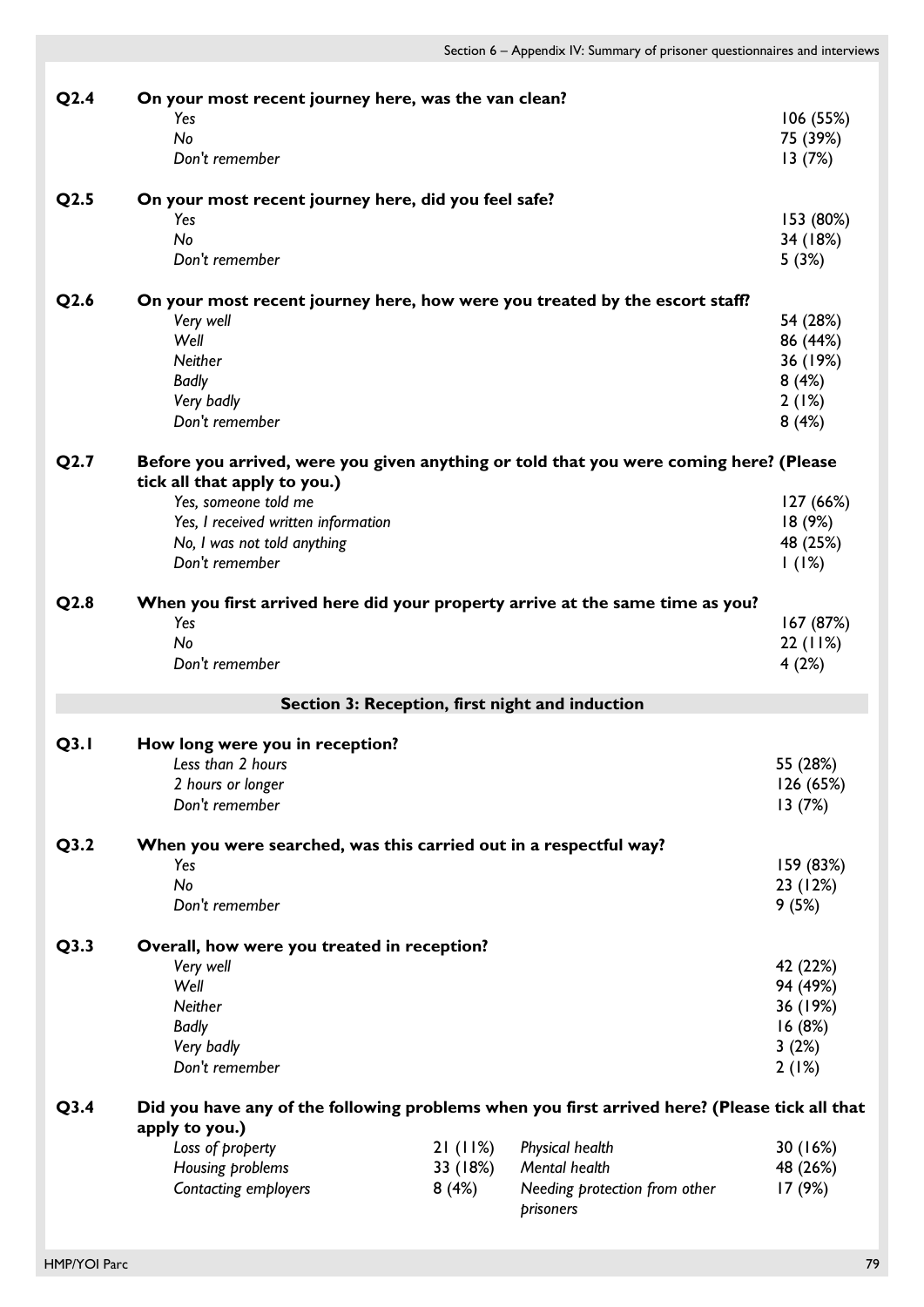Section 6 – Appendix IV: Summary of prisoner questionnaires and interviews

|       | Contacting family<br>Childcare<br>Money worries<br>Feeling depressed or suicidal                                       | 43 (23%)<br>7 (4%)<br>33 (18%)<br>35 (19%) | Getting phone numbers<br>Other<br>Did not have any problems | 36 (19%)<br>12(6%)<br>73 (39%) |
|-------|------------------------------------------------------------------------------------------------------------------------|--------------------------------------------|-------------------------------------------------------------|--------------------------------|
| Q3.5  | Did you receive any help/support from staff in dealing with these problems when you first<br>arrived here?             |                                            |                                                             |                                |
|       | Yes                                                                                                                    |                                            |                                                             | 37 (20%)                       |
|       | No                                                                                                                     |                                            |                                                             | 76 (41%)                       |
|       | Did not have any problems                                                                                              |                                            |                                                             | 73 (39%)                       |
| Q3.6  | When you first arrived here, were you offered any of the following? (Please tick all that                              |                                            |                                                             |                                |
|       | apply to you.)<br>Tobacco                                                                                              |                                            |                                                             |                                |
|       | A shower                                                                                                               |                                            |                                                             | 162(84%)<br>66 (34%)           |
|       | A free telephone call                                                                                                  |                                            |                                                             | 136 (70%)                      |
|       | Something to eat                                                                                                       |                                            |                                                             | 156(81%)                       |
|       | PIN phone credit                                                                                                       |                                            |                                                             | 149 (77%)                      |
|       | Toiletries/ basic items                                                                                                |                                            |                                                             | 158 (82%)                      |
|       | Did not receive anything                                                                                               |                                            |                                                             | 4(2%)                          |
| Q3.7  | When you first arrived here, did you have access to the following people or services?                                  |                                            |                                                             |                                |
|       | (Please tick all that apply to you.)                                                                                   |                                            |                                                             |                                |
|       | Chaplain<br>Someone from health services                                                                               |                                            |                                                             | 107 (56%)<br>132 (69%)         |
|       | A Listener/Samaritans                                                                                                  |                                            |                                                             | 66 (35%)                       |
|       | Prison shop/ canteen                                                                                                   |                                            |                                                             | 68 (36%)                       |
|       | Did not have access to any of these                                                                                    |                                            |                                                             | 31(16%)                        |
| Q3.8  | When you first arrived here, were you offered information on the following? (Please tick all                           |                                            |                                                             |                                |
|       | that apply to you.)                                                                                                    |                                            |                                                             |                                |
|       | What was going to happen to you                                                                                        |                                            |                                                             | 99 (54%)                       |
|       | What support was available for people feeling depressed or suicidal                                                    |                                            |                                                             | 88 (48%)                       |
|       | How to make routine requests (applications)                                                                            |                                            |                                                             | 78 (42%)                       |
|       | Your entitlement to visits<br>Health services                                                                          |                                            |                                                             | 78 (42%)                       |
|       | Chaplaincy                                                                                                             |                                            |                                                             | 92 (50%)<br>84 (46%)           |
|       | Not offered any information                                                                                            |                                            |                                                             | 55 (30%)                       |
| Q3.9  | Did you feel safe on your first night here?                                                                            |                                            |                                                             |                                |
|       | Yes                                                                                                                    |                                            |                                                             | 156(81%)                       |
|       | No                                                                                                                     |                                            |                                                             | 28 (15%)                       |
|       | Don't remember                                                                                                         |                                            |                                                             | 8(4%)                          |
| Q3.10 | How soon after you arrived here did you go on an induction course?                                                     |                                            |                                                             |                                |
|       | Have not been on an induction course                                                                                   |                                            |                                                             | 32 (17%)                       |
|       | Within the first week                                                                                                  |                                            |                                                             | 102(53%)                       |
|       | More than a week<br>Don't remember                                                                                     |                                            |                                                             | 43 (22%)<br>15(8%)             |
|       |                                                                                                                        |                                            |                                                             |                                |
| Q3.11 | Did the induction course cover everything you needed to know about the prison?<br>Have not been on an induction course |                                            |                                                             |                                |
|       | Yes                                                                                                                    |                                            |                                                             | 32 (17%)<br>78 (42%)           |
|       | No                                                                                                                     |                                            |                                                             | 54 (29%)                       |
|       | Don't remember                                                                                                         |                                            |                                                             | 22 (12%)                       |
|       |                                                                                                                        |                                            |                                                             |                                |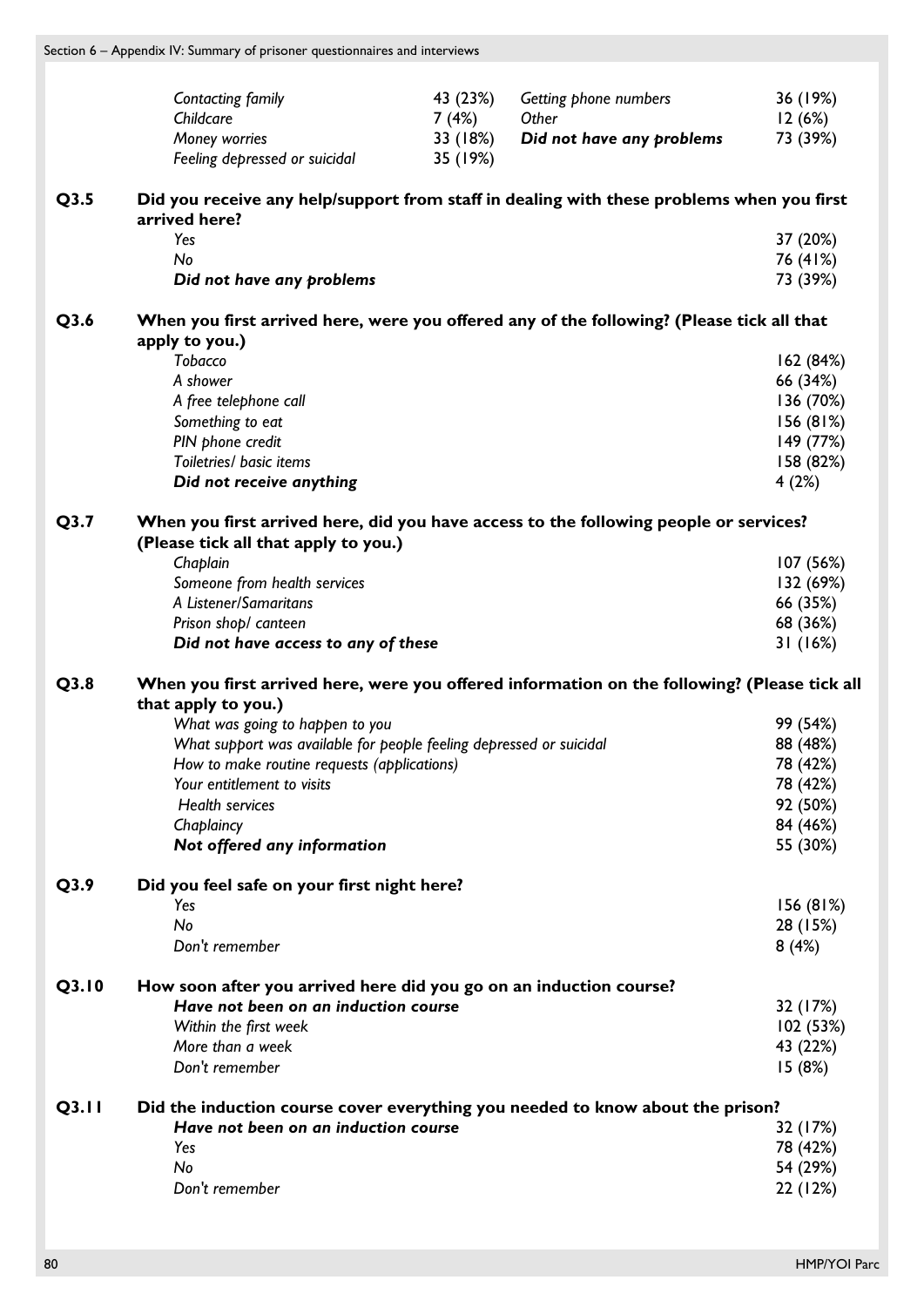| Q3.12       | How soon after you arrived here did you receive an education ('skills for life') assessment?<br>Did not receive an assessment<br>Within the first week<br>More than a week<br>Don't remember                                                                                                                                                                                                                                                                            |                     |          |          |                                                                                                                                       |                                                              | 36 (19%)<br>103(54%)<br>34 (18%)<br>18(9%)                 |
|-------------|-------------------------------------------------------------------------------------------------------------------------------------------------------------------------------------------------------------------------------------------------------------------------------------------------------------------------------------------------------------------------------------------------------------------------------------------------------------------------|---------------------|----------|----------|---------------------------------------------------------------------------------------------------------------------------------------|--------------------------------------------------------------|------------------------------------------------------------|
|             | Section 4: Legal rights and respectful custody                                                                                                                                                                                                                                                                                                                                                                                                                          |                     |          |          |                                                                                                                                       |                                                              |                                                            |
| <b>Q4.1</b> | How easy is it to                                                                                                                                                                                                                                                                                                                                                                                                                                                       | Very easy           | Easy     | Neither  | Difficult                                                                                                                             | Very difficult N/A                                           |                                                            |
|             | Communicate with your solicitor or<br>legal representative?                                                                                                                                                                                                                                                                                                                                                                                                             | 26 (14%)            | 65 (35%) | 22 (12%) | 31(16%)                                                                                                                               | 22 (12%)                                                     | 22 (12%)                                                   |
|             | Attend legal visits?<br>Get bail information?                                                                                                                                                                                                                                                                                                                                                                                                                           | 32 (17%)<br>10 (6%) |          |          | 74 (40%) 22 (12%) 20 (11%)<br>$22(13%)$ $22(13%)$ $24(14%)$                                                                           | 8 (4%)<br>21 (12%)                                           | 28 (15%)<br>70 (41%)                                       |
| Q4.2        | Have staff here ever opened letters from your solicitor or your legal representative when<br>you were not with them?<br>Not had any letters                                                                                                                                                                                                                                                                                                                             |                     |          |          |                                                                                                                                       |                                                              | 29 (15%)                                                   |
|             | Yes<br>No                                                                                                                                                                                                                                                                                                                                                                                                                                                               |                     |          |          |                                                                                                                                       |                                                              | 90 (47%)<br>71 (37%)                                       |
| Q4.3        | Can you get legal books in the library?<br>Yes<br>No<br>Don't know                                                                                                                                                                                                                                                                                                                                                                                                      |                     |          |          |                                                                                                                                       |                                                              | 65 (34%)<br>20(11%)<br>105(55%)                            |
| Q4.4        | Please answer the following questions about the wing/unit you are currently living on:                                                                                                                                                                                                                                                                                                                                                                                  |                     |          |          |                                                                                                                                       |                                                              |                                                            |
|             | Do you normally have enough clean, suitable clothes for the week?<br>Are you normally able to have a shower every day?<br>Do you normally receive clean sheets every week?<br>Do you normally get cell cleaning materials every week?<br>Is your cell call bell normally answered within five minutes?<br>Is it normally quiet enough for you to be able to relax or sleep in your<br>cell at night time?<br>If you need to, can you normally get your stored property? |                     |          |          | Yes<br>149 (76%)<br>189 (96%)<br>142 (73%)<br>$100(51\%)$ 91 (46%)<br>61 (31%) $118(61\%)$ 15 (8%)<br>$124(65%)$ 66 (34%)<br>34 (18%) | No<br>43 (22%)<br>7 (4%)<br>49 (25%)<br>$106(55\%)$ 53 (27%) | Don't know<br>3(2%)<br>$0(0\%)$<br>3(2%)<br>5(3%)<br>2(1%) |
| Q4.5        | What is the food like here?<br>Very good<br>Good<br><b>Neither</b><br>Bad<br>Very bad                                                                                                                                                                                                                                                                                                                                                                                   |                     |          |          |                                                                                                                                       |                                                              | 5(3%)<br>39 (20%)<br>48 (25%)<br>57 (29%)<br>46 (24%)      |
| Q4.6        | Does the shop/canteen sell a wide enough range of goods to meet your needs?<br>Have not bought anything yet/ don't know<br>Yes<br>No                                                                                                                                                                                                                                                                                                                                    |                     |          |          |                                                                                                                                       |                                                              | 4(2%)<br>87 (45%)<br>101(53%)                              |
| Q4.7        | Can you speak to a Listener at any time, if you want to?<br>Yes<br>No<br>Don't know                                                                                                                                                                                                                                                                                                                                                                                     |                     |          |          |                                                                                                                                       |                                                              | 117(60%)<br>14(7%)<br>64 (33%)                             |
| Q4.8        | Are your religious beliefs respected?<br>Yes                                                                                                                                                                                                                                                                                                                                                                                                                            |                     |          |          |                                                                                                                                       |                                                              | 84 (43%)                                                   |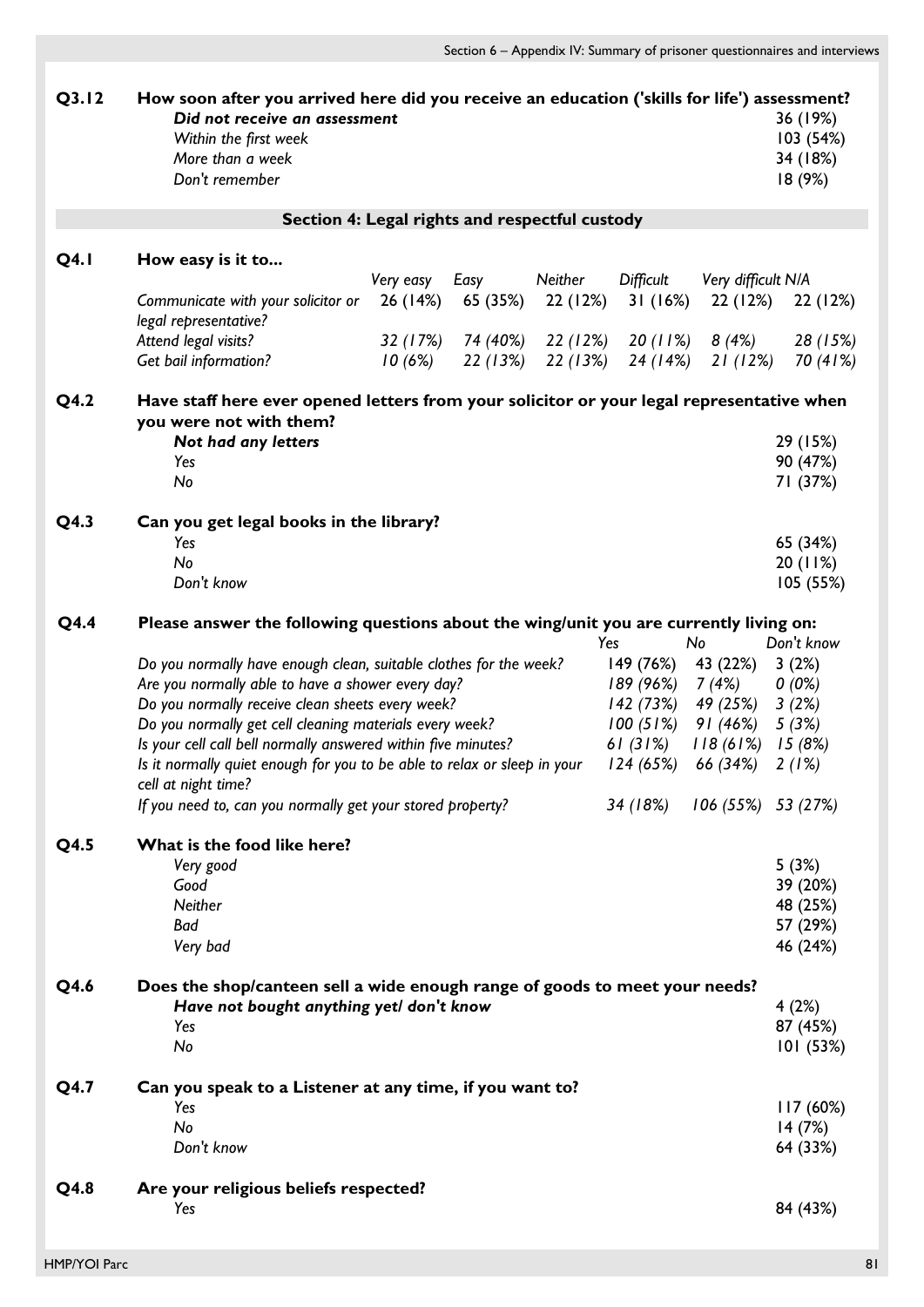|             | No<br>Don't know/ N/A                                                                                                                                                        |                            |                                 | 20 (10%)<br>90 (46%)                                                      |
|-------------|------------------------------------------------------------------------------------------------------------------------------------------------------------------------------|----------------------------|---------------------------------|---------------------------------------------------------------------------|
| Q4.9        | Are you able to speak to a chaplain of your faith in private if you want to?<br>Yes<br>No<br>Don't know/ N/A                                                                 |                            |                                 | 123 (63%)<br>6(3%)<br>66 (34%)                                            |
| Q4.10       | How easy or difficult is it for you to attend religious services?<br>I don't want to attend<br>Very easy<br>Easy<br>Neither<br>Difficult<br>Very difficult<br>Don't know     |                            |                                 | 50 (26%)<br>49 (26%)<br>34 (18%)<br>15(8%)<br>15(8%)<br>2(1%)<br>25 (13%) |
|             | <b>Section 5: Applications and complaints</b>                                                                                                                                |                            |                                 |                                                                           |
| <b>Q5.1</b> | Is it easy to make an application?<br>Yes<br>No<br>Don't know                                                                                                                |                            |                                 | 136 (72%)<br>43 (23%)<br>10(5%)                                           |
| Q5.2        | Please answer the following questions about applications. (If you have not made an                                                                                           |                            |                                 |                                                                           |
|             | application please tick the 'not made one' option.)                                                                                                                          | <b>Not made Yes</b><br>one |                                 | No                                                                        |
|             | Are applications dealt with fairly?<br>Are applications dealt with quickly (within seven days)?                                                                              | I5 (9%)                    | $15(8%)$ 81 $(44%)$<br>47 (28%) | 88 (48%)<br>108(64%)                                                      |
| Q5.3        | Is it easy to make a complaint?<br>Yes<br>No<br>Don't know                                                                                                                   |                            |                                 | 119(63%)<br>35 (19%)<br>34 (18%)                                          |
| Q5.4        | Please answer the following questions about complaints. (If you have not made a complaint<br>please tick the 'not made one' option.)                                         |                            |                                 |                                                                           |
|             |                                                                                                                                                                              | Not made<br>one            | Yes                             | No                                                                        |
|             | Are complaints dealt with fairly?<br>Are complaints dealt with quickly (within seven days)?                                                                                  | 63 (34%)<br>63 (36%)       | 21(12%)                         | 37 (20%) 87 (47%)<br>93 (53%)                                             |
| Q5.5        | Have you ever been prevented from making a complaint when you wanted to?<br>Yes<br>No                                                                                        |                            |                                 | 57 (31%)<br>129 (69%)                                                     |
| Q5.6        | How easy or difficult is it for you to see the Independent Monitoring Board (IMB)?<br>Don't know who they are<br>Very easy<br>Easy<br>Neither<br>Difficult<br>Very difficult |                            |                                 | 55 (30%)<br>13(7%)<br>35 (19%)<br>30(16%)<br>29 (16%)<br>21(11%)          |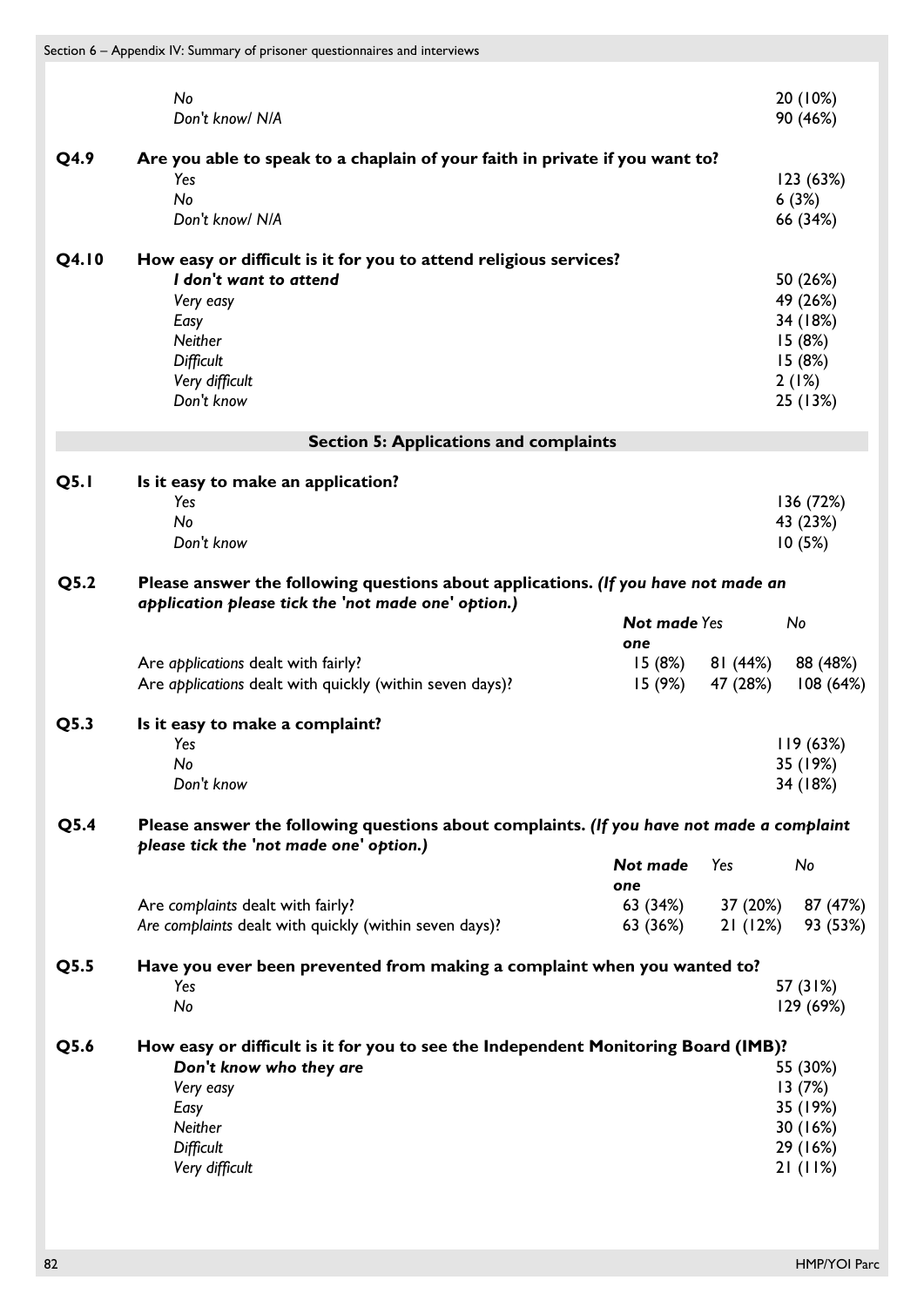|             | Section 6: Incentive and earned privileges scheme                                                                                                             |                                |
|-------------|---------------------------------------------------------------------------------------------------------------------------------------------------------------|--------------------------------|
| Q6.1        | Have you been treated fairly in your experience of the incentive and earned privileges (IEP)<br>scheme? (This refers to enhanced, standard and basic levels.) |                                |
|             | Don't know what the IEP scheme is<br>Yes<br>No                                                                                                                | 18(9%)<br>71 (37%)<br>84 (44%) |
|             | Don't know                                                                                                                                                    | 17(9%)                         |
| Q6.2        | Do the different levels of the IEP scheme encourage you to change your behaviour? (This<br>refers to enhanced, standard and basic levels.)                    |                                |
|             | Don't know what the IEP scheme is                                                                                                                             | 18(10%)                        |
|             | Yes                                                                                                                                                           | 84 (45%)                       |
|             | No                                                                                                                                                            | 70 (38%)                       |
|             | Don't know                                                                                                                                                    | 14(8%)                         |
| Q6.3        | In the last six months have any members of staff physically restrained you (C&R)?<br>Yes                                                                      | 19(10%)                        |
|             | No                                                                                                                                                            | 170 (90%)                      |
|             |                                                                                                                                                               |                                |
| Q6.4        | If you have spent a night in the segregation/care and separation unit in the last six months,<br>how were you treated by staff?                               |                                |
|             | I have not been to segregation in the last 6 months                                                                                                           | 147 (80%)                      |
|             | Very well                                                                                                                                                     | 5(3%)                          |
|             | Well                                                                                                                                                          | 6(3%)                          |
|             | Neither                                                                                                                                                       | 13(7%)                         |
|             | <b>Badly</b>                                                                                                                                                  | 6(3%)                          |
|             | Very badly                                                                                                                                                    | 7(4%)                          |
|             | Section 7: Relationships with staff                                                                                                                           |                                |
| <b>Q7.1</b> | Do most staff treat you with respect?                                                                                                                         |                                |
|             | Yes                                                                                                                                                           | 144 (77%)                      |
|             | No                                                                                                                                                            | 43 (23%)                       |
| Q7.2        | Is there a member of staff you can turn to for help if you have a problem?<br>Yes                                                                             | 140 (74%)                      |
|             | No                                                                                                                                                            | 48 (26%)                       |
|             |                                                                                                                                                               |                                |
| Q7.3        | Has a member of staff checked on you personally in the last week to see how you are<br>getting on?                                                            |                                |
|             | Yes<br>No                                                                                                                                                     | 63 (33%)                       |
|             |                                                                                                                                                               | 129 (67%)                      |
| Q7.4        | How often do staff normally speak to you during association?                                                                                                  |                                |
|             | Do not go on association                                                                                                                                      | 14(7%)                         |
|             | <b>Never</b>                                                                                                                                                  | 33 (17%)                       |
|             | Rarely                                                                                                                                                        | 55 (29%)                       |
|             | Some of the time                                                                                                                                              | 43 (23%)                       |
|             | Most of the time                                                                                                                                              | 24 (13%)                       |
|             | All of the time                                                                                                                                               | 21(11%)                        |
| Q7.5        | When did you first meet your personal (named) officer?                                                                                                        |                                |
|             | I have not met him/her                                                                                                                                        | 46 (24%)                       |
|             | In the first week                                                                                                                                             | 65 (33%)                       |
|             | More than a week                                                                                                                                              | 60 (31%)                       |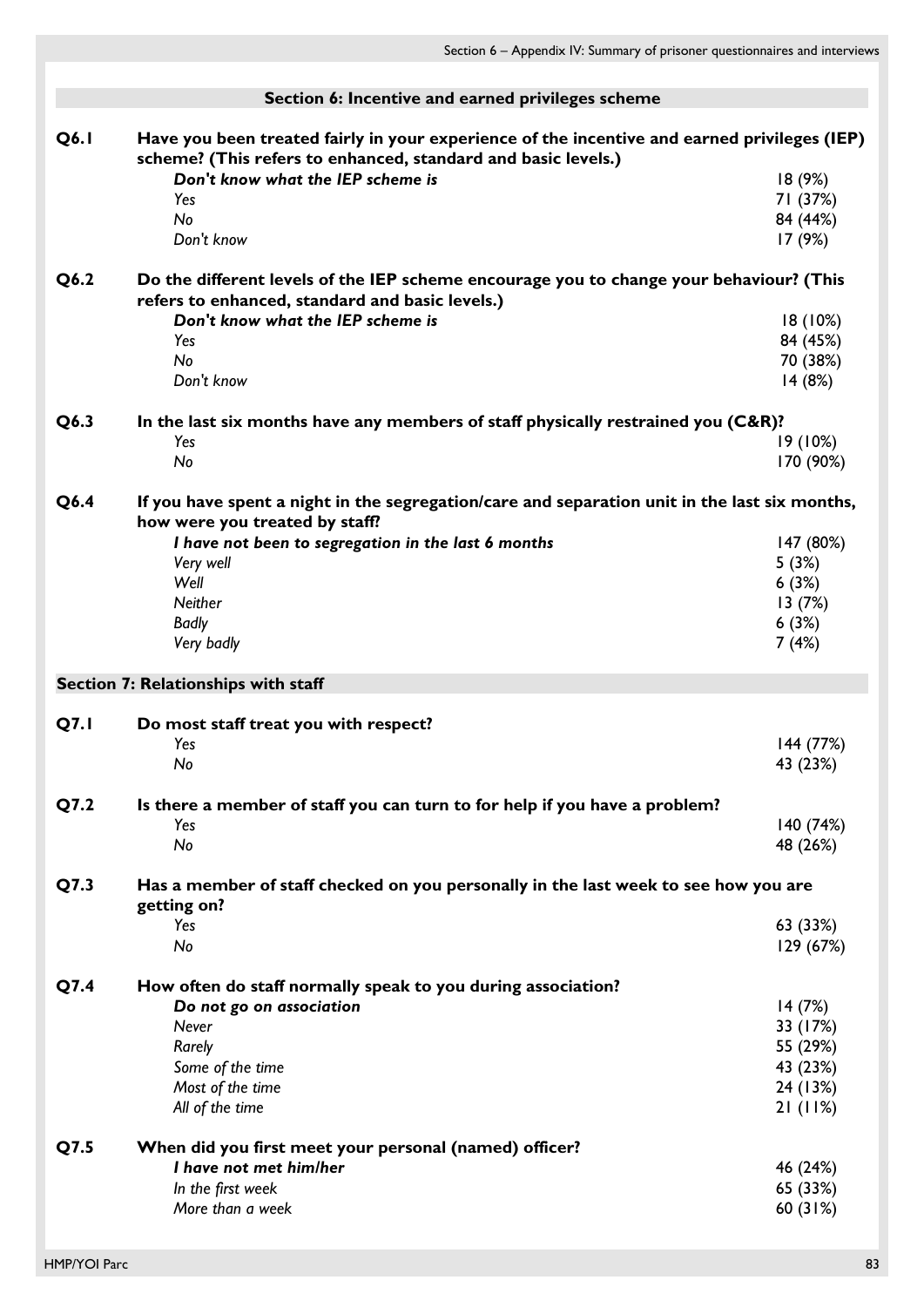|             | Section 6 - Appendix IV: Summary of prisoner questionnaires and interviews                        |                          |                         |           |
|-------------|---------------------------------------------------------------------------------------------------|--------------------------|-------------------------|-----------|
|             |                                                                                                   |                          |                         |           |
|             | Don't remember                                                                                    |                          |                         | 24 (12%)  |
| Q7.6        | How helpful is your personal (named) officer?                                                     |                          |                         |           |
|             | Do not have a personal officer/ I have not met him/ her                                           |                          |                         | 46 (24%)  |
|             | Very helpful                                                                                      |                          |                         | 44 (23%)  |
|             | Helpful                                                                                           |                          |                         | 48 (25%)  |
|             | Neither                                                                                           |                          |                         | 20(11%)   |
|             |                                                                                                   |                          |                         | 21(11%)   |
|             | Not very helpful                                                                                  |                          |                         |           |
|             | Not at all helpful                                                                                |                          |                         | 11(6%)    |
|             |                                                                                                   | <b>Section 8: Safety</b> |                         |           |
| <b>Q8.1</b> | Have you ever felt unsafe here?                                                                   |                          |                         |           |
|             | Yes                                                                                               |                          |                         | 82 (43%)  |
|             | No                                                                                                |                          |                         | 110(57%)  |
| Q8.2        | Do you feel unsafe now?                                                                           |                          |                         |           |
|             | Yes                                                                                               |                          |                         | 38 (20%)  |
|             | No                                                                                                |                          |                         | 149 (80%) |
| Q8.3        | In which areas have you felt unsafe? (Please tick all that apply to you.)                         |                          |                         |           |
|             |                                                                                                   |                          |                         |           |
|             | Never felt unsafe                                                                                 | 110(59%)                 | At meal times           | 17 (9%)   |
|             | Everywhere                                                                                        | 27 (15%)                 | At health services      | 16(9%)    |
|             | Segregation unit                                                                                  | 11(6%)                   | Visits area             | 11(6%)    |
|             | Association areas                                                                                 | 23 (12%)                 | In wing showers         | 15(8%)    |
|             | Reception area                                                                                    | 7 (4%)                   | In gym showers          | 6(3%)     |
|             | At the gym                                                                                        | 9 (5%)                   | In corridors/stairwells | 18(10%)   |
|             | In an exercise yard                                                                               | 14 (8%)                  | On your landing/wing    | 25 (13%)  |
|             | At work                                                                                           | 17 (9%)                  | In your cell            | 13(7%)    |
|             | During movement                                                                                   | 28 (15%)                 | At religious services   | 3(2%)     |
|             | At education                                                                                      | 10(5%)                   |                         |           |
| Q8.4        | Have you been victimised by other prisoners here?                                                 |                          |                         |           |
|             | Yes                                                                                               |                          |                         | 62 (32%)  |
|             | No                                                                                                |                          |                         | 129 (68%) |
| Q8.5        | If yes, what did the incident(s) involve/ what was it about? (Please tick all that apply to you.) |                          |                         |           |
|             | Insulting remarks (about you or your family or friends)                                           |                          |                         | 27 (14%)  |
|             | Physical abuse (being hit, kicked or assaulted)                                                   |                          |                         | 19 (10%)  |
|             | Sexual abuse                                                                                      |                          |                         | 4(2%)     |
|             | Feeling threatened or intimidated                                                                 |                          |                         | 34 (18%)  |
|             | Having your canteen/property taken                                                                |                          |                         | 14(7%)    |
|             | Medication                                                                                        |                          |                         | 7(4%)     |
|             | Debt                                                                                              |                          |                         | 11(6%)    |
|             | Drugs                                                                                             |                          |                         | 10(5%)    |
|             | Your race or ethnic origin                                                                        |                          |                         | 12(6%)    |
|             | Your religion/religious beliefs                                                                   |                          |                         | 11(6%)    |
|             |                                                                                                   |                          |                         |           |
|             | Your nationality                                                                                  |                          |                         | 9(5%)     |
|             | You are from a different part of the country than others                                          |                          |                         | 13(7%)    |
|             | You are from a traveller community                                                                |                          |                         | 3(2%)     |
|             | Your sexual orientation                                                                           |                          |                         | 3(2%)     |
|             | Your age                                                                                          |                          |                         | 7(4%)     |
|             | You have a disability                                                                             |                          |                         | 8(4%)     |
|             | You were new here                                                                                 |                          |                         | 13(7%)    |
|             | Your offence/ crime                                                                               |                          |                         | 13(7%)    |
|             | Gang related issues                                                                               |                          |                         | 5(3%)     |
|             |                                                                                                   |                          |                         |           |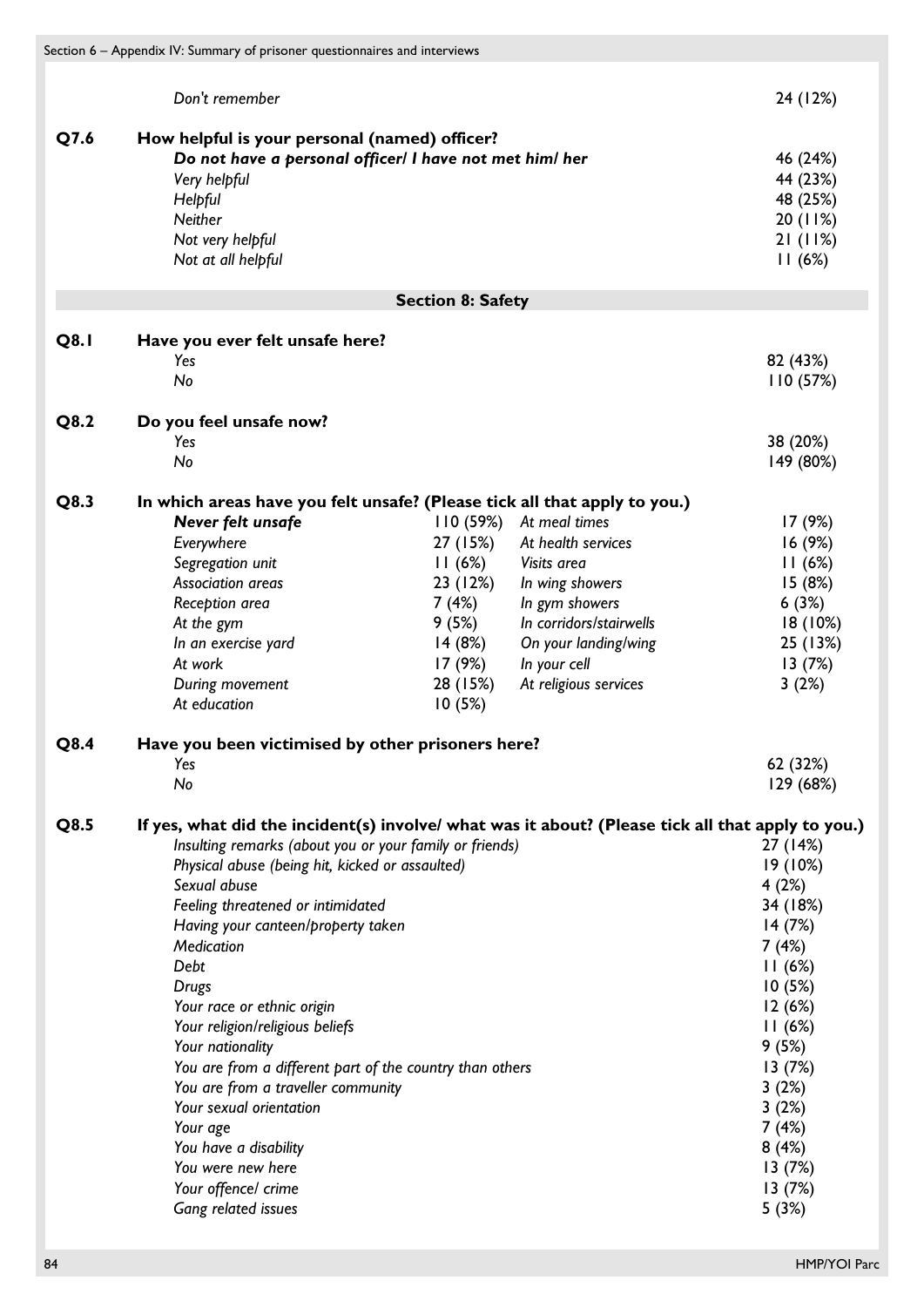| Q8.6 | Have you been victimised by staff here?<br>Yes<br>No                                                                                                                                                                                                                                                                                                                            |                                                                                                                                                                                                                                                   |                                   |                      |                 |                               | 71 (38%)<br>116(62%)                                                                                                                                                        |
|------|---------------------------------------------------------------------------------------------------------------------------------------------------------------------------------------------------------------------------------------------------------------------------------------------------------------------------------------------------------------------------------|---------------------------------------------------------------------------------------------------------------------------------------------------------------------------------------------------------------------------------------------------|-----------------------------------|----------------------|-----------------|-------------------------------|-----------------------------------------------------------------------------------------------------------------------------------------------------------------------------|
| Q8.7 | If yes, what did the incident(s) involve/ what was it about? (Please tick all that apply to you.)<br>Sexual abuse<br>Medication<br>Debt<br><b>Drugs</b><br>Your race or ethnic origin<br>Your religion/religious beliefs<br>Your nationality<br>Your sexual orientation<br>Your age<br>You have a disability<br>You were new here<br>Your offence/ crime<br>Gang related issues | Insulting remarks (about you or your family or friends)<br>Physical abuse (being hit, kicked or assaulted)<br>Feeling threatened or intimidated<br>You are from a different part of the country than others<br>You are from a traveller community |                                   |                      |                 |                               | 31(17%)<br>14 (7%)<br>1(1%)<br>33 (18%)<br>12(6%)<br>4(2%)<br>6(3%)<br>15(8%)<br>11(6%)<br>11(6%)<br>14(7%)<br>1(1%)<br>3(2%)<br>5(3%)<br>5(3%)<br>6(3%)<br>13(7%)<br>3(2%) |
| Q8.8 | If you have been victimised by prisoners or staff, did you report it?<br>Not been victimised<br>Yes<br>No                                                                                                                                                                                                                                                                       |                                                                                                                                                                                                                                                   |                                   |                      |                 |                               | 94 (54%)<br>37 (21%)<br>42 (24%)                                                                                                                                            |
|      |                                                                                                                                                                                                                                                                                                                                                                                 |                                                                                                                                                                                                                                                   | <b>Section 9: Health services</b> |                      |                 |                               |                                                                                                                                                                             |
| Q9.1 | How easy or difficult is it to see the following people?                                                                                                                                                                                                                                                                                                                        |                                                                                                                                                                                                                                                   |                                   |                      |                 |                               |                                                                                                                                                                             |
|      |                                                                                                                                                                                                                                                                                                                                                                                 | Don't know Very easy                                                                                                                                                                                                                              |                                   | Easy                 | Neither         | Difficult                     | Very difficult                                                                                                                                                              |
|      | The doctor                                                                                                                                                                                                                                                                                                                                                                      | 10(5%)                                                                                                                                                                                                                                            | 9(5%)                             | 39(21%)              | 22 (12%)        | 70 (37%)                      | 38 (20%)                                                                                                                                                                    |
|      | The nurse<br>The dentist                                                                                                                                                                                                                                                                                                                                                        | 12 (7%)<br>14(8%)                                                                                                                                                                                                                                 | 15(8%)<br>5(3%)                   | 58 (32%)<br>23 (13%) | 17(9%)<br>9(5%) | 54 (30%)<br>35 (19%)          | 27 (15%)<br>97 (53%)                                                                                                                                                        |
| Q9.2 | What do you think of the quality of the health service from the following people?                                                                                                                                                                                                                                                                                               |                                                                                                                                                                                                                                                   |                                   |                      |                 |                               |                                                                                                                                                                             |
|      |                                                                                                                                                                                                                                                                                                                                                                                 | Not been                                                                                                                                                                                                                                          | Very good                         | Good                 | Neither         | Bad                           | Very bad                                                                                                                                                                    |
|      | The doctor                                                                                                                                                                                                                                                                                                                                                                      | 27 (14%)                                                                                                                                                                                                                                          | 19 (10%)                          | 44 (24%)             | 24 (13%)        | 26 (14%)                      | 47 (25%)                                                                                                                                                                    |
|      | The nurse<br>The dentist                                                                                                                                                                                                                                                                                                                                                        | 34 (19%)                                                                                                                                                                                                                                          | $25(14%)$ 20(11%)<br>9(5%)        | 53 (29%)<br>31 (17%) | 23 (13%)        | 27 (15%) 23 (12%)<br>27 (15%) | 37 (20%)<br>55 (31%)                                                                                                                                                        |
| Q9.3 | What do you think of the overall quality of the health services here?                                                                                                                                                                                                                                                                                                           |                                                                                                                                                                                                                                                   |                                   |                      |                 |                               |                                                                                                                                                                             |
|      | Not been                                                                                                                                                                                                                                                                                                                                                                        |                                                                                                                                                                                                                                                   |                                   |                      |                 |                               | 18(10%)                                                                                                                                                                     |
|      | Very good                                                                                                                                                                                                                                                                                                                                                                       |                                                                                                                                                                                                                                                   |                                   |                      |                 |                               | 13(7%)                                                                                                                                                                      |
|      | Good                                                                                                                                                                                                                                                                                                                                                                            |                                                                                                                                                                                                                                                   |                                   |                      |                 |                               | 43 (24%)                                                                                                                                                                    |
|      | Neither                                                                                                                                                                                                                                                                                                                                                                         |                                                                                                                                                                                                                                                   |                                   |                      |                 |                               | 23 (13%)                                                                                                                                                                    |
|      | Bad                                                                                                                                                                                                                                                                                                                                                                             |                                                                                                                                                                                                                                                   |                                   |                      |                 |                               | 34 (19%)                                                                                                                                                                    |
|      | Very bad                                                                                                                                                                                                                                                                                                                                                                        |                                                                                                                                                                                                                                                   |                                   |                      |                 |                               | 51 (28%)                                                                                                                                                                    |
| Q9.4 | Are you currently taking medication?                                                                                                                                                                                                                                                                                                                                            |                                                                                                                                                                                                                                                   |                                   |                      |                 |                               |                                                                                                                                                                             |
|      | Yes                                                                                                                                                                                                                                                                                                                                                                             |                                                                                                                                                                                                                                                   |                                   |                      |                 |                               | 78 (43%)                                                                                                                                                                    |
|      | No                                                                                                                                                                                                                                                                                                                                                                              |                                                                                                                                                                                                                                                   |                                   |                      |                 |                               | 103 (57%)                                                                                                                                                                   |
|      |                                                                                                                                                                                                                                                                                                                                                                                 |                                                                                                                                                                                                                                                   |                                   |                      |                 |                               |                                                                                                                                                                             |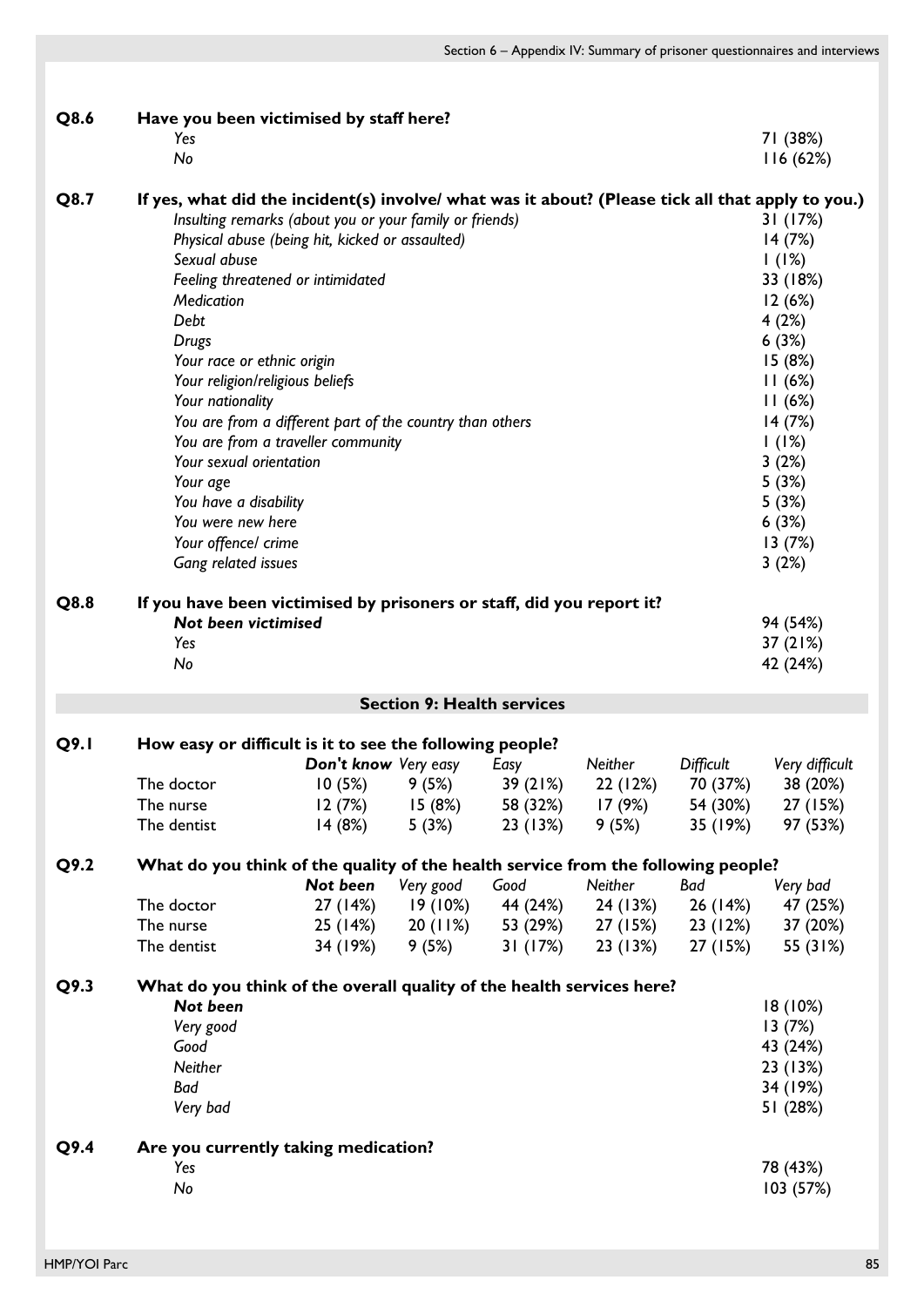| Q9.5  | If you are taking medication, are you allowed to keep some/ all of it in your own cell?           |           |
|-------|---------------------------------------------------------------------------------------------------|-----------|
|       | <b>Not taking medication</b>                                                                      | 103 (55%) |
|       | Yes, all my meds                                                                                  | 47 (25%)  |
|       |                                                                                                   |           |
|       | Yes, some of my meds                                                                              | 13(7%)    |
|       | No                                                                                                | 24 (13%)  |
|       |                                                                                                   |           |
| Q9.6  | Do you have any emotional or mental health problems?                                              |           |
|       | Yes                                                                                               | 73 (39%)  |
|       | No                                                                                                | 113(61%)  |
|       |                                                                                                   |           |
| Q9.7  | Are your being helped/ supported by anyone in this prison?                                        | (e.g. a   |
|       | psychologist, psychiatrist, nurse, mental health worker, counsellor or any other member of staff) |           |
|       | Do not have any emotional or mental health problems                                               | 113(62%)  |
|       | Yes                                                                                               | 25 (14%)  |
|       | No                                                                                                | 44 (24%)  |
|       |                                                                                                   |           |
|       | Section 10: Drugs and alcohol                                                                     |           |
|       |                                                                                                   |           |
| Q10.1 | Did you have a problem with drugs when you came into this prison?                                 |           |
|       | Yes                                                                                               | 72 (39%)  |
|       | No                                                                                                | 112(61%)  |
| Q10.2 |                                                                                                   |           |
|       | Did you have a problem with alcohol when you came into this prison?                               |           |
|       | Yes                                                                                               | 37 (20%)  |
|       | No                                                                                                | 145 (80%) |
| Q10.3 |                                                                                                   |           |
|       | Is it easy or difficult to get illegal drugs in this prison?                                      |           |
|       | Very easy                                                                                         | 63 (34%)  |
|       | Easy                                                                                              | 31 (17%)  |
|       | Neither                                                                                           | 15(8%)    |
|       | Difficult                                                                                         | 3(2%)     |
|       | Very difficult                                                                                    | 10(5%)    |
|       | Don't know                                                                                        | 61 (33%)  |
|       |                                                                                                   |           |
| Q10.4 | Is it easy or difficult to get alcohol in this prison?                                            |           |
|       | Very easy                                                                                         | 23 (12%)  |
|       | Easy                                                                                              | 21(11%)   |
|       | Neither                                                                                           | 26 (14%)  |
|       | Difficult                                                                                         | 14(8%)    |
|       | Very difficult                                                                                    | 19(10%)   |
|       | Don't know                                                                                        |           |
|       |                                                                                                   | 82 (44%)  |
| Q10.5 | Have you developed a problem with illegal drugs since you have been in this prison?               |           |
|       | Yes                                                                                               | 34 (19%)  |
|       | No                                                                                                | 149 (81%) |
|       |                                                                                                   |           |
| Q10.6 | Have you developed a problem with diverted medication since you have been in this prison?         |           |
|       | Yes                                                                                               | 22 (12%)  |
|       | No                                                                                                | 159 (88%) |
|       |                                                                                                   |           |
| Q10.7 | Have you received any support or help (for example substance misuse teams) for your drug          |           |
|       | problem, while in this prison?                                                                    |           |
|       | Did not / do not have a drug problem                                                              | 97 (58%)  |
|       |                                                                                                   |           |
|       | Yes                                                                                               | 26 (16%)  |
|       | No                                                                                                | 43 (26%)  |
|       |                                                                                                   |           |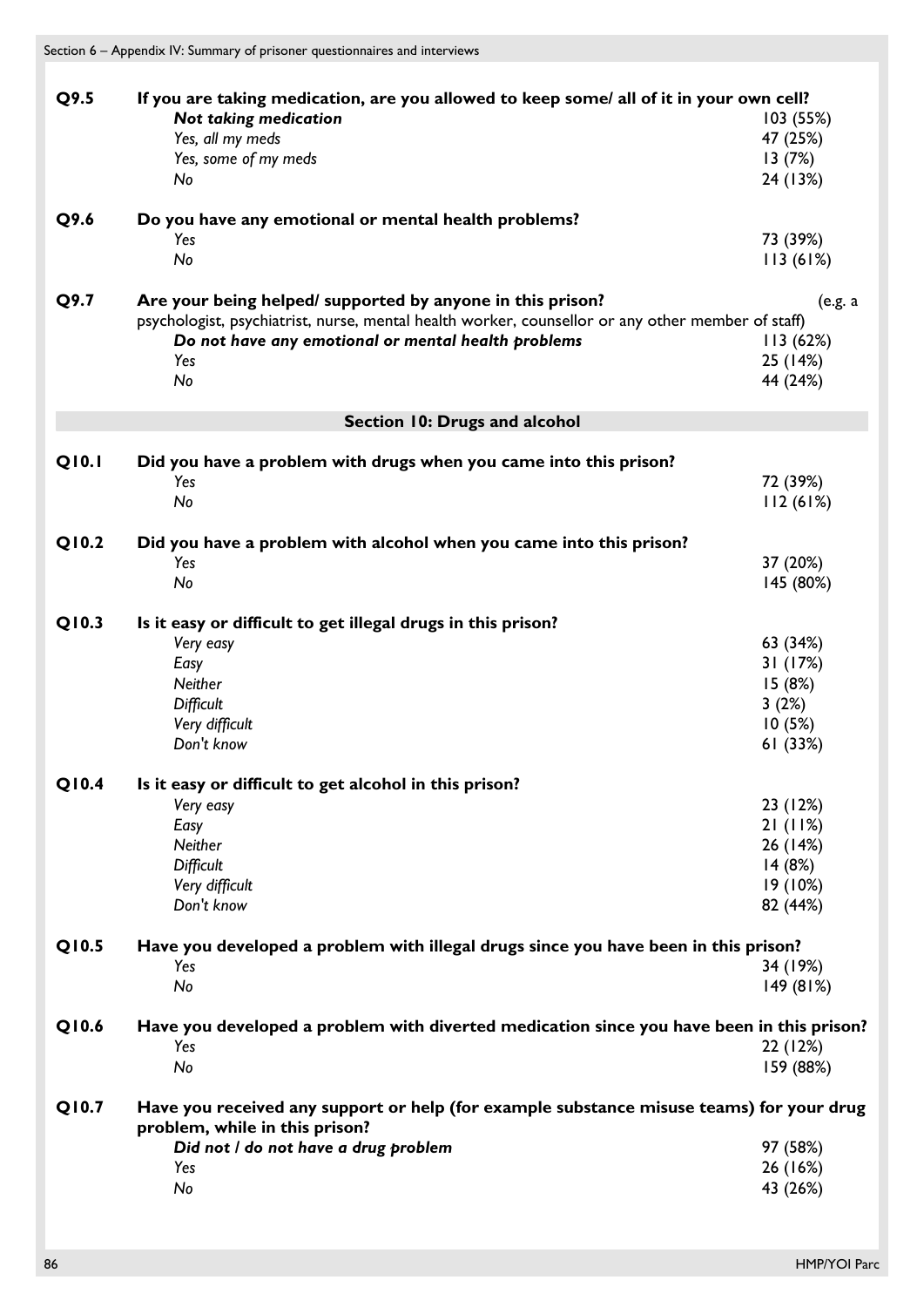| Q10.8        | alcohol problem, whilst in this prison?                                                         |                               | Have you received any support or help (for example substance misuse teams) for your |          |          |                   |                   |  |
|--------------|-------------------------------------------------------------------------------------------------|-------------------------------|-------------------------------------------------------------------------------------|----------|----------|-------------------|-------------------|--|
|              | Did not / do not have an alcohol problem                                                        |                               |                                                                                     |          |          |                   | 145(81%)          |  |
|              | Yes                                                                                             |                               |                                                                                     |          |          | 16 (9%)           |                   |  |
|              | No                                                                                              |                               |                                                                                     |          |          |                   | 18 (10%)          |  |
| Q10.9        | Was the support or help you received, whilst in this prison, helpful?                           |                               |                                                                                     |          |          |                   |                   |  |
|              | Did not have a problem/ did not receive help                                                    |                               | 133 (82%)                                                                           |          |          |                   |                   |  |
|              | Yes                                                                                             |                               |                                                                                     |          |          |                   | 21(13%)           |  |
|              | No                                                                                              |                               |                                                                                     |          |          | 8(5%)             |                   |  |
|              |                                                                                                 | <b>Section II: Activities</b> |                                                                                     |          |          |                   |                   |  |
|              |                                                                                                 |                               |                                                                                     |          |          |                   |                   |  |
| <b>QII.I</b> | How easy or difficult is it to get into the following activities, in this prison?               | Don't                         |                                                                                     |          |          | Neither Difficult |                   |  |
|              |                                                                                                 | know                          | Very                                                                                | Easy     |          |                   | Very<br>difficult |  |
|              | Prison job                                                                                      | 12                            | easy<br>28                                                                          | 62       | 21       | 31                | 21                |  |
|              |                                                                                                 | (7%)                          | (16%)                                                                               | (35%)    | (12%)    | (18%)             | (12%)             |  |
|              |                                                                                                 | 21                            |                                                                                     | 63       | 22       |                   | 15                |  |
|              | Vocational or skills training                                                                   |                               | 24                                                                                  |          |          | 30                |                   |  |
|              |                                                                                                 | (12%)                         | (14%)                                                                               | (36%)    | (13%)    | (17%)             | (9%)              |  |
|              | Education (including basic skills)                                                              | 18                            | 29                                                                                  | 72       | 29       | 15                | $\overline{13}$   |  |
|              |                                                                                                 | (10%)                         | (16%)                                                                               | (41%)    | (16%)    | (9%)              | (7%)              |  |
|              | Offending behaviour programmes                                                                  | 4 <sub>1</sub>                | $\mathbf{H}$                                                                        | 25       | 18       | 39                | 40                |  |
|              |                                                                                                 | (24%)                         | (6%)                                                                                | (14%)    | (10%)    | (22%)             | (23%)             |  |
| Q11.2        | Are you currently involved in the following? (Please tick all that apply to you.)               |                               |                                                                                     |          |          |                   |                   |  |
|              | Not involved in any of these                                                                    |                               |                                                                                     |          |          |                   | 45 (25%)          |  |
|              | Prison job                                                                                      |                               |                                                                                     |          |          |                   | 112(61%)          |  |
|              | Vocational or skills training                                                                   |                               |                                                                                     |          |          |                   | 26 (14%)          |  |
|              | Education (including basic skills)                                                              |                               |                                                                                     |          |          |                   | 37 (20%)          |  |
|              | Offending behaviour programmes                                                                  |                               |                                                                                     |          |          |                   | 20(11%)           |  |
| Q11.3        | If you have been involved in any of the following, while in this prison, do you think they will |                               |                                                                                     |          |          |                   |                   |  |
|              | help you on release?                                                                            |                               |                                                                                     |          |          |                   |                   |  |
|              |                                                                                                 | Not been                      | Yes                                                                                 |          | No       | Don't know        |                   |  |
|              |                                                                                                 | involved                      |                                                                                     |          |          |                   |                   |  |
|              | Prison job                                                                                      | 19(12%)                       |                                                                                     | 64 (40%) | 63 (39%) |                   | 16(10%)           |  |
|              | Vocational or skills training                                                                   | 29(21%)                       |                                                                                     | 50 (36%) | 41 (30%) |                   | 17(12%)           |  |
|              | Education (including basic skills)                                                              | 30 (22%)                      |                                                                                     | 47 (35%) | 40 (30%) |                   | 18(13%)           |  |
|              | Offending behaviour programmes                                                                  | 36 (27%)                      |                                                                                     | 35 (26%) | 45 (34%) |                   | 18(13%)           |  |
|              |                                                                                                 |                               |                                                                                     |          |          |                   |                   |  |
| <b>Q11.4</b> | How often do you usually go to the library?                                                     |                               |                                                                                     |          |          |                   |                   |  |
|              | Don't want to go                                                                                |                               |                                                                                     |          |          |                   | 32 (18%)          |  |
|              | Never                                                                                           |                               |                                                                                     |          |          |                   | 49 (28%)          |  |
|              | Less than once a week                                                                           |                               |                                                                                     |          |          |                   | 49 (28%)          |  |
|              | About once a week                                                                               |                               |                                                                                     |          |          |                   | 42 (24%)          |  |
|              | More than once a week                                                                           |                               |                                                                                     |          |          | 4(2%)             |                   |  |
| Q11.5        | Does the library have a wide enough range of materials to meet your needs?                      |                               |                                                                                     |          |          |                   |                   |  |
|              | Don't use it                                                                                    |                               |                                                                                     |          |          |                   | 60 (34%)          |  |
|              | Yes                                                                                             |                               |                                                                                     |          |          |                   | 76 (44%)          |  |
|              | No                                                                                              |                               |                                                                                     |          |          |                   | 38 (22%)          |  |
|              |                                                                                                 |                               |                                                                                     |          |          |                   |                   |  |
| Q11.6        | How many times do you usually go to the gym each week?                                          |                               |                                                                                     |          |          |                   |                   |  |
|              | Don't want to go                                                                                |                               |                                                                                     |          |          |                   | 39 (22%)          |  |
|              | 0                                                                                               |                               |                                                                                     |          |          |                   | 35 (20%)          |  |
|              |                                                                                                 |                               |                                                                                     |          |          |                   |                   |  |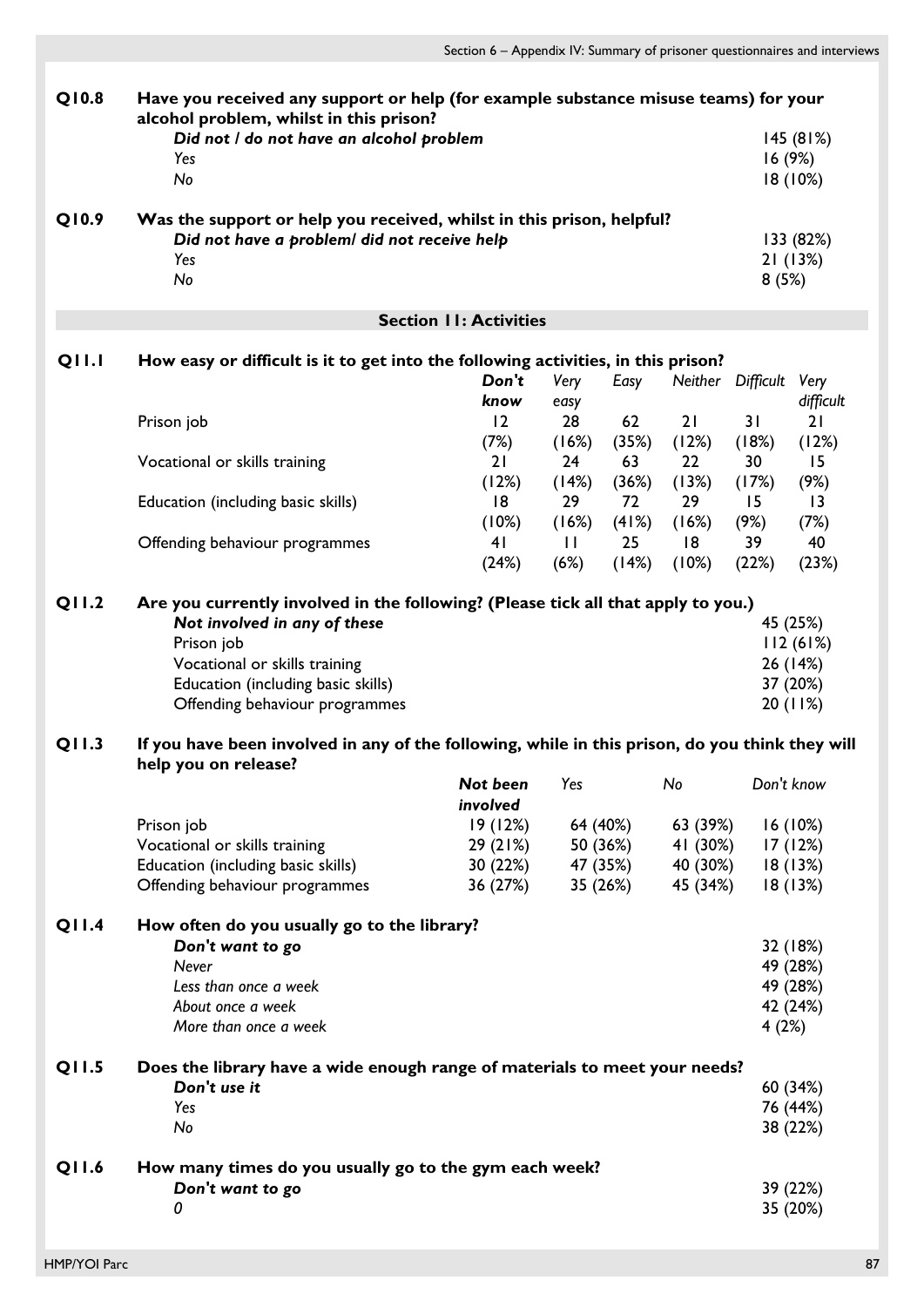|       | $1$ to $2$                                                                                               | 36 (20%)  |
|-------|----------------------------------------------------------------------------------------------------------|-----------|
|       | $3$ to $5$                                                                                               | 55 (31%)  |
|       | More than 5                                                                                              | 13(7%)    |
| Q11.7 | How many times do you usually go outside for exercise each week?                                         |           |
|       | Don't want to go                                                                                         | 27 (15%)  |
|       | 0                                                                                                        |           |
|       |                                                                                                          | 25 (14%)  |
|       | $1$ to $2$                                                                                               | 64 (36%)  |
|       | $3$ to $5$                                                                                               | 37 (21%)  |
|       | More than 5                                                                                              | 24 (14%)  |
| Q11.8 | How many times do you usually have association each week?                                                |           |
|       | Don't want to go                                                                                         | 15(8%)    |
|       | 0                                                                                                        | 4(2%)     |
|       | $1$ to $2$                                                                                               | 8(4%)     |
|       | $3$ to $5$                                                                                               | 22 (12%)  |
|       | More than 5                                                                                              | 130 (73%) |
| Q11.9 | How many hours do you usually spend out of your cell on a weekday? (Please include hours                 |           |
|       | at education, at work etc.)                                                                              |           |
|       | Less than 2 hours                                                                                        | 30 (17%)  |
|       | 2 to less than 4 hours                                                                                   | 31(17%)   |
|       | 4 to less than 6 hours                                                                                   | 26 (15%)  |
|       | 6 to less than 8 hours                                                                                   | 30 (17%)  |
|       | 8 to less than 10 hours                                                                                  | 20(11%)   |
|       | 10 hours or more                                                                                         | 32 (18%)  |
|       | Don't know                                                                                               | 10(6%)    |
|       | Section 12: Contact with family and friends                                                              |           |
|       |                                                                                                          |           |
| Q12.1 | Have staff supported you and helped you to maintain contact with your family/friends while               |           |
|       | in this prison?                                                                                          |           |
|       | Yes                                                                                                      | 63 (36%)  |
|       | No                                                                                                       | 113(64%)  |
| Q12.2 | Have you had any problems with sending or receiving mail (letters or parcels)?                           |           |
|       | Yes                                                                                                      | 74 (41%)  |
|       | No                                                                                                       | 107 (59%) |
| Q12.3 | Have you had any problems getting access to the telephones?                                              |           |
|       | Yes                                                                                                      | 34 (19%)  |
|       |                                                                                                          |           |
|       | No                                                                                                       | 148(81%)  |
|       |                                                                                                          |           |
| Q12.4 | How easy or difficult is it for your family and friends to get here?                                     |           |
|       | I don't get visits                                                                                       | 19(10%)   |
|       | Very easy                                                                                                | 20(11%)   |
|       | Easy                                                                                                     | 39 (22%)  |
|       | <b>Neither</b>                                                                                           | 13(7%)    |
|       | Difficult                                                                                                | 44 (24%)  |
|       | Very difficult                                                                                           | 40 (22%)  |
|       | Don't know                                                                                               | 6(3%)     |
|       | Section 13: Preparation for release                                                                      |           |
|       |                                                                                                          |           |
| Q13.1 | Do you have a named offender manager (home probation officer) in the probation service?<br>Not sentenced | 4(2%)     |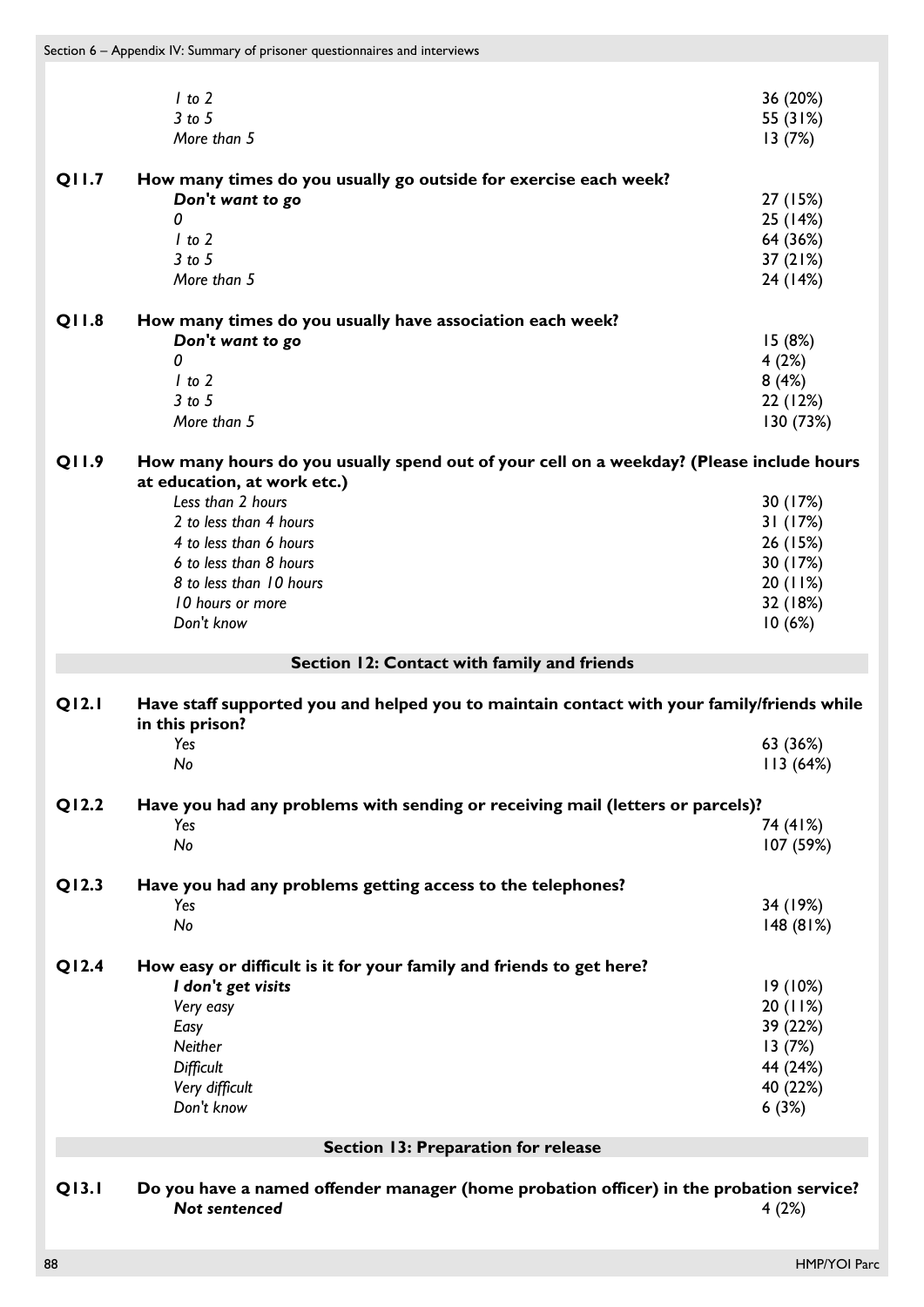|       | Yes                                                                                                                         | 148 (84%) |
|-------|-----------------------------------------------------------------------------------------------------------------------------|-----------|
|       | No                                                                                                                          | 25 (14%)  |
|       |                                                                                                                             |           |
| Q13.2 | What type of contact have you had with your offender manager since being in prison?<br>(Please tick all that apply to you.) |           |
|       | <b>Not sentenced/ NA</b>                                                                                                    | 29 (16%)  |
|       | No contact                                                                                                                  | 50 (28%)  |
|       | Letter                                                                                                                      | 41 (23%)  |
|       | Phone                                                                                                                       | 21(12%)   |
|       | Visit                                                                                                                       | 67 (38%)  |
| Q13.3 |                                                                                                                             |           |
|       | Do you have a named offender supervisor in this prison?<br>Yes                                                              |           |
|       |                                                                                                                             | 148 (83%) |
|       | No                                                                                                                          | 31 (17%)  |
| Q13.4 | Do you have a sentence plan?                                                                                                |           |
|       | <b>Not sentenced</b>                                                                                                        | 4(2%)     |
|       | Yes                                                                                                                         | 115 (65%) |
|       | No                                                                                                                          | 59 (33%)  |
| Q13.5 | How involved were you in the development of your sentence plan?                                                             |           |
|       | Do not have a sentence plan/ not sentenced                                                                                  | 63 (35%)  |
|       | Very involved                                                                                                               | 39 (22%)  |
|       | Involved                                                                                                                    | 30 (17%)  |
|       | Neither                                                                                                                     | 9(5%)     |
|       | Not very involved                                                                                                           | 22 (12%)  |
|       | Not at all involved                                                                                                         | 18(10%)   |
| Q13.6 | Who is working with you to achieve your sentence plan targets? (Please tick all that apply                                  |           |
|       | to you.)                                                                                                                    |           |
|       | Do not have a sentence plan/ not sentenced                                                                                  | 63 (36%)  |
|       | Nobody                                                                                                                      | 50 (29%)  |
|       | Offender supervisor                                                                                                         | 48 (27%)  |
|       | Offender manager                                                                                                            | 21(12%)   |
|       | Named/ personal officer                                                                                                     | 10(6%)    |
|       | Staff from other departments                                                                                                | 10(6%)    |
| Q13.7 |                                                                                                                             |           |
|       | Can you achieve any of your sentence plan targets in this prison?<br>Do not have a sentence plan! not sentenced             |           |
|       | Yes                                                                                                                         | 63 (36%)  |
|       | No                                                                                                                          | 71 (40%)  |
|       |                                                                                                                             | 29 (16%)  |
|       | Don't know                                                                                                                  | 14(8%)    |
| Q13.8 | Are there plans for you to achieve any of your sentence plan targets in another prison?                                     |           |
|       | Do not have a sentence plan! not sentenced                                                                                  | 63 (35%)  |
|       | Yes                                                                                                                         | 25 (14%)  |
|       | No                                                                                                                          | 72 (40%)  |
|       | Don't know                                                                                                                  | 21(12%)   |
| Q13.9 | Are there plans for you to achieve any of your sentence plan targets in the community?                                      |           |
|       | Do not have a sentence plan! not sentenced                                                                                  | 63 (35%)  |
|       |                                                                                                                             |           |
|       | Yes                                                                                                                         | 22 (12%)  |
|       | No                                                                                                                          | 54 (30%)  |
|       | Don't know                                                                                                                  | 41 (23%)  |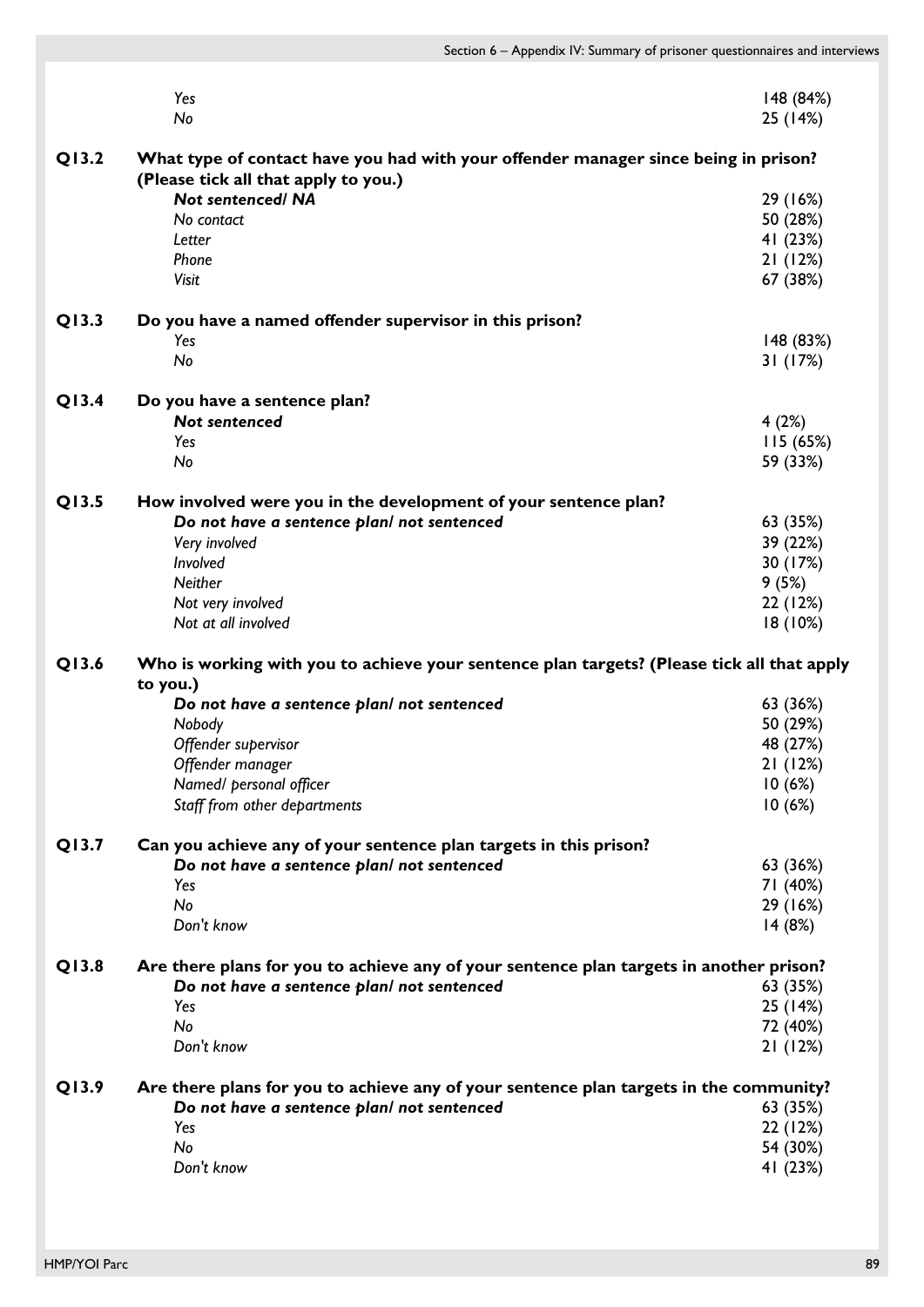Section 6 – Appendix IV: Summary of prisoner questionnaires and interviews

| Q13.10 | Do you have a needs based custody plan? |          |
|--------|-----------------------------------------|----------|
|        | Yes                                     | 9(5%)    |
|        | No                                      | 75 (42%) |
|        | Don't know                              | 95 (53%) |

| <b>Q13.11</b> | Do you feel that any member of staff has helped you to prepare for your release? |  |           |  |  |  |
|---------------|----------------------------------------------------------------------------------|--|-----------|--|--|--|
|               | Yes                                                                              |  | 28 (16%)  |  |  |  |
|               | N٥                                                                               |  | 150 (84%) |  |  |  |

**Q13.12 Do you know of anyone in this prison who can help you with the following on release? (Please tick all that apply to you.)**

|                   | Do not need help Yes | No       |          |
|-------------------|----------------------|----------|----------|
| Employment        | 31(18%)              | 31(18%)  | 107(63%) |
| Accommodation     | 38 (22%)             | 28 (16%) | 104(61%) |
| <b>Benefits</b>   | 32 (19%)             | 32 (19%) | 102(61%) |
| <b>Finances</b>   | 34(21%)              | 24 (15%) | 107(65%) |
| Education         | 37 (22%)             | 27 (16%) | 102(61%) |
| Drugs and alcohol | 39 (24%)             | 31(19%)  | 93 (57%) |

# **Q13.13 Have you done anything, or has anything happened to you here, that you think will make you less likely to offend in the future?**

| Not sentenced | 4(2%)    |
|---------------|----------|
| Yes           | 70 (40%) |
| No            | 102(58%) |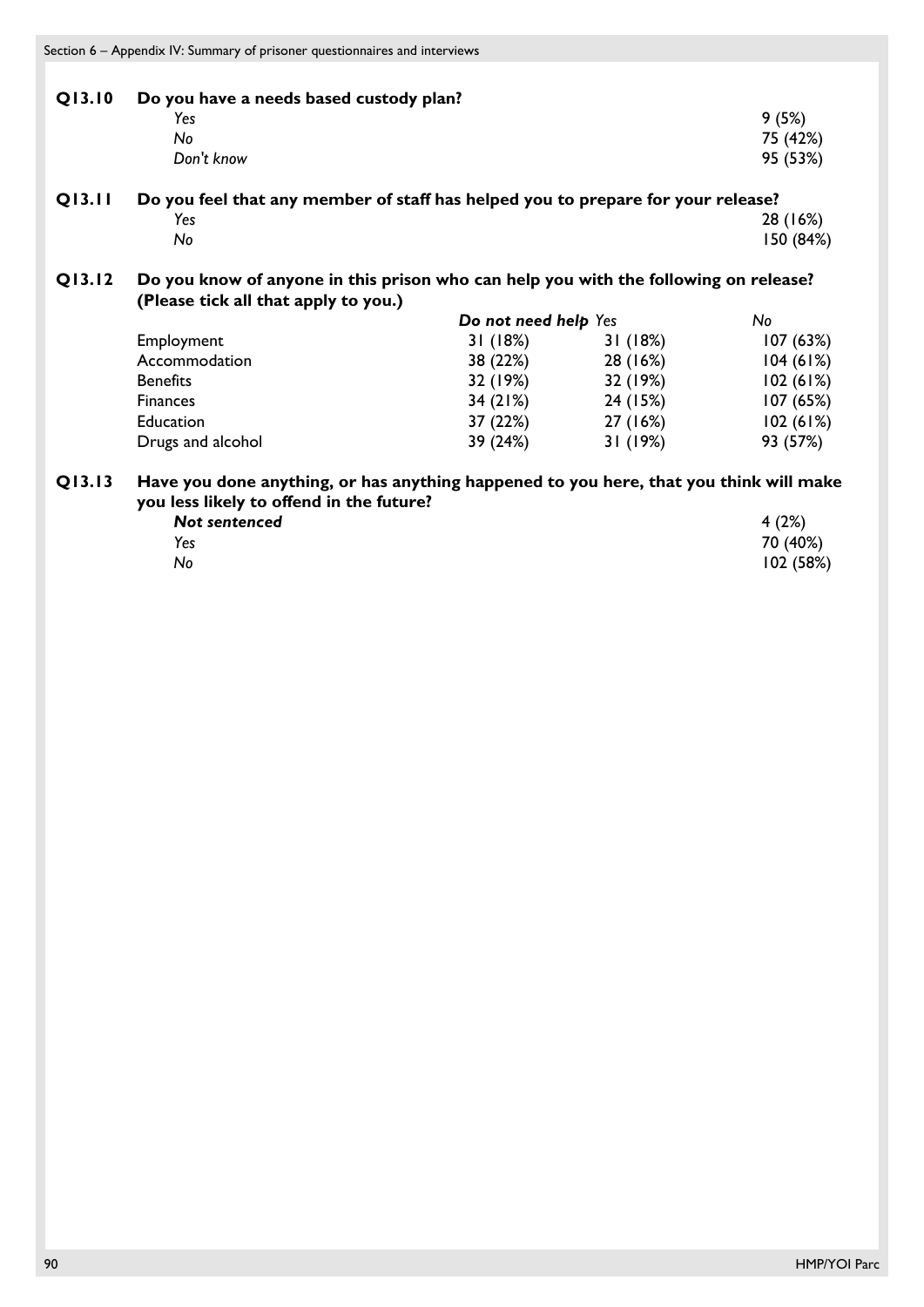

# **Prisoner survey responses HMP & YOI Parc 2015**

Prisoner survey responses (missing data have been excluded for each question). Please note: where there are apparently large differences, which are not indicated as<br>statistically significant, this is likely to be due to ch

| Key to tables |  |
|---------------|--|
|---------------|--|

|     | Any percentage highlighted in green is significantly better                                                                          | s                  |                      |                     |               |
|-----|--------------------------------------------------------------------------------------------------------------------------------------|--------------------|----------------------|---------------------|---------------|
|     | Any percentage highlighted in blue is significantly worse                                                                            |                    | training             | s<br>$\frac{20}{3}$ | 2013          |
|     | Any percentage highlighted in orange shows a significant difference in prisoners' background details                                 | HMP & YOI Parc 201 | $\ddot{\circ}$<br>B. | <b>HMP/YOI Parc</b> | Parc          |
|     | Percentages which are not highlighted show there is no significant difference                                                        |                    | Category<br>š<br>Šp  |                     | <b>HNPYOI</b> |
|     | Number of completed questionnaires returned                                                                                          | 197                | 7,953                | 197                 | 200           |
|     | <b>SECTION 1: General information</b>                                                                                                |                    |                      |                     |               |
|     | 1.2 Are you under 21 years of age?                                                                                                   | 8%                 | 2%                   | 8%                  | 11%           |
|     | 1.3 Are you sentenced?                                                                                                               | 98%                | 99%                  | 98%                 | 94%           |
|     | 1.3 Are you on recall?                                                                                                               | 12%                | 8%                   | 12%                 | 6%            |
| 1.4 | Is your sentence less than 12 months?                                                                                                | 5%                 | 5%                   | 5%                  | 5%            |
| 1.4 | Are you here under an indeterminate sentence for public protection (IPP prisoner)?                                                   | 4%                 | 10%                  | 4%                  | 2%            |
|     | 1.5 Are you a foreign national?                                                                                                      | 5%                 | 10%                  | 5%                  | 4%            |
| 1.6 | Do you understand spoken English?                                                                                                    | 100%               | 99%                  | 100%                | 100%          |
| 1.7 | Do you understand written English?                                                                                                   | 99%                | 98%                  | 99%                 | 99%           |
| 1.8 | Are you from a minority ethnic group? (Including all those who did not tick white British, white Irish or white<br>other categories. | 14%                | 27%                  | 14%                 | 13%           |
| 1.9 | Do you consider yourself to be Gypsy/ Romany/ Traveller?                                                                             | 3%                 | 4%                   | 3%                  | 3%            |
|     | 1.1 Are you Muslim?                                                                                                                  | 9%                 | 13%                  | 9%                  | 10%           |
|     | 1.11 Are you homosexual/gay or bisexual?                                                                                             | 2%                 | 4%                   | 2%                  | 3%            |
|     | 1.12 Do you consider yourself to have a disability?                                                                                  | 29%                | 21%                  | 29%                 | 22%           |
|     | 1.13 Are you a veteran (ex-armed services)?                                                                                          | 10%                | 6%                   | 10%                 | 5%            |
|     | 1.14 Is this your first time in prison?                                                                                              | 31%                | 39%                  | 31%                 | 33%           |
|     | 1.15 Do you have any children under the age of 18?                                                                                   | 53%                | 51%                  | 53%                 | 51%           |
|     | <b>SECTION 2: Transfers and escorts</b>                                                                                              |                    |                      |                     |               |
|     | On your most recent journey here:                                                                                                    |                    |                      |                     |               |
|     | 2.1 Did you spend more than 2 hours in the van?                                                                                      | 24%                | 48%                  | 24%                 | 18%           |
|     | For those who spent two or more hours in the escort van:                                                                             |                    |                      |                     |               |
| 2.2 | Were you offered anything to eat or drink?                                                                                           | 59%                | 72%                  | 59%                 | 39%           |
| 2.3 | Were you offered a toilet break?                                                                                                     | 7%                 | 9%                   | 7%                  | 2%            |
| 2.4 | Was the van clean?                                                                                                                   | 55%                | 63%                  | 55%                 | 60%           |
| 2.5 | Did you feel safe?                                                                                                                   | 80%                | 79%                  | 80%                 | 81%           |
| 2.6 | Were you treated well/very well by the escort staff?                                                                                 | 72%                | 72%                  | 72%                 | 70%           |
| 2.7 | Before you arrived here were you told that you were coming here?                                                                     | 66%                | 62%                  | 66%                 | 65%           |
| 2.7 | Before you arrived here did you receive any written information about coming here?                                                   | 9%                 | 14%                  | 9%                  | 20%           |
|     | 2.8 When you first arrived here did your property arrive at the same time as you?                                                    | 87%                | 85%                  | 87%                 | 88%           |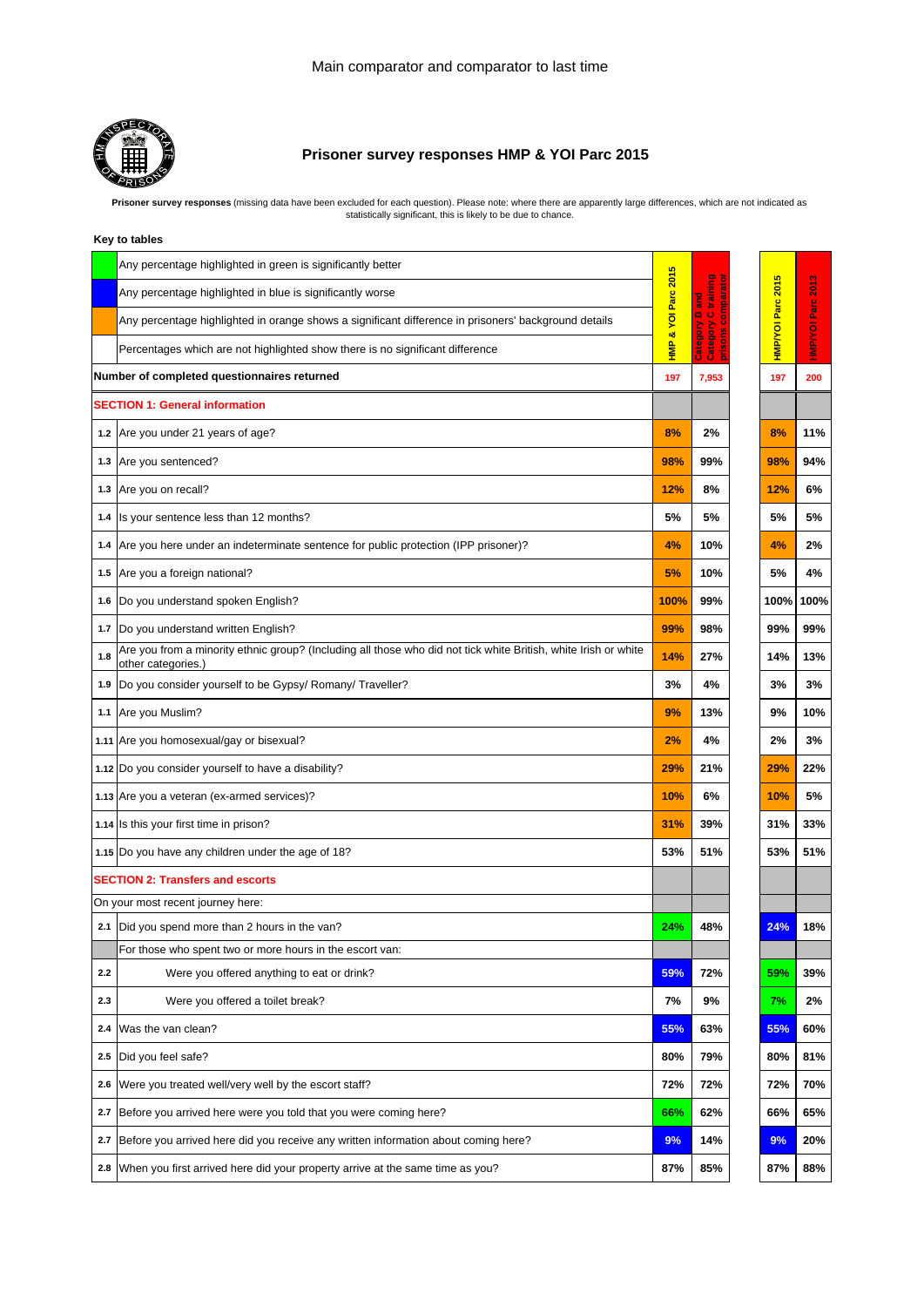|     | Key to tables                                                                                        |                     |                          |                   |            |                   |
|-----|------------------------------------------------------------------------------------------------------|---------------------|--------------------------|-------------------|------------|-------------------|
|     | Any percentage highlighted in green is significantly better                                          |                     |                          |                   |            |                   |
|     | Any percentage highlighted in blue is significantly worse                                            |                     | <b>Equan</b><br>ខ្ព<br>ឆ |                   |            |                   |
|     | Any percentage highlighted in orange shows a significant difference in prisoners' background details |                     | œ,<br>$\circ$            |                   |            |                   |
|     | Percentages which are not highlighted show there is no significant difference                        | HMP & YOI Parc 2015 | Category<br>Category     | HMP/YOI Parc 2015 |            | HMP/YOI Parc 2013 |
|     | <b>SECTION 3: Reception, first night and induction</b>                                               |                     |                          |                   |            |                   |
| 3.1 | Were you in reception for less than 2 hours?                                                         | 28%                 | 53%                      |                   | 28%        | 33%               |
| 3.2 | When you were searched in reception, was this carried out in a respectful way?                       | 83%                 | 84%                      |                   | 83%        | 82%               |
| 3.3 | Were you treated well/very well in reception?                                                        | 71%                 | 75%                      |                   | 71%        | 71%               |
|     | When you first arrived:                                                                              |                     |                          |                   |            |                   |
| 3.4 | Did you have any problems?                                                                           | 61%                 | 60%                      |                   | 61%        | 59%               |
| 3.4 | Did you have any problems with loss of property?                                                     | 11%                 | 19%                      |                   | <b>11%</b> | 8%                |
| 3.4 | Did you have any housing problems?                                                                   | 18%                 | 11%                      |                   | 18%        | 12%               |
| 3.4 | Did you have any problems contacting employers?                                                      | 4%                  | 2%                       |                   | 4%         | 1%                |
| 3.4 | Did you have any problems contacting family?                                                         | 23%                 | 18%                      |                   | 23%        | 23%               |
| 3.4 | Did you have any problems ensuring dependants were being looked after?                               | 4%                  | 1%                       |                   | 4%         | 1%                |
| 3.4 | Did you have any money worries?                                                                      | 18%                 | 13%                      |                   | 18%        | 16%               |
|     |                                                                                                      |                     |                          |                   |            |                   |
| 3.4 | Did you have any problems with feeling depressed or suicidal?                                        | 19%                 | 14%                      |                   | 19%        | 13%               |
| 3.4 | Did you have any physical health problems?                                                           | 16%                 | 12%                      |                   | 16%        | 11%               |
| 3.4 | Did you have any mental health problems?                                                             | 26%                 | 15%                      |                   | 26%        | 15%               |
| 3.4 | Did you have any problems with needing protection from other prisoners?                              | 9%                  | 5%                       |                   | 9%         | 4%                |
| 3.4 | Did you have problems accessing phone numbers?                                                       | 19%                 | 16%                      |                   | 19%        | 24%               |
|     | For those with problems:                                                                             |                     |                          |                   |            |                   |
| 3.5 | Did you receive any help/ support from staff in dealing with these problems?                         | 33%                 | 36%                      |                   | 33%        | 35%               |
|     | When you first arrived here, were you offered any of the following:<br>Tobacco?                      | 84%                 | 73%                      |                   | 84%        | 83%               |
| 3.6 |                                                                                                      |                     |                          |                   |            |                   |
| 3.6 | A shower?                                                                                            | 34%                 | 29%                      |                   | 34%        | 30%               |
| 3.6 | A free telephone call?                                                                               | 71%                 | 42%                      |                   | 71%        | 64%               |
| 3.6 | Something to eat?                                                                                    | 81%                 | 57%                      |                   | 81%        | 78%               |
| 3.6 | PIN phone credit?                                                                                    | 77%                 | 51%                      |                   | 77%        | 67%               |
| 3.6 | Toiletries/ basic items?                                                                             | 82%                 | 47%                      |                   | 82%        | 52%               |
|     | <b>SECTION 3: Reception, first night and induction continued</b>                                     |                     |                          |                   |            |                   |
|     | When you first arrived here did you have access to the following people:                             |                     |                          |                   |            |                   |
| 3.7 | The chaplain or a religious leader?                                                                  | 56%                 | 52%                      |                   | 56%        | 54%               |
| 3.7 | Someone from health services?                                                                        | 70%                 | 69%                      |                   | 70%        | 68%               |
| 3.7 | A Listener/Samaritans?                                                                               | 35%                 | 33%                      |                   | 35%        | 36%               |
| 3.7 | Prison shop/ canteen?                                                                                | 36%                 | 24%                      |                   | 36%        | 41%               |
|     | When you first arrived here were you offered information about any of the following:                 |                     |                          |                   |            |                   |
| 3.8 | What was going to happen to you?                                                                     | 54%                 | 51%                      |                   | 54%        | 56%               |
| 3.8 | Support was available for people feeling depressed or suicidal?                                      | 48%                 | 40%                      |                   | 48%        | 53%               |
| 3.8 | How to make routine requests?                                                                        | 42%                 | 44%                      |                   | 42%        | 53%               |
| 3.8 | Your entitlement to visits?                                                                          | 42%                 | 41%                      |                   | 42%        | 52%               |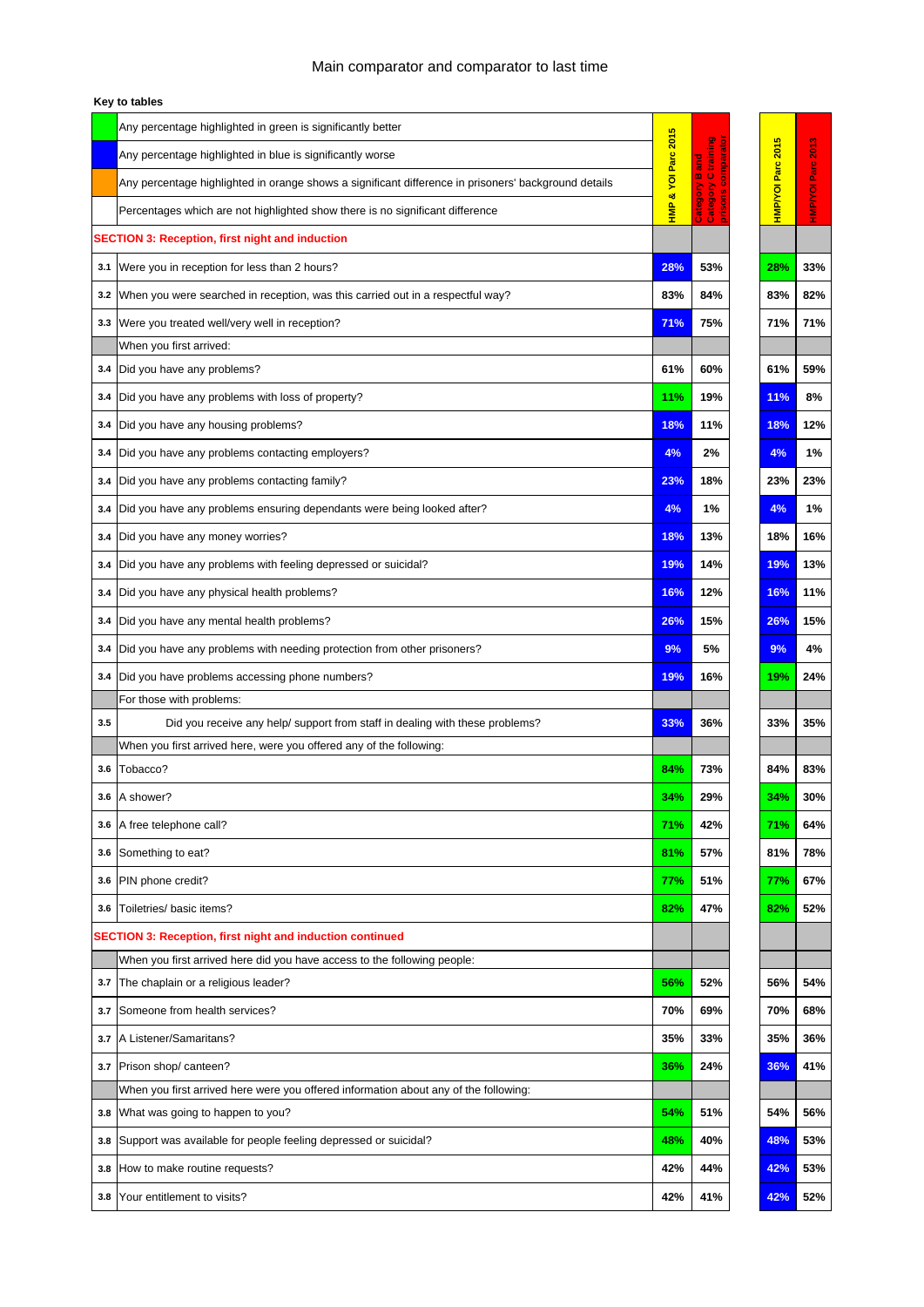| Key to tables |  |  |  |
|---------------|--|--|--|
|---------------|--|--|--|

|      | Any percentage highlighted in green is significantly better                                             |                  |                      |                   |              |
|------|---------------------------------------------------------------------------------------------------------|------------------|----------------------|-------------------|--------------|
|      | Any percentage highlighted in blue is significantly worse                                               | Parc 2015        | ø<br>Ē<br>na<br>S    |                   | 2013         |
|      | Any percentage highlighted in orange shows a significant difference in prisoners' background details    | ğ                | m.<br>$\bullet$<br>à |                   |              |
|      | Percentages which are not highlighted show there is no significant difference                           | øð<br><b>HMP</b> | Catego<br>is<br>E    | HMP/YOI Parc 2015 | HMP/VOI Parc |
| 3.8  | Health services?                                                                                        | 50%              | 52%                  | 50%               | 54%          |
| 3.8  | The chaplaincy?                                                                                         | 46%              | 48%                  | 46%               | 50%          |
| 3.9  | Did you feel safe on your first night here?                                                             | 81%              | 82%                  | 81%               | 83%          |
|      | 3.10 Have you been on an induction course?                                                              | 83%              | 91%                  | 83%               | 87%          |
|      | For those who have been on an induction course:                                                         |                  |                      |                   |              |
| 3.11 | Did the course cover everything you needed to know about the prison?                                    | 51%              | 61%                  | 51%               | 60%          |
|      | 3.12 Did you receive an education (skills for life) assessment?                                         | 81%              | 84%                  | 81%               | 90%          |
|      | <b>SECTION 4: Legal rights and respectful custody</b>                                                   |                  |                      |                   |              |
|      | In terms of your legal rights, is it easy/very easy to:                                                 |                  |                      |                   |              |
| 4.1  | Communicate with your solicitor or legal representative?                                                | 48%              | 47%                  | 48%               | 47%          |
| 4.1  | Attend legal visits?                                                                                    | 58%              | 48%                  | 58%               | 55%          |
| 4.1  | Get bail information?                                                                                   | 19%              | 14%                  | 19%               | 15%          |
| 4.2  | Have staff ever opened letters from your solicitor or legal representative when you were not with them? | 47%              | 41%                  | 47%               | 47%          |
|      |                                                                                                         | 34%              |                      | 34%               |              |
| 4.3  | Can you get legal books in the library?<br>For the wing/unit you are currently on:                      |                  | 43%                  |                   | 35%          |
| 4.4  | Are you normally offered enough clean, suitable clothes for the week?                                   | 76%              | 67%                  | 76%               | 82%          |
| 4.4  | Are you normally able to have a shower every day?                                                       | 96%              | 92%                  | 96%               | 97%          |
| 4.4  | Do you normally receive clean sheets every week?                                                        | 73%              | 71%                  | 73%               | 89%          |
|      | 4.4 Do you normally get cell cleaning materials every week?                                             | 51%              | 65%                  | 51%               | 70%          |
| 4.4  | Is your cell call bell normally answered within five minutes?                                           | 31%              | 37%                  | 31%               | 37%          |
| 4.4  | Is it normally quiet enough for you to be able to relax or sleep in your cell at night time?            | 65%              | 69%                  | 65%               | 72%          |
|      | 4.4 Can you normally get your stored property, if you need to?                                          | 18%              | 24%                  | 18%               | 20%          |
| 4.5  | Is the food in this prison good/very good?                                                              | 23%              | 29%                  | 23%               | 25%          |
|      |                                                                                                         |                  |                      |                   |              |
| 4.6  | Does the shop/canteen sell a wide enough range of goods to meet your needs?                             | 45%              | 48%                  | 45%               | 60%          |
| 4.7  | Are you able to speak to a Listener at any time, if you want to?                                        | 60%              | 56%                  | 60%               | 55%          |
| 4.8  | Are your religious beliefs are respected?                                                               | 43%              | 53%                  | 43%               | 41%          |
| 4.9  | Are you able to speak to a religious leader of your faith in private if you want to?                    | 63%              | 58%                  | 63%               | 59%          |
|      | 4.10 Is it easy/very easy to attend religious services?                                                 | 44%              | 50%                  | 44%               | 36%          |
|      | <b>SECTION 5: Applications and complaints</b>                                                           |                  |                      |                   |              |
| 5.1  | Is it easy to make an application?                                                                      | 72%              | 81%                  | 72%               | 82%          |
|      | For those who have made an application:                                                                 |                  |                      |                   |              |
| 5.2  | Do you feel applications are dealt with fairly?                                                         | 48%              | 56%                  | 48%               | 62%          |
| 5.2  | Do you feel applications are dealt with quickly (within seven days)?                                    | 30%              | 40%                  | 30%               | 42%          |
| 5.3  | Is it easy to make a complaint?                                                                         | 63%              | 60%                  | 63%               | 51%          |
|      | For those who have made a complaint:                                                                    |                  |                      |                   |              |
| 5.4  | Do you feel complaints are dealt with fairly?                                                           | 30%              | 33%                  | 30%               | 28%          |
| 5.4  | Do you feel complaints are dealt with quickly (within seven days)?                                      | 19%              | 28%                  | 19%               | 26%          |

| ō                   | ø<br>à<br>e<br>F<br>ò.<br>о |
|---------------------|-----------------------------|
| 50%                 | 54%                         |
| 46%                 | 50%                         |
| 81%                 | 83%                         |
| 83%                 | 87%                         |
|                     |                             |
| 51%                 | 60%                         |
| 81                  | 90%                         |
|                     |                             |
|                     |                             |
| 48%                 | 47%                         |
| 58%                 | 55%                         |
| 19%                 | 15%                         |
| 47%                 | 47%                         |
| 34%                 | 35%                         |
|                     |                             |
| 76%                 | 82%                         |
| 96%                 | 17<br>℅                     |
| 73%                 | 89%                         |
| 51<br>$\frac{9}{6}$ | 70%                         |
| 31%                 | 37%                         |
| 65%                 | 72%                         |
| 18%                 | 20%                         |
| 23%                 | 25%                         |
| 45%                 | 60%                         |
| 60%                 | 55%                         |
| 43%                 | 41%                         |
| 63%                 | 59%                         |
| 44%                 | 36%                         |
|                     |                             |
| 72%                 | 82%                         |
|                     |                             |
| 48%                 | 62%                         |
| 30%                 | 42%                         |
| 63%                 | 51%                         |
| 30%                 | 28%                         |
| 19%                 | 26%                         |
|                     |                             |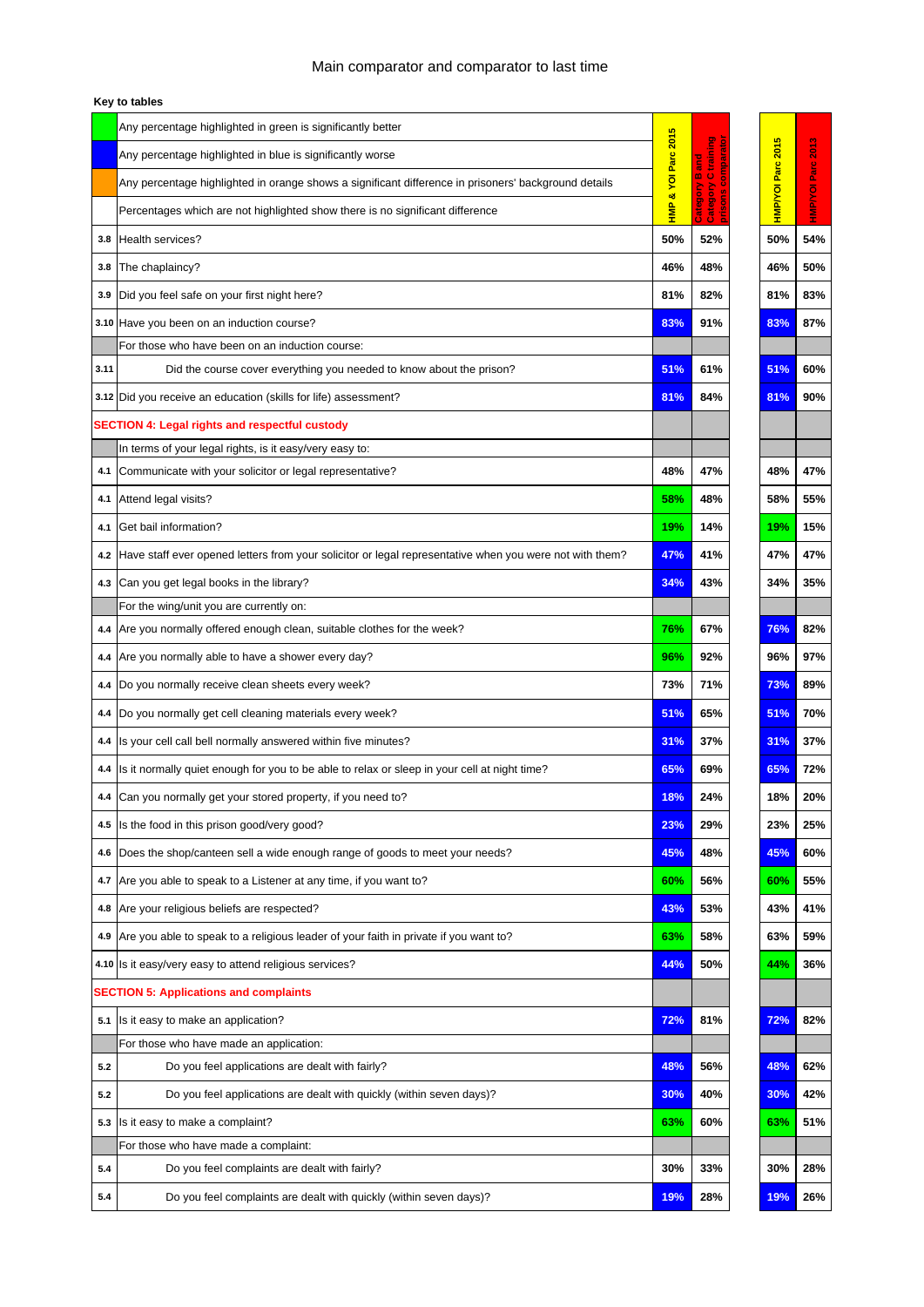|     | Any percentage highlighted in green is significantly better                                                                                   |                     |                         |                   |                   |
|-----|-----------------------------------------------------------------------------------------------------------------------------------------------|---------------------|-------------------------|-------------------|-------------------|
|     | Any percentage highlighted in blue is significantly worse                                                                                     | HMP & YOI Parc 2015 | <u>Fraini</u><br>ទ<br>ត | HMP/YOI Parc 2015 | HMP/VOI Parc 2013 |
|     | Any percentage highlighted in orange shows a significant difference in prisoners' background details                                          |                     | m<br>$\circ$            |                   |                   |
|     | Percentages which are not highlighted show there is no significant difference                                                                 |                     | Lategory<br>Category    |                   |                   |
| 5.5 | Have you ever been prevented from making a complaint when you wanted to?                                                                      | 31%                 | 20%                     | 31%               | 21%               |
| 5.6 | Is it easy/very easy to see the Independent Monitoring Board?                                                                                 | 26%                 | 29%                     | 26%               | 23%               |
|     | <b>SECTION 6: Incentives and earned privileges scheme</b>                                                                                     |                     |                         |                   |                   |
| 6.1 | Do you feel you have been treated fairly in your experience of the IEP scheme?                                                                | 37%                 | 51%                     | 37%               | 50%               |
| 6.2 | Do the different levels of the IEP scheme encourage you to change your behaviour?                                                             | 45%                 | 46%                     | 45%               | 54%               |
| 6.3 | In the last six months have any members of staff physically restrained you (C&R)?                                                             | 10%                 | 7%                      | 10%               | 10%               |
| 6.4 | In the last six months, if you have spent a night in the segregation/ care and separation unit, were<br>you treated very well/ well by staff? | 30%                 | 37%                     | 30%               | 56%               |
|     | <b>SECTION 7: Relationships with staff</b>                                                                                                    |                     |                         |                   |                   |
| 7.1 | Do most staff, in this prison, treat you with respect?                                                                                        | 77%                 | 80%                     | 77%               | 80%               |
| 7.2 | Is there a member of staff, in this prison, that you can turn to for help if you have a problem?                                              | 75%                 | 73%                     | 75%               | 71%               |
| 7.3 | Has a member of staff checked on you personally in the last week to see how you were getting on?                                              | 33%                 | 30%                     | 33%               | 29%               |
| 7.4 | Do staff normally speak to you most of the time/all of the time during association?                                                           | 24%                 | 21%                     | 24%               | 22%               |
| 7.5 | Do you have a personal officer?                                                                                                               | 76%                 | 67%                     | 76%               | 83%               |
|     | For those with a personal officer:                                                                                                            |                     |                         |                   |                   |
| 7.6 | Do you think your personal officer is helpful/very helpful?                                                                                   | 64%                 | 63%                     | 64%               | 66%               |
|     | <b>SECTION 8: Safety</b>                                                                                                                      |                     |                         |                   |                   |
| 8.1 | Have you ever felt unsafe here?                                                                                                               | 43%                 | 36%                     | 43%               | 25%               |
|     | 8.2 Do you feel unsafe now?                                                                                                                   | 20%                 | 16%                     | 20%               | 8%                |
| 8.4 | Have you been victimised by other prisoners here?                                                                                             | 33%                 | 28%                     | 33%               | 22%               |
|     | Since you have been here, have other prisoners:                                                                                               |                     |                         |                   |                   |
| 8.5 | Made insulting remarks about you, your family or friends?                                                                                     | 14%                 | 12%                     | 14%               | 12%               |
| 8.5 | Hit, kicked or assaulted you?                                                                                                                 | 10%                 | 8%                      | 10%               | 5%                |
| 8.5 | Sexually abused you?                                                                                                                          | 2%                  | 2%                      | 2%                | 1%                |
| 8.5 | Threatened or intimidated you?                                                                                                                | 18%                 | 17%                     | 18%               | 10%               |
| 8.5 | Taken your canteen/property?                                                                                                                  | 7%                  | 6%                      | 7%                | 3%                |
| 8.5 | Victimised you because of medication?                                                                                                         | 4%                  | 4%                      | 4%                | 3%                |
| 8.5 | Victimised you because of debt?                                                                                                               | 6%                  | 4%                      | 6%                | 3%                |
| 8.5 | Victimised you because of drugs?                                                                                                              | 5%                  | 4%                      | 5%                | 3%                |
| 8.5 | Victimised you because of your race or ethnic origin?                                                                                         | 6%                  | 4%                      | 6%                | 3%                |
| 8.5 | Victimised you because of your religion/religious beliefs?                                                                                    | 6%                  | 3%                      | 6%                | 1%                |
| 8.5 | Victimised you because of your nationality?                                                                                                   | 5%                  | 3%                      | 5%                | 3%                |
| 8.5 | Victimised you because you were from a different part of the country?                                                                         | 7%                  | 4%                      | 7%                | 5%                |
| 8.5 | Victimised you because you are from a Traveller community?                                                                                    | 2%                  | 1%                      | 2%                | 1%                |
| 8.5 | Victimised you because of your sexual orientation?                                                                                            | 2%                  | 2%                      | 2%                | 2%                |
| 8.5 | Victimised you because of your age?                                                                                                           | 4%                  | 3%                      | 4%                | 3%                |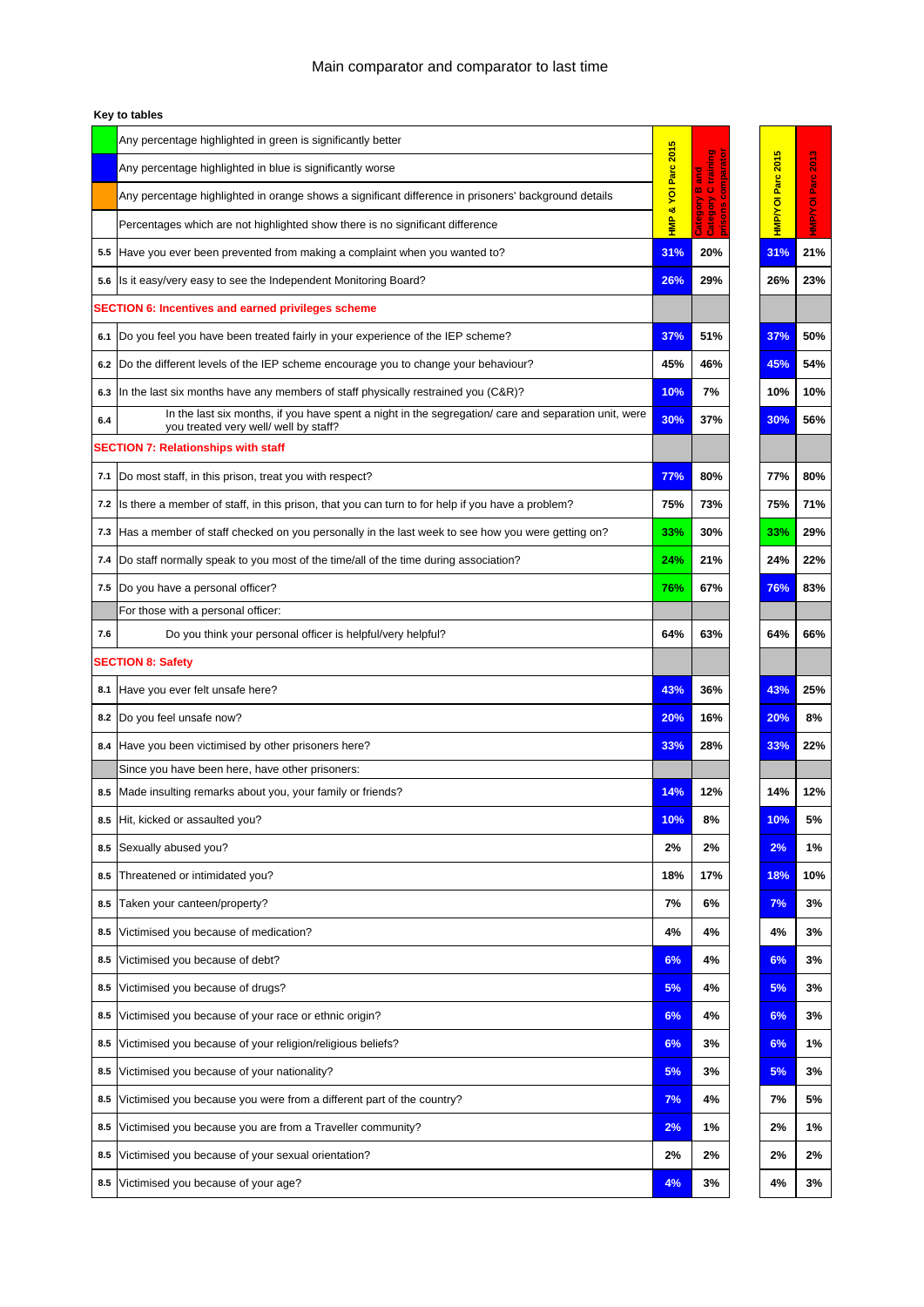|     | Any percentage highlighted in green is significantly better                                                                                | 5              |                                      |                   |                   |
|-----|--------------------------------------------------------------------------------------------------------------------------------------------|----------------|--------------------------------------|-------------------|-------------------|
|     | Any percentage highlighted in blue is significantly worse                                                                                  | & YOI Parc 201 | training<br>ខ្ព<br>ឆ                 | HMP/YOI Parc 2015 | HMP/VOI Parc 2013 |
|     | Any percentage highlighted in orange shows a significant difference in prisoners' background details                                       |                | m<br>$\circ$                         |                   |                   |
|     | Percentages which are not highlighted show there is no significant difference                                                              | <b>HMP</b>     | <b>Nobare</b><br>Category<br>prisons |                   |                   |
| 8.5 | Victimised you because you have a disability?                                                                                              | 4%             | 3%                                   | 4%                | 2%                |
| 8.5 | Victimised you because you were new here?                                                                                                  | 7%             | 5%                                   | 7%                | 3%                |
| 8.5 | Victimised you because of your offence/crime?                                                                                              | 7%             | 5%                                   | 7%                | 3%                |
| 8.5 | Victimised you because of gang related issues?                                                                                             | 3%             | 4%                                   | 3%                | 3%                |
|     | <b>SECTION 8: Safety continued</b>                                                                                                         |                |                                      |                   |                   |
| 8.6 | Have you been victimised by staff here?                                                                                                    | 38%            | 30%                                  | 38%               | 33%               |
|     | Since you have been here, have staff:                                                                                                      |                |                                      |                   |                   |
| 8.7 | Made insulting remarks about you, your family or friends?                                                                                  | 17%            | 11%                                  | 17%               | 13%               |
| 8.7 | Hit, kicked or assaulted you?                                                                                                              | 8%             | 4%                                   | 8%                | 6%                |
| 8.7 | Sexually abused you?                                                                                                                       | 1%             | 1%                                   | 1%                | 1%                |
| 8.7 | Threatened or intimidated you?                                                                                                             | 18%            | 12%                                  | 18%               | 10%               |
| 8.7 | Victimised you because of medication?                                                                                                      | 6%             | 3%                                   | 6%                | 4%                |
| 8.7 | Victimised you because of debt?                                                                                                            | 2%             | 2%                                   | 2%                | 2%                |
| 8.7 | Victimised you because of drugs?                                                                                                           | 3%             | 2%                                   | 3%                | 2%                |
| 8.7 | Victimised you because of your race or ethnic origin?                                                                                      | 8%             | 4%                                   | 8%                | 3%                |
| 8.7 | Victimised you because of your religion/religious beliefs?                                                                                 | 6%             | 3%                                   | 6%                | 3%                |
| 8.7 | Victimised you because of your nationality?                                                                                                | 6%             | 3%                                   | 6%                | 4%                |
| 8.7 | Victimised you because you were from a different part of the country?                                                                      | 8%             | 3%                                   | 8%                | 4%                |
| 8.7 | Victimised you because you are from a Traveller community?                                                                                 | 1%             | 1%                                   | 1%                | 1%                |
| 8.7 | Victimised you because of your sexual orientation?                                                                                         | 2%             | 1%                                   | 2%                | 1%                |
| 8.7 | Victimised you because of your age?                                                                                                        | 3%             | 2%                                   | 3%                | 4%                |
| 8.7 | Victimised you because you have a disability?                                                                                              | 3%             | 3%                                   | 3%                | 5%                |
| 8.7 | Victimised you because you were new here?                                                                                                  | 3%             | 4%                                   | 3%                | 4%                |
| 8.7 | Victimised you because of your offence/crime?                                                                                              | 7%             | 4%                                   | 7%                | 3%                |
| 8.7 | Victimised you because of gang related issues?                                                                                             | 2%             | 2%                                   | 2%                | 2%                |
|     | For those who have been victimised by staff or other prisoners:                                                                            |                |                                      |                   |                   |
| 8.8 | Did you report any victimisation that you have experienced?                                                                                | 47%            | 40%                                  | 47%               | 35%               |
|     | <b>SECTION 9: Health services</b>                                                                                                          |                |                                      |                   |                   |
| 9.1 | Is it easy/very easy to see the doctor?                                                                                                    | 26%            | 30%                                  | 26%               | 28%               |
| 9.1 | Is it easy/very easy to see the nurse?                                                                                                     | 40%            | 51%                                  | 40%               | 48%               |
| 9.1 | Is it easy/very easy to see the dentist?                                                                                                   | 15%            | 14%                                  | 15%               | 9%                |
|     | For those who have been to the following services, do you think the quality of the health service from the<br>following is good/very good: |                |                                      |                   |                   |
| 9.2 | The doctor?                                                                                                                                | 39%            | 47%                                  | 39%               | 44%               |
| 9.2 | The nurse?                                                                                                                                 | 46%            | 57%                                  | 46%               | 57%               |
| 9.2 | The dentist?                                                                                                                               | 28%            | 44%                                  | 28%               | 27%               |
| 9.3 | The overall quality of health services?                                                                                                    | 34%            | 42%                                  | 34%               | 36%               |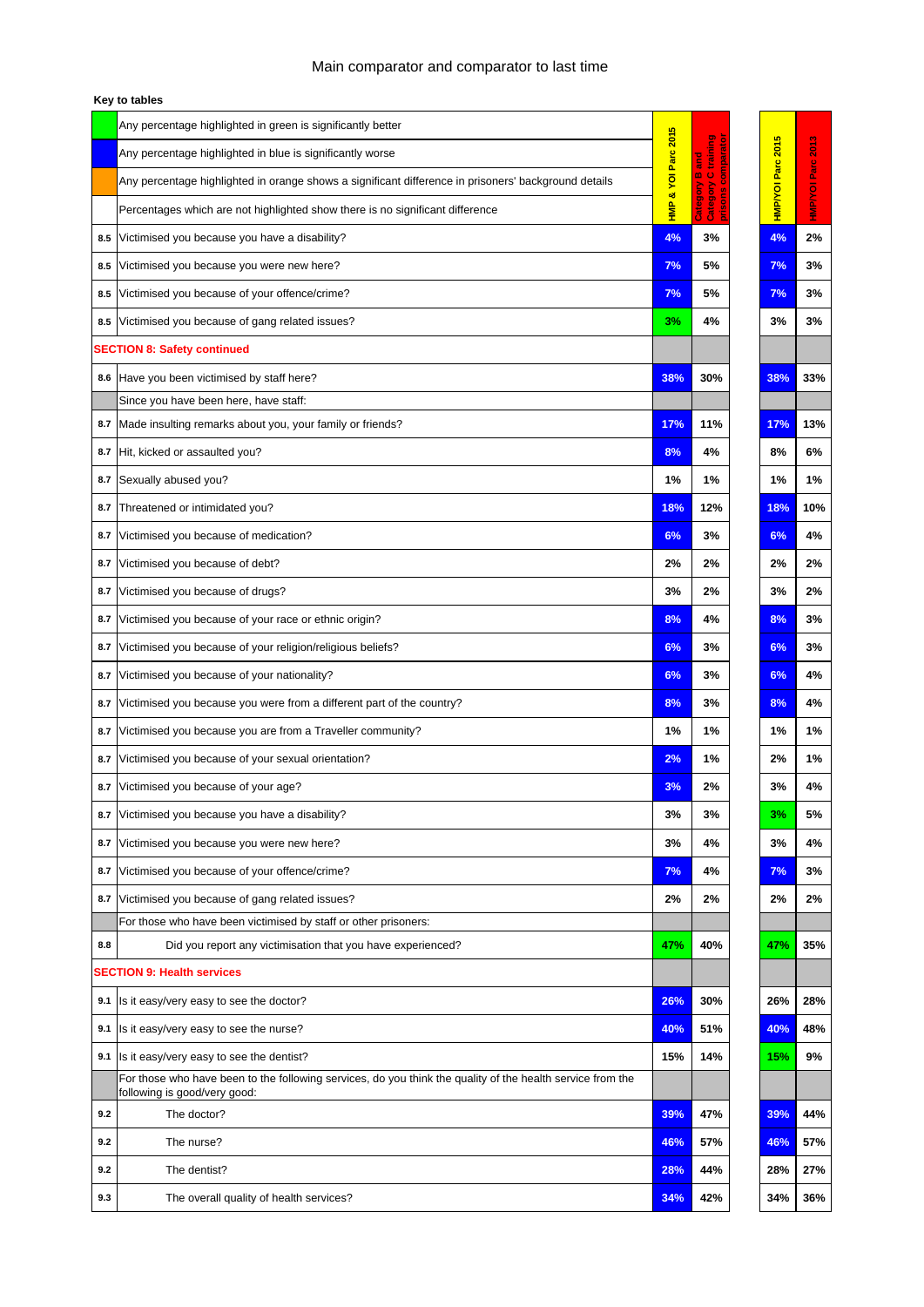|      | Any percentage highlighted in green is significantly better                                          |                 |                      |                   |                   |
|------|------------------------------------------------------------------------------------------------------|-----------------|----------------------|-------------------|-------------------|
|      | Any percentage highlighted in blue is significantly worse                                            | & YOI Parc 2015 | training<br>na<br>Sa | HMP/VOI Parc 2015 |                   |
|      | Any percentage highlighted in orange shows a significant difference in prisoners' background details |                 | m<br>$\circ$         |                   | HMP/YOI Parc 2013 |
|      | Percentages which are not highlighted show there is no significant difference                        | $\frac{1}{2}$   | Category<br>Category |                   |                   |
| 9.4  | Are you currently taking medication?                                                                 | 43%             | 49%                  | 43%               | 44%               |
|      | For those currently taking medication:                                                               |                 |                      |                   |                   |
| 9.5  | Are you allowed to keep possession of some or all of your medication in your own cell?               | 71%             | 83%                  | 71%               | 87%               |
| 9.6  | Do you have any emotional well being or mental health problems?                                      | 39%             | 31%                  | 39%               | 33%               |
|      | For those who have problems:                                                                         |                 |                      |                   |                   |
| 9.7  | Are you being helped or supported by anyone in this prison?                                          | 36%             | 52%                  | 36%               | 37%               |
|      | <b>SECTION 10: Drugs and alcohol</b>                                                                 |                 |                      |                   |                   |
|      | 10.1 Did you have a problem with drugs when you came into this prison?                               | 39%             | 23%                  | 39%               | 29%               |
|      | 10.2 Did you have a problem with alcohol when you came into this prison?                             | 20%             | 16%                  | 20%               | 21%               |
|      | 10.3 Is it easy/very easy to get illegal drugs in this prison?                                       | 51%             | 37%                  | 51%               | 32%               |
|      | 10.4 Is it easy/very easy to get alcohol in this prison?                                             | 24%             | 24%                  | 24%               | 20%               |
|      |                                                                                                      | 19%             | 9%                   | 19%               | 11%               |
|      | 10.5 Have you developed a problem with drugs since you have been in this prison?                     |                 |                      |                   |                   |
|      | 10.6 Have you developed a problem with diverted medication since you have been in this prison?       | 12%             | 7%                   | 12%               | 7%                |
|      | For those with drug or alcohol problems:                                                             |                 |                      |                   |                   |
| 10.7 | Have you received any support or help with your drug problem while in this prison?                   | 38%             | 63%                  | 38%               | 49%               |
| 10.8 | Have you received any support or help with your alcohol problem while in this prison?                | 47%             | 65%                  | 47%               | 54%               |
|      | For those who have received help or support with their drug or alcohol problem:                      |                 |                      |                   |                   |
| 10.9 | Was the support helpful?                                                                             | 73%             | 77%                  | 73%               | 78%               |
|      | <b>SECTION 11: Activities</b>                                                                        |                 |                      |                   |                   |
|      | Is it very easy/ easy to get into the following activities:                                          |                 |                      |                   |                   |
|      | 11.1 A prison job?                                                                                   | 51%             | 44%                  | 51%               | 58%               |
|      | 11.1 Vocational or skills training?                                                                  | 50%             | 39%                  | 50%               | 40%               |
|      | 11.1 Education (including basic skills)?                                                             | 57%             | 55%                  | 57%               | 51%               |
|      | 11.1 Offending behaviour programmes?                                                                 | 21%             | 24%                  | 21%               | 19%               |
|      | Are you currently involved in any of the following activities:                                       |                 |                      |                   |                   |
|      | 11.2 A prison job?                                                                                   | 61%             | 61%                  | 61%               | 68%               |
|      | 11.2 Vocational or skills training?                                                                  | 14%             | 15%                  | 14%               | 13%               |
|      | 11.2 Education (including basic skills)?                                                             | 20%             | 24%                  | 20%               | 30%               |
|      | 11.2 Offending behaviour programmes?                                                                 | 11%             | 13%                  | 11%               | 11%               |
|      | 11.3 Have you had a job while in this prison?                                                        | 88%             | 84%                  | 88%               | 87%               |
|      | For those who have had a prison job while in this prison:                                            |                 |                      |                   |                   |
| 11.3 | Do you feel the job will help you on release?                                                        | 45%             | 43%                  | 45%               | 43%               |
|      | 11.3 Have you been involved in vocational or skills training while in this prison?                   | 79%             | 74%                  | 79%               | 74%               |
|      | For those who have had vocational or skills training while in this prison:                           |                 |                      |                   |                   |
| 11.3 | Do you feel the vocational or skills training will help you on release?                              | 46%             | 56%                  | 46%               | 49%               |
|      | 11.3 Have you been involved in education while in this prison?                                       | 78%             | 80%                  | 78%               | 82%               |
|      | For those who have been involved in education while in this prison:                                  |                 |                      |                   |                   |
| 11.3 | Do you feel the education will help you on release?                                                  | 45%             | 59%                  | 45%               | 54%               |

| ï<br>ì<br>æ         | š<br>ì<br>è<br>o,<br>ż<br>ä |
|---------------------|-----------------------------|
| 43%                 | 44%                         |
|                     |                             |
| 71%                 | 87%                         |
| 39%                 | 33%                         |
|                     |                             |
| 36%                 | 37%                         |
|                     |                             |
| 39%                 | 29%                         |
| 20%                 | 21%                         |
| 51<br>$\frac{9}{6}$ | 32%                         |
| 24%                 | 20%                         |
| 19%                 | 11%                         |
| 12%                 | 7%                          |
|                     |                             |
| 38%                 | 49%                         |
| 47%                 | 54%                         |
|                     |                             |
| 73%                 | 78%                         |
|                     |                             |
|                     |                             |
| 51<br>$\frac{9}{6}$ | 58%                         |
| 50%                 | 40%                         |
|                     | F                           |
| 21%                 | 19%                         |
|                     |                             |
| 61%                 | 68%                         |
| 14%                 | 13%                         |
| 20%                 | 30%                         |
| 11%                 | 11%                         |
| 88%                 | 87%                         |
|                     |                             |
| 45%                 | 43%                         |
| 79%                 | 74%                         |
|                     |                             |
| 46%                 | 49%                         |
| 78%                 | 82%                         |
| 45%                 | 54%                         |
|                     |                             |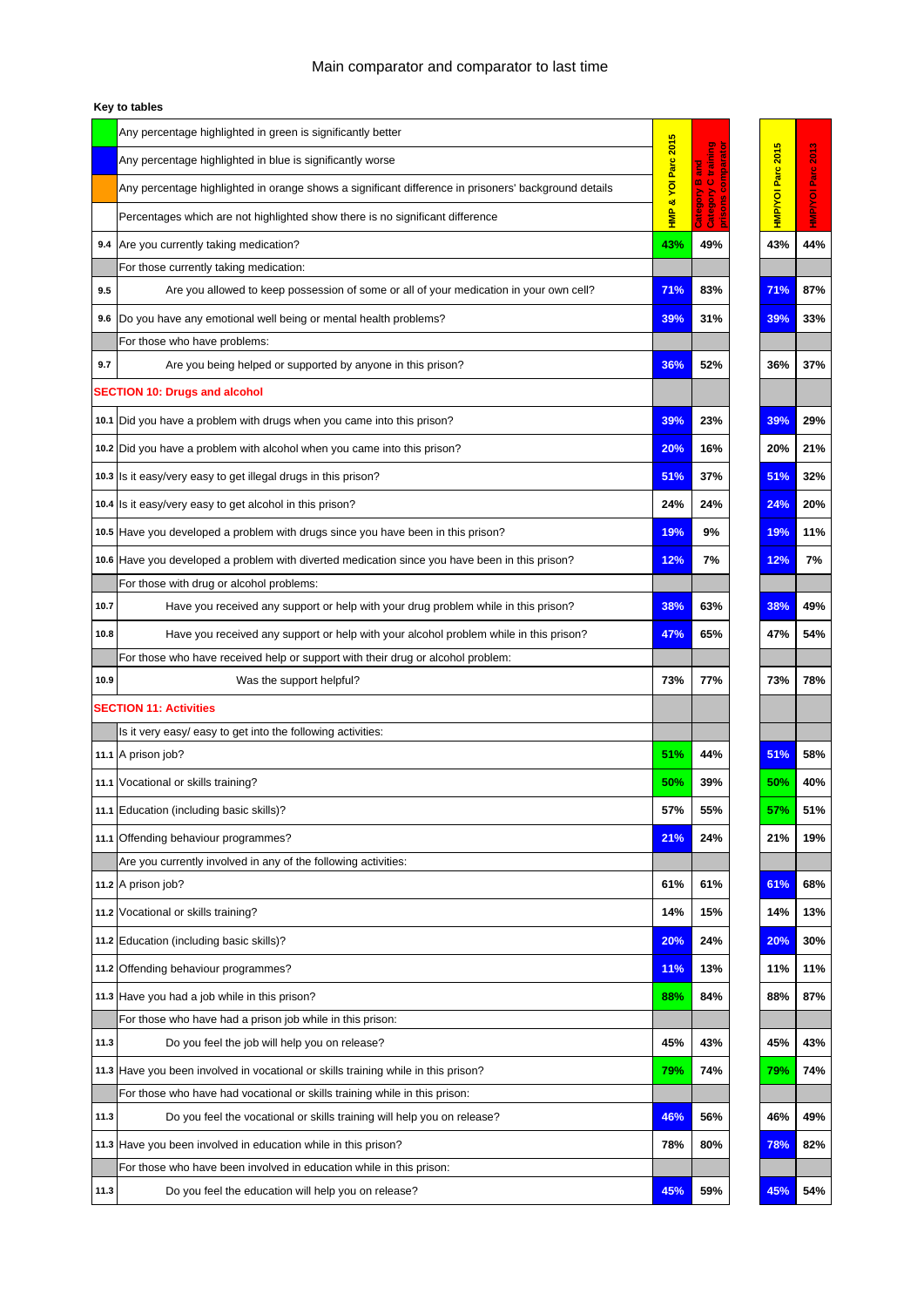|      | Any percentage highlighted in green is significantly better                                                | 5                  |                       |                   |                  |
|------|------------------------------------------------------------------------------------------------------------|--------------------|-----------------------|-------------------|------------------|
|      | Any percentage highlighted in blue is significantly worse                                                  | HMP & YOI Parc 201 | training<br>ិន<br>ក   | HMP/VOI Parc 2015 |                  |
|      | Any percentage highlighted in orange shows a significant difference in prisoners' background details       |                    | m<br>$\circ$          |                   |                  |
|      | Percentages which are not highlighted show there is no significant difference                              |                    | , ategory<br>Category |                   | HMP/VOI Parc 201 |
|      | 11.3 Have you been involved in offending behaviour programmes while in this prison?                        | 73%                | 71%                   | 73%               | 70%              |
|      | For those who have been involved in offending behaviour programmes while in this prison:                   |                    |                       |                   |                  |
| 11.3 | Do you feel the offending behaviour programme(s) will help you on release?                                 | 36%                | 51%                   | 36%               | 41%              |
|      | 11.4 Do you go to the library at least once a week?                                                        | 26%                | 44%                   | 26%               | 33%              |
|      | 11.5 Does the library have a wide enough range of materials to meet your needs?                            | 44%                | 45%                   | 44%               | 48%              |
|      | 11.6 Do you go to the gym three or more times a week?                                                      | 38%                | 34%                   | 38%               | 38%              |
|      | 11.7 Do you go outside for exercise three or more times a week?                                            | 34%                | 51%                   | 34%               | 64%              |
|      | 11.8 Do you go on association more than five times each week?                                              | 73%                | 66%                   | 73%               | 81%              |
|      | 11.9 Do you spend ten or more hours out of your cell on a weekday?                                         | 18%                | 17%                   | 18%               | 28%              |
|      | <b>SECTION 12: Friends and family</b>                                                                      |                    |                       |                   |                  |
|      | 12.1 Have staff supported you and helped you to maintain contact with family/friends while in this prison? | 36%                | 34%                   | 36%               | 39%              |
|      | 12.2 Have you had any problems with sending or receiving mail?                                             | 41%                | 43%                   | 41%               | 41%              |
|      | 12.3 Have you had any problems getting access to the telephones?                                           | 19%                | 21%                   | 19%               | 14%              |
|      | 12.4 Is it easy/very easy for your friends and family to get here?                                         | 33%                | 27%                   | 33%               | 40%              |
|      | <b>SECTION 13: Preparation for release</b>                                                                 |                    |                       |                   |                  |
|      | For those who are sentenced:                                                                               |                    |                       |                   |                  |
| 13.1 | Do you have a named offender manager (home probation officer) in the probation service?                    | 86%                | 83%                   | 86%               | 84%              |
|      | For those who are sentenced what type of contact have you had with your offender manager:                  |                    |                       |                   |                  |
| 13.2 | No contact?                                                                                                | 34%                | 34%                   | 34%               | 39%              |
| 13.2 | Contact by letter?                                                                                         | 28%                | 35%                   | 28%               | 18%              |
| 13.2 | Contact by phone?                                                                                          | 14%                | 26%                   | 14%               | 12%              |
| 13.2 | Contact by visit?                                                                                          | 45%                | 33%                   | 45%               | 42%              |
|      | 13.3 Do you have a named offender supervisor in this prison?                                               | 83%                | 75%                   | 83%               | 82%              |
|      | For those who are sentenced:                                                                               |                    |                       |                   |                  |
| 13.4 | Do you have a sentence plan?                                                                               | 66%                | 68%                   | 66%               | 72%              |
|      | For those with a sentence plan:                                                                            |                    |                       |                   |                  |
| 13.5 | Were you involved/very involved in the development of your plan?                                           | 59%                | 53%                   | 59%               | 60%              |
|      | Who is working with you to achieve your sentence plan targets:                                             |                    |                       |                   |                  |
| 13.6 | Nobody?                                                                                                    | 45%                | 45%                   | 45%               | 48%              |
| 13.6 | Offender supervisor?                                                                                       | 43%                | 38%                   | 43%               | 39%              |
| 13.6 | Offender manager?                                                                                          | 19%                | 27%                   | 19%               | 20%              |
| 13.6 | Named/ personal officer?                                                                                   | 9%                 | 14%                   | 9%                | 10%              |
| 13.6 | Staff from other departments?                                                                              | 9%                 | 15%                   | 9%                | 18%              |
|      | For those with a sentence plan:                                                                            |                    |                       |                   |                  |
| 13.7 | Can you achieve any of your sentence plan targets in this prison?                                          | 62%                | 63%                   | 62%               | 69%              |
| 13.8 | Are there plans for you to achieve any of your targets in another prison?                                  | 21%                | 22%                   | 21%               | 12%              |
| 13.9 | Are there plans for you to achieve any of your targets in the community?                                   | 19%                | 26%                   | 19%               | 23%              |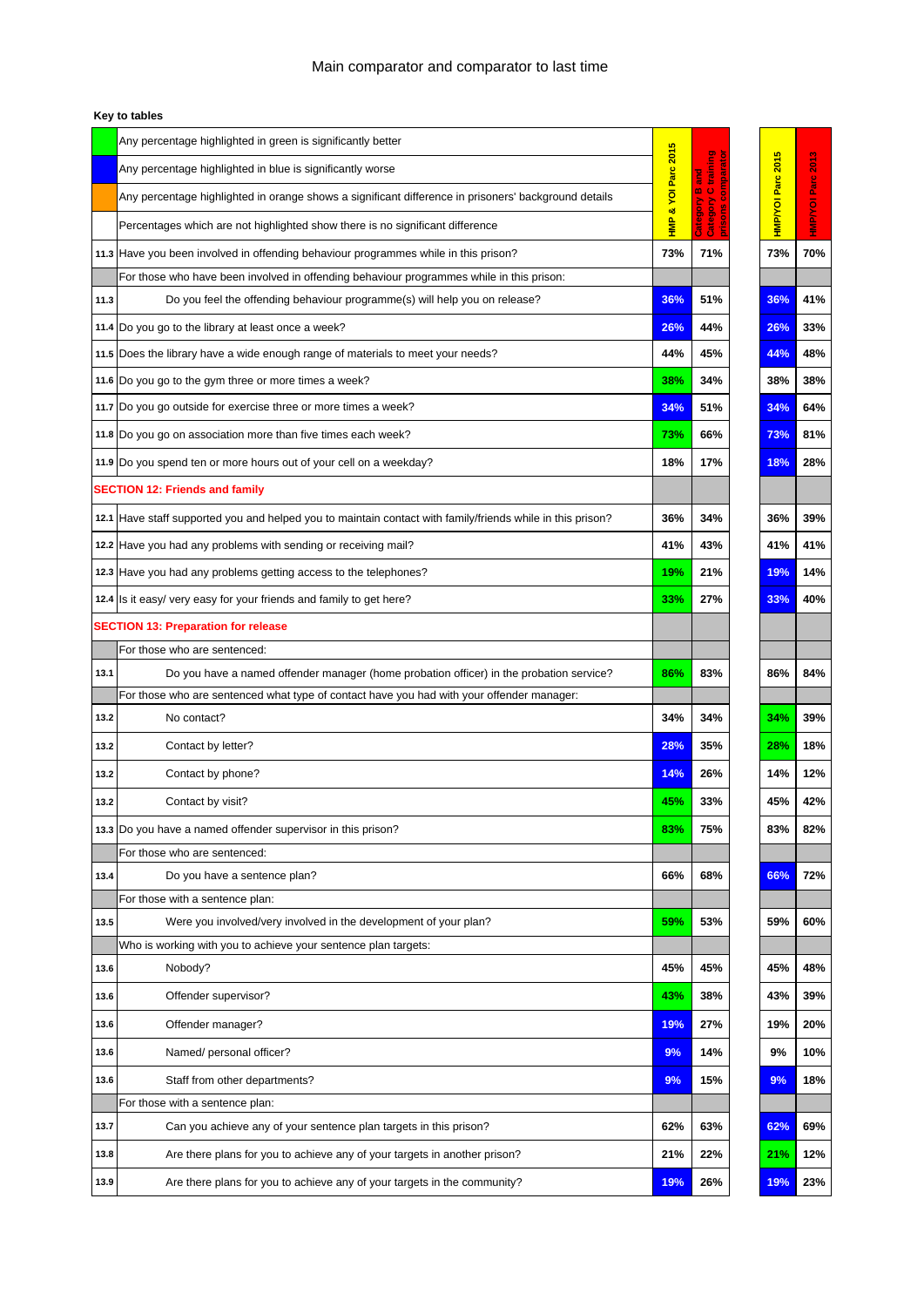|       | Any percentage highlighted in green is significantly better                                                      | $\overline{5}$         |                                       |                     |              |
|-------|------------------------------------------------------------------------------------------------------------------|------------------------|---------------------------------------|---------------------|--------------|
|       | Any percentage highlighted in blue is significantly worse                                                        | $\frac{1}{20}$<br>Parc | g<br>El<br>Ξ<br>part<br>ទ<br>ត<br>Ē   | <b>2015</b>         | <b>2013</b>  |
|       | Any percentage highlighted in orange shows a significant difference in prisoners' background details             | ğ                      | m<br>$\circ$<br>ā                     |                     |              |
|       | Percentages which are not highlighted show there is no significant difference                                    | οð<br><b>EMH</b>       | Category<br>$\overline{a}$<br>នី<br>흥 | <b>HMP/YOI Parc</b> | HMP/YOI Parc |
|       | 13.10 Do you have a needs based custody plan?                                                                    | 5%                     | 7%                                    | 5%                  | 5%           |
|       | 13.11 Do you feel that any member of staff has helped you to prepare for release?                                | 16%                    | 15%                                   | 16%                 | 13%          |
|       | For those that need help do you know of anyone in this prison who can help you on release with the<br>following: |                        |                                       |                     |              |
| 13.12 | Employment?                                                                                                      | 22%                    | 31%                                   | 22%                 | 32%          |
| 13.12 | Accommodation?                                                                                                   | 21%                    | 35%                                   | 21%                 | 35%          |
| 13.12 | Benefits?                                                                                                        | 24%                    | 36%                                   | 24%                 | 36%          |
| 13.12 | Finances?                                                                                                        | 18%                    | 26%                                   | 18%                 | 23%          |
| 13.12 | Education?                                                                                                       | 21%                    | 33%                                   | 21%                 | 29%          |
| 13.12 | Drugs and alcohol?                                                                                               | 25%                    | 41%                                   | 25%                 | 37%          |
|       | For those who are sentenced:                                                                                     |                        |                                       |                     |              |
| 13.13 | Have you done anything, or has anything happened to you here to make you less likely to offend<br>in future?     | 41%                    | 55%                                   | 41%                 | 49%          |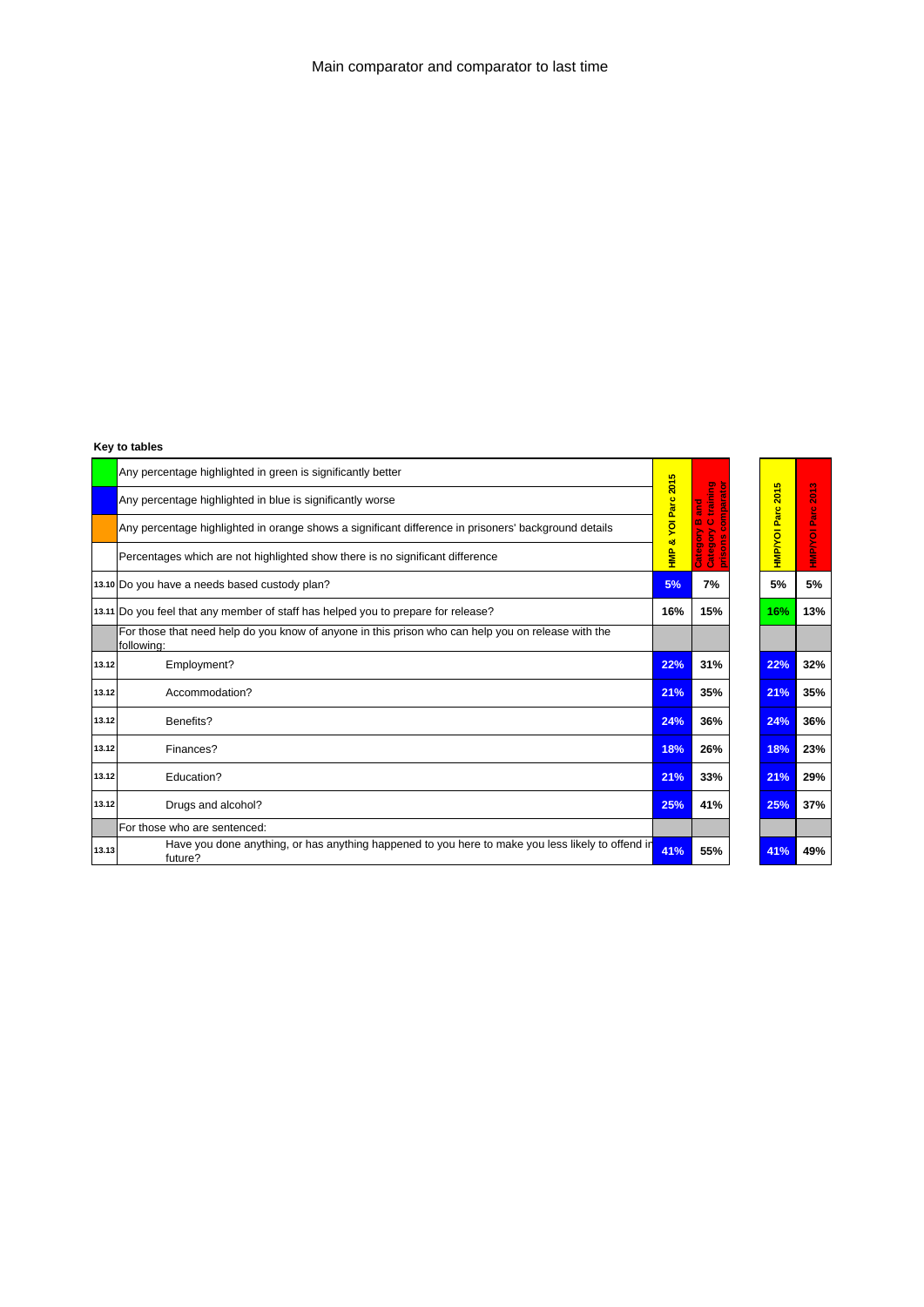

### **Key question responses (ethnicity) HMP&YOI Parc 2015**

**Prisoner survey responses** (missing data have been excluded for each question). Please note: where there are apparently large differences, which are not indicated as statistically significant, this is likely to be due to chance.

|      | Any percentage highlighted in green is significantly better                                                                           |                                  |                        |
|------|---------------------------------------------------------------------------------------------------------------------------------------|----------------------------------|------------------------|
|      | Any percentage highlighted in blue is significantly worse                                                                             |                                  |                        |
|      | Any percentage highlighted in orange shows a significant difference in<br>prisoners' background details                               | <b>Black and minority ethnic</b> | <b>Nhite prisoners</b> |
|      | Percentages which are not highlighted show there is no significant difference                                                         | isoners<br>ō                     |                        |
|      | Number of completed questionnaires returned                                                                                           | 27                               | 170                    |
| 1.3  | Are you sentenced?                                                                                                                    | 100%                             | 98%                    |
| 1.5  | Are you a foreign national?                                                                                                           | 12%                              | 4%                     |
| 1.6  | Do you understand spoken English?                                                                                                     | 100%                             | 100%                   |
| 1.7  | Do you understand written English?                                                                                                    | 100%                             | 99%                    |
| 1.8  | Are you from a minority ethnic group? (Including all those who did not tick<br>white British, white Irish or white other categories.) |                                  |                        |
| 1.9  | Do you consider yourself to be Gypsy/ Romany/ Traveller?                                                                              | 4%                               | 3%                     |
| 1.1  | Are you Muslim?                                                                                                                       | 54%                              | 2%                     |
| 1.12 | Do you consider yourself to have a disability?                                                                                        | 15%                              | 31%                    |
| 1.13 | Are you a veteran (ex-armed services)?                                                                                                | 15%                              | 9%                     |
| 1.14 | Is this your first time in prison?                                                                                                    | 31%                              | 31%                    |
| 2.6  | Were you treated well/very well by the escort staff?                                                                                  | 71%                              | 73%                    |
| 2.7  | Before you arrived here were you told that you were coming here?                                                                      | 65%                              | 66%                    |
| 3.2  | When you were searched in reception, was this carried out in a respectful<br>way?                                                     | 67%                              | 86%                    |
| 3.3  | Were you treated well/very well in reception?                                                                                         | 63%                              | 72%                    |
| 3.4  | Did you have any problems when you first arrived?                                                                                     | 62%                              | 61%                    |
| 3.7  | Did you have access to someone from health care when you first arrived here?                                                          | 72%                              | 69%                    |
| 3.9  | Did you feel safe on your first night here?                                                                                           | 69%                              | 83%                    |
| 3.10 | Have you been on an induction course?                                                                                                 | 88%                              | 83%                    |
| 4.1  | Is it easy/very easy to communicate with your solicitor or legal representative?                                                      | 40%                              | 50%                    |
| 4.4  | Are you normally offered enough clean, suitable clothes for the week?                                                                 | 78%                              | 76%                    |
| 4.4  | Are you normally able to have a shower every day?                                                                                     | 89%                              | 98%                    |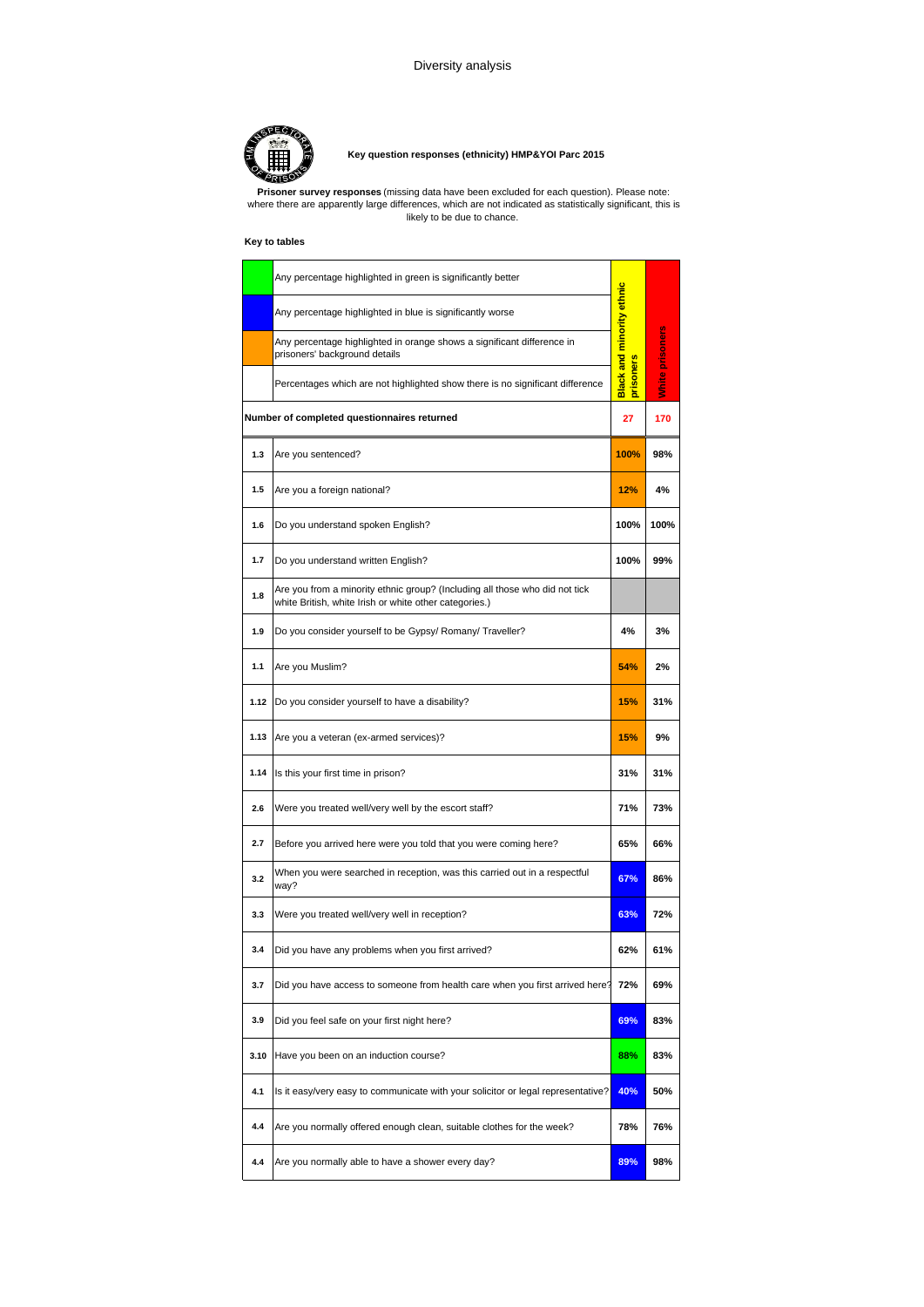|     | Any percentage highlighted in green is significantly better                                                 |                         |                 |
|-----|-------------------------------------------------------------------------------------------------------------|-------------------------|-----------------|
|     | Any percentage highlighted in blue is significantly worse                                                   |                         |                 |
|     | Any percentage highlighted in orange shows a significant difference in<br>prisoners' background details     | ack and minority ethnic | White prisoners |
|     | Percentages which are not highlighted show there is no significant difference                               | isoners<br>ᆱ            |                 |
| 4.4 | Is your cell call bell normally answered within five minutes?                                               | 40%                     | 30%             |
| 4.5 | Is the food in this prison good/very good?                                                                  | 41%                     | 20%             |
| 4.6 | Does the shop /canteen sell a wide enough range of goods to meet your<br>needs?                             | 36%                     | 47%             |
| 4.7 | Are you able to speak to a Listener at any time, if you want to?                                            | 56%                     | 61%             |
| 4.8 | Do you feel your religious beliefs are respected?                                                           | 41%                     | 44%             |
| 4.9 | Are you able to speak to a religious leader of your faith in private if you want<br>to?                     | 67%                     | 63%             |
| 5.1 | Is it easy to make an application?                                                                          | 72%                     | 72%             |
| 5.3 | Is it easy to make a complaint?                                                                             | 63%                     | 63%             |
| 6.1 | Do you feel you have been treated fairly in your experience of the IEP scheme <sup>2</sup> 26%              |                         | 39%             |
| 6.2 | Do the different levels of the IEP scheme encourage you to change your<br>behaviour?                        | 48%                     | 45%             |
| 6.3 | In the last six months have any members of staff physically restrained you<br>(C&R)?                        | 11%                     | 10%             |
| 7.1 | Do most staff, in this prison, treat you with respect?                                                      | 67%                     | 79%             |
| 7.2 | Is there a member of staff you can turn to for help if you have a problem in this<br>prison?                | 69%                     | 75%             |
| 7.3 | Do staff normally speak to you at least most of the time during association<br>time? (most/all of the time) | 19%                     | 24%             |
| 7.4 | Do you have a personal officer?                                                                             | 67%                     | 78%             |
| 8.1 | Have you ever felt unsafe here?                                                                             | 59%                     | 40%             |
| 8.2 | Do you feel unsafe now?                                                                                     | 35%                     | 18%             |
| 8.3 | Have you been victimised by other prisoners?                                                                | 52%                     | 29%             |
| 8.5 | Have you ever felt threatened or intimidated by other prisoners here?                                       | 26%                     | 17%             |
| 8.5 | Have you been victimised because of your race or ethnic origin since you have<br>been here? (By prisoners)  | 37%                     | 1%              |
| 8.5 | Have you been victimised because of your religion/religious beliefs? (By<br>prisoners)                      | 30%                     | 2%              |
| 8.5 | Have you been victimised because of your nationality? (By prisoners)                                        | 26%                     | 1%              |
| 8.5 | Have you been victimised because you have a disability? (By prisoners)                                      | 4%                      | 4%              |
|     |                                                                                                             |                         |                 |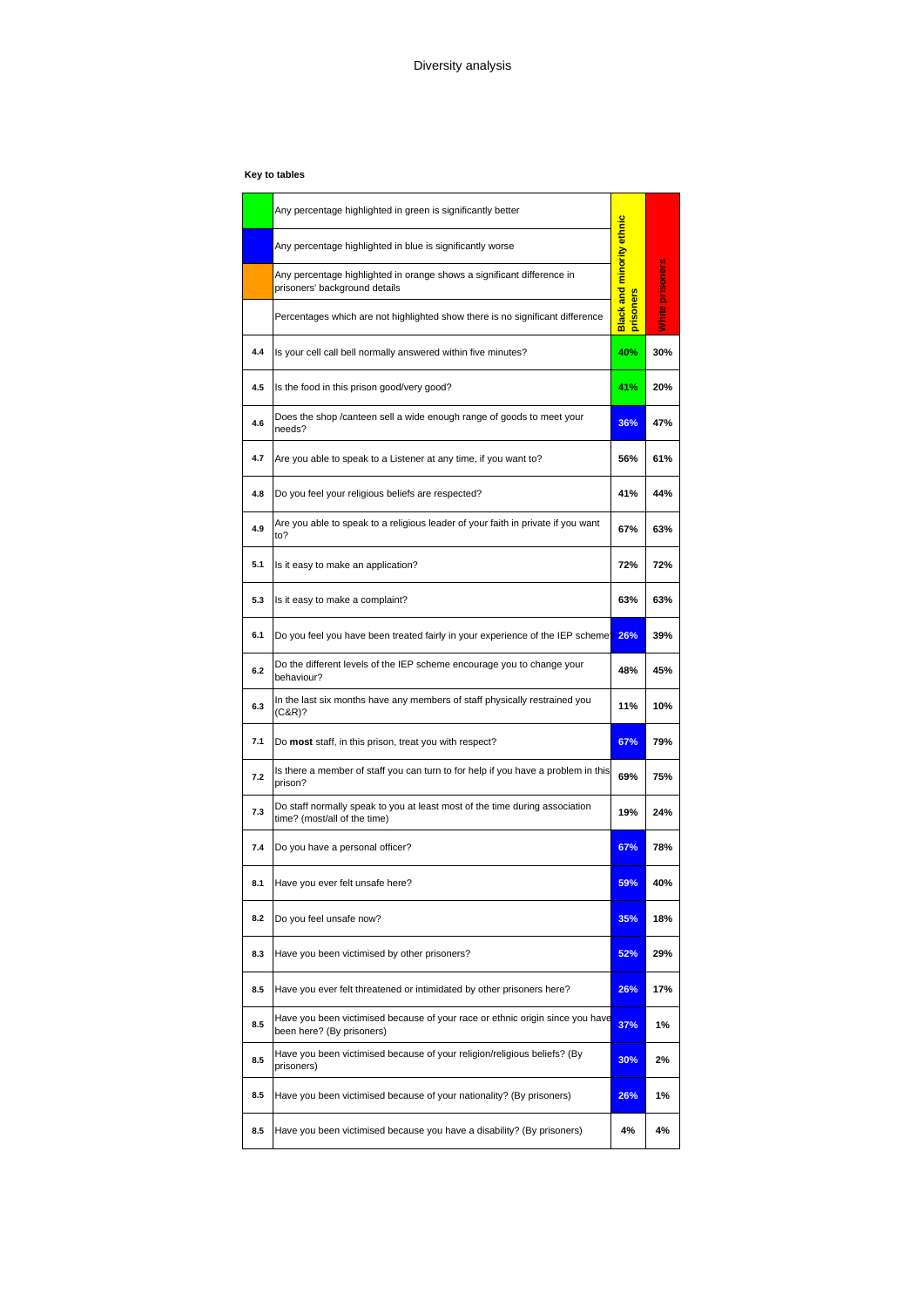|      | Any percentage highlighted in green is significantly better                                                      |                          |                 |
|------|------------------------------------------------------------------------------------------------------------------|--------------------------|-----------------|
|      | Any percentage highlighted in blue is significantly worse                                                        |                          |                 |
|      | Any percentage highlighted in orange shows a significant difference in<br>prisoners' background details          | lack and minority ethnic | White prisoners |
|      | Percentages which are not highlighted show there is no significant difference                                    | isoners<br>늅<br>ᆱ        |                 |
| 8.6  | Have you been victimised by a member of staff?                                                                   | 52%                      | 36%             |
| 8.7  | Have you ever felt threatened or intimidated by staff here?                                                      | 32%                      | 15%             |
| 8.7  | Have you been victimised because of your race or ethnic origin since you have<br>been here? (By staff)           | 44%                      | 3%              |
| 8.7  | Have you been victimised because of your religion/religious beliefs? (By staff)                                  | 28%                      | 3%              |
| 8.7  | Have you been victimised because of your nationality? (By staff)                                                 | 28%                      | 3%              |
| 8.7  | Have you been victimised because you have a disability? (By staff)                                               | 0%                       | 3%              |
| 9.1  | Is it easy/very easy to see the doctor?                                                                          | 16%                      | 27%             |
| 9.1  | Is it easy/ very easy to see the nurse?                                                                          | 28%                      | 42%             |
| 9.4  | Are you currently taking medication?                                                                             | 42%                      | 43%             |
| 9.6  | Do you feel you have any emotional well being/mental health issues?                                              | 27%                      | 41%             |
| 10.3 | Is it easy/very easy to get illegal drugs in this prison?                                                        | 39%                      | 54%             |
| 11.2 | Are you currently working in the prison?                                                                         | 60%                      | 61%             |
| 11.2 | Are you currently undertaking vocational or skills training?                                                     | 24%                      | 13%             |
| 11.2 | Are you currently in education (including basic skills)?                                                         | 28%                      | 19%             |
| 11.2 | Are you currently taking part in an offending behaviour programme?                                               | 16%                      | 10%             |
| 11.4 | Do you go to the library at least once a week?                                                                   | 36%                      | 25%             |
| 11.6 | Do you go to the gym three or more times a week?                                                                 | 46%                      | 37%             |
| 11.7 | Do you go outside for exercise three or more times a week?                                                       | 30%                      | 35%             |
| 11.8 | On average, do you go on association more than five times each week?                                             | 71%                      | 73%             |
| 11.9 | Do you spend ten or more hours out of your cell on a weekday? (This includes<br>hours at education, at work etc) | 13%                      | 19%             |
| 12.2 | Have you had any problems sending or receiving mail?                                                             | 56%                      | 39%             |
| 12.3 | Have you had any problems getting access to the telephones?                                                      | 21%                      | 18%             |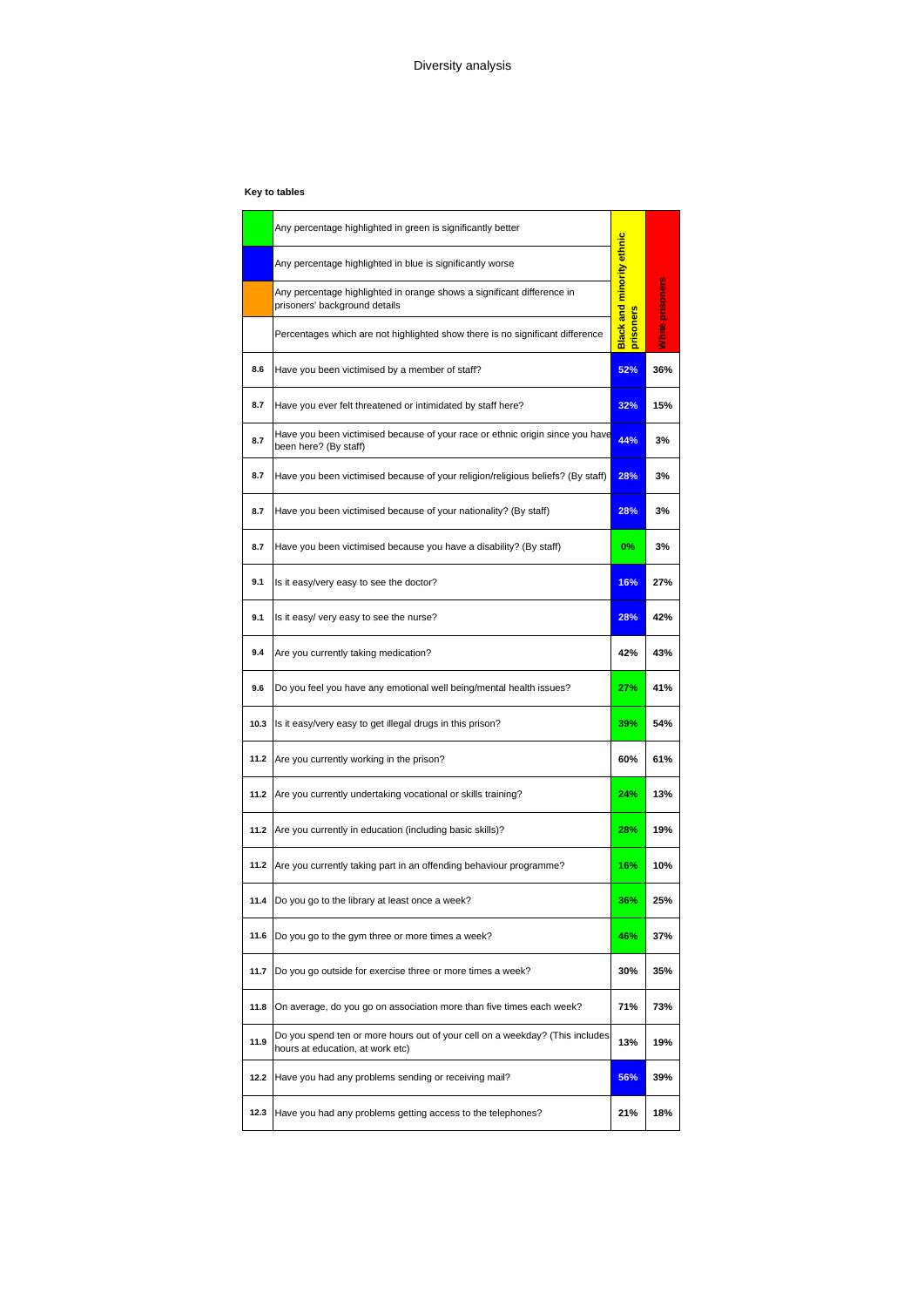

**Key question responses (disability and age over 50) HMP&YOI Parc 2015**

**Prisoner survey responses** (missing data have been excluded for each question). Please note: where there are apparently large differences, which are not indicated as statistically significant, this is likely to be due to chance.

|      | Any percentage highlighted in green is significantly better                                                                           | <b>Consider themselves to have</b><br>disability<br>$\omega$ |                                        |                            | ន<br>ð                  |
|------|---------------------------------------------------------------------------------------------------------------------------------------|--------------------------------------------------------------|----------------------------------------|----------------------------|-------------------------|
|      | Any percentage highlighted in blue is significantly worse                                                                             |                                                              |                                        |                            |                         |
|      | Any percentage highlighted in orange shows a significant difference in<br>prisoners' background details                               |                                                              | Do not consider themselves<br>a disabi | Prisoners aged 50 and over | Prisoners under the age |
|      | Percentages which are not highlighted show there is no significant difference                                                         |                                                              | Q<br>É<br>ø                            |                            |                         |
|      | Number of completed questionnaires returned                                                                                           | 57                                                           | 139                                    | 22                         | 175                     |
| 1.3  | Are you sentenced?                                                                                                                    | 98%                                                          | 98%                                    | 96%                        | 98%                     |
| 1.5  | Are you a foreign national?                                                                                                           | 12%                                                          | 2%                                     | 14%                        | 4%                      |
| 1.6  | Do you understand spoken English?                                                                                                     | 100%                                                         | 100%                                   | 100%                       | 100%                    |
| 1.7  | Do you understand written English?                                                                                                    | 97%                                                          | 100%                                   | 100%                       | 99%                     |
| 1.8  | Are you from a minority ethnic group? (Including all those who did not tick<br>white British, white Irish or white other categories.) | 7%                                                           | 17%                                    | 0%                         | 16%                     |
| 1.9  | Do you consider yourself to be Gypsy/ Romany/ Traveller?                                                                              | 6%                                                           | 2%                                     | 0%                         | 4%                      |
| 1.1  | Are you Muslim?                                                                                                                       | 8%                                                           | 9%                                     | 0%                         | 10%                     |
| 1.12 | Do you consider yourself to have a disability?                                                                                        |                                                              |                                        | 67%                        | 25%                     |
| 1.13 | Are you a veteran (ex-armed services)?                                                                                                | 11%                                                          | 9%                                     | 25%                        | 8%                      |
| 1.14 | Is this your first time in prison?                                                                                                    | 32%                                                          | 30%                                    | 59%                        | 27%                     |
| 2.6  | Were you treated well/very well by the escort staff?                                                                                  | 72%                                                          | 72%                                    | 70%                        | 72%                     |
| 2.7  | Before you arrived here were you told that you were coming here?                                                                      | 65%                                                          | 66%                                    | 75%                        | 65%                     |
| 3.2  | When you were searched in reception, was this carried out in a respectful<br>way?                                                     | 81%                                                          | 84%                                    | 85%                        | 83%                     |
| 3.3  | Were you treated well/very well in reception?                                                                                         | 70%                                                          | 71%                                    | 80%                        | 69%                     |
| 3.4  | Did you have any problems when you first arrived?                                                                                     | 87%                                                          | 51%                                    | 79%                        | 59%                     |
| 3.7  | Did you have access to someone from health care when you first arrived here?                                                          | 64%                                                          | 72%                                    | 65%                        | 70%                     |
| 3.9  | Did you feel safe on your first night here?                                                                                           | 63%                                                          | 89%                                    | 60%                        | 84%                     |
| 3.10 | Have you been on an induction course?                                                                                                 | 79%                                                          | 85%                                    | 85%                        | 83%                     |
| 4.1  | Is it easy/very easy to communicate with your solicitor or legal representative?                                                      | 41%                                                          | 51%                                    | 52%                        | 48%                     |
| 4.4  | Are you normally offered enough clean, suitable clothes for the week?                                                                 | 69%                                                          | 80%                                    | 91%                        | 75%                     |
| 4.4  | Are you normally able to have a shower every day?                                                                                     | 97%                                                          | 96%                                    | 96%                        | 97%                     |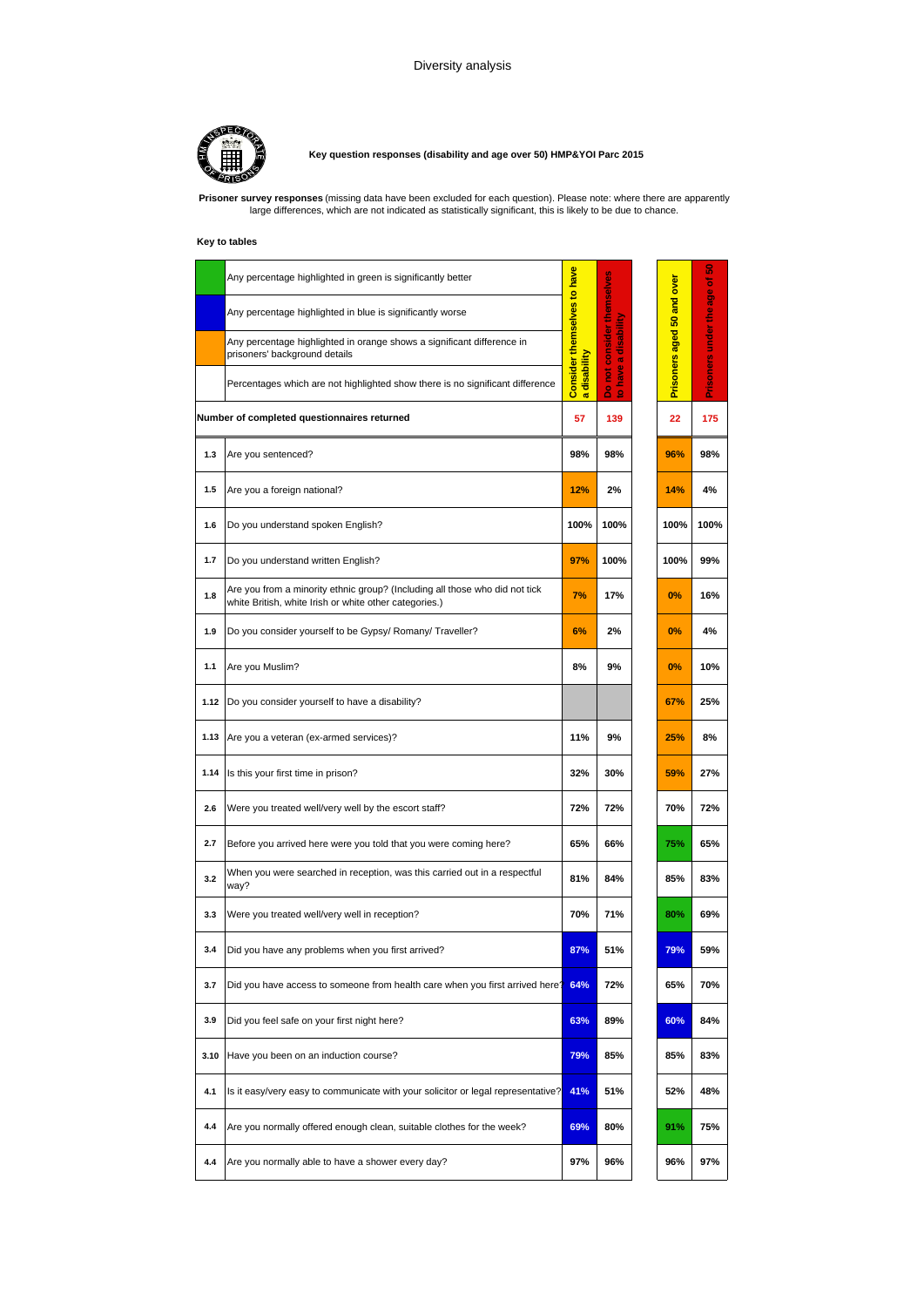|     | Any percentage highlighted in green is significantly better                                                 |                             |                                                        | over                       | ន                          |
|-----|-------------------------------------------------------------------------------------------------------------|-----------------------------|--------------------------------------------------------|----------------------------|----------------------------|
|     | Any percentage highlighted in blue is significantly worse                                                   |                             |                                                        |                            |                            |
|     | Any percentage highlighted in orange shows a significant difference in<br>prisoners' background details     | Consider themselves to have | consider themselves<br>io<br>Co<br>芳<br>$\mathfrak{a}$ | <b>isoners aged 50 and</b> | Prisoners under the age of |
|     | Percentages which are not highlighted show there is no significant difference                               | a disabil                   | g<br>ĕ<br>8<br>2                                       | E                          |                            |
| 4.4 | Is your cell call bell normally answered within five minutes?                                               | 36%                         | 30%                                                    | 46%                        | 30%                        |
| 4.5 | Is the food in this prison good/very good?                                                                  | 27%                         | 21%                                                    | 23%                        | 23%                        |
| 4.6 | Does the shop /canteen sell a wide enough range of goods to meet your<br>needs?                             | 52%                         | 42%                                                    | 54%                        | 44%                        |
| 4.7 | Are you able to speak to a Listener at any time, if you want to?                                            | 66%                         | 57%                                                    | 82%                        | 57%                        |
| 4.8 | Do you feel your religious beliefs are respected?                                                           | 46%                         | 42%                                                    | 52%                        | 42%                        |
| 4.9 | Are you able to speak to a religious leader of your faith in private if you want<br>to?                     | 62%                         | 64%                                                    | 59%                        | 64%                        |
| 5.1 | Is it easy to make an application?                                                                          | 66%                         | 75%                                                    | 73%                        | 72%                        |
| 5.3 | Is it easy to make a complaint?                                                                             | 60%                         | 65%                                                    | 58%                        | 64%                        |
| 6.1 | Do you feel you have been treated fairly in your experience of the IEP scheme? 42%                          |                             | 36%                                                    | 37%                        | 37%                        |
| 6.2 | Do the different levels of the IEP scheme encourage you to change your<br>behaviour?                        | 41%                         | 47%                                                    | 11%                        | 49%                        |
| 6.3 | In the last six months have any members of staff physically restrained you<br>(C&R)?                        | 12%                         | 10%                                                    | 0%                         | 11%                        |
| 7.1 | Do most staff, in this prison, treat you with respect?                                                      | 76%                         | 77%                                                    | 81%                        | 77%                        |
| 7.2 | Is there a member of staff you can turn to for help if you have a problem in this<br>prison?                | 74%                         | 75%                                                    | 80%                        | 74%                        |
| 7.3 | Do staff normally speak to you at least most of the time during association<br>time? (most/all of the time) | 17%                         | 27%                                                    | 28%                        | 23%                        |
| 7.4 | Do you have a personal officer?                                                                             | 79%                         | 75%                                                    | 91%                        | 75%                        |
| 8.1 | Have you ever felt unsafe here?                                                                             | 59%                         | 36%                                                    | 43%                        | 43%                        |
| 8.2 | Do you feel unsafe now?                                                                                     | 35%                         | 15%                                                    | 29%                        | 19%                        |
| 8.3 | Have you been victimised by other prisoners?                                                                | 42%                         | 29%                                                    | 33%                        | 32%                        |
| 8.5 | Have you ever felt threatened or intimidated by other prisoners here?                                       | 25%                         | 15%                                                    | 15%                        | 18%                        |
| 8.5 | Have you been victimised because of your race or ethnic origin since you have<br>been here? (By prisoners)  | 4%                          | 7%                                                     | 0%                         | 7%                         |
| 8.5 | Have you been victimised because of your religion/religious beliefs? (By<br>prisoners)                      | 6%                          | 6%                                                     | 0%                         | 7%                         |
| 8.5 | Have you been victimised because of your nationality? (By prisoners)                                        | 6%                          | 4%                                                     | 0%                         | 5%                         |
| 8.5 | Have you been victimised because of your age? (By prisoners)                                                | 11%                         | 1%                                                     | 15%                        | 2%                         |
| 8.5 | Have you been victimised because you have a disability? (By prisoners)                                      | 11%                         | 2%                                                     | 9%                         | 4%                         |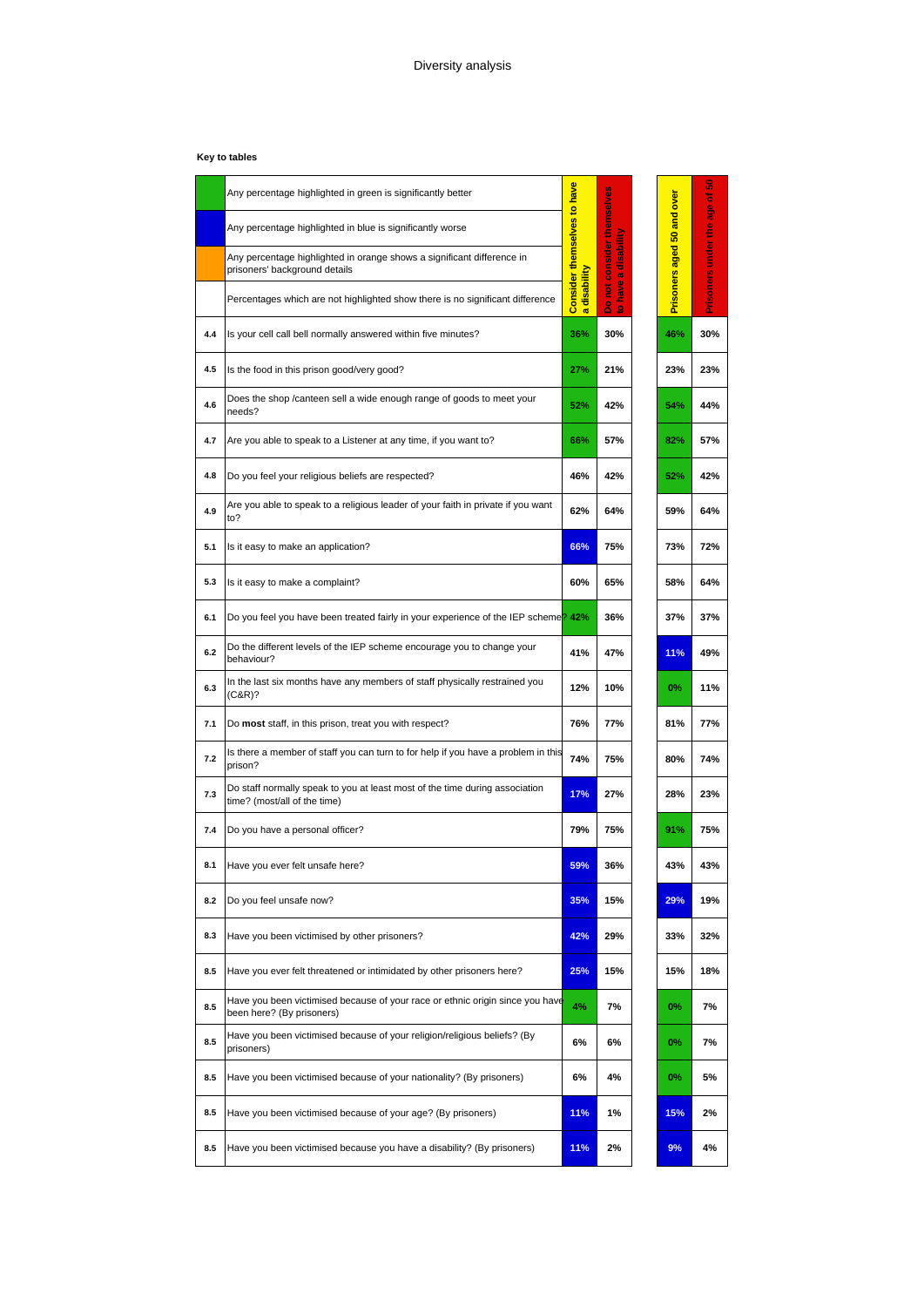|      | Any percentage highlighted in green is significantly better                                                      |                                                              |                                |                            | ន<br>৳                  |
|------|------------------------------------------------------------------------------------------------------------------|--------------------------------------------------------------|--------------------------------|----------------------------|-------------------------|
|      | Any percentage highlighted in blue is significantly worse                                                        | <b>Consider themselves to have</b><br>disability<br>$\omega$ |                                |                            |                         |
|      | Any percentage highlighted in orange shows a significant difference in<br>prisoners' background details          |                                                              | consider themselves<br>a disab | Prisoners aged 50 and over | Prisoners under the age |
|      | Percentages which are not highlighted show there is no significant difference                                    |                                                              | have<br>Do not<br>g            |                            |                         |
| 8.6  | Have you been victimised by a member of staff?                                                                   | 45%                                                          | 35%                            | 33%                        | 39%                     |
| 8.7  | Have you ever felt threatened or intimidated by staff here?                                                      | 25%                                                          | 15%                            | 15%                        | 18%                     |
| 8.7  | Have you been victimised because of your race or ethnic origin since you have<br>been here? (By staff)           | 4%                                                           | 10%                            | $0\%$                      | 9%                      |
| 8.7  | Have you been victimised because of your religion/religious beliefs? (By staff)                                  | 4%                                                           | 7%                             | 0%                         | 7%                      |
| 8.7  | Have you been victimised because of your nationality? (By staff)                                                 | 6%                                                           | 6%                             | 0%                         | 7%                      |
| 8.7  | Have you been victimised because of your age? (By staff)                                                         | 8%                                                           | 1%                             | 9%                         | 2%                      |
| 8.7  | Have you been victimised because you have a disability? (By staff)                                               | 6%                                                           | 2%                             | 5%                         | 2%                      |
| 9.1  | Is it easy/very easy to see the doctor?                                                                          | 21%                                                          | 28%                            | 24%                        | 26%                     |
| 9.1  | Is it easy/ very easy to see the nurse?                                                                          | 37%                                                          | 41%                            | 52%                        | 38%                     |
| 9.4  | Are you currently taking medication?                                                                             | 66%                                                          | 34%                            | 90%                        | 37%                     |
| 9.6  | Do you feel you have any emotional well being/mental health issues?                                              | 71%                                                          | 28%                            | 32%                        | 40%                     |
| 10.3 | Is it easy/very easy to get illegal drugs in this prison?                                                        | 54%                                                          | 51%                            | 47%                        | 52%                     |
| 11.2 | Are you currently working in the prison?                                                                         | 43%                                                          | 69%                            | 33%                        | 65%                     |
| 11.2 | Are you currently undertaking vocational or skills training?                                                     | 21%                                                          | 12%                            | 9%                         | 15%                     |
| 11.2 | Are you currently in education (including basic skills)?                                                         | 30%                                                          | 16%                            | 29%                        | 19%                     |
|      | 11.2 Are you currently taking part in an offending behaviour programme?                                          | 13%                                                          | 10%                            | 9%                         | 11%                     |
| 11.4 | Do you go to the library at least once a week?                                                                   | 20%                                                          | 29%                            | 17%                        | 27%                     |
| 11.6 | Do you go to the gym three or more times a week?                                                                 | 23%                                                          | 44%                            | 16%                        | 41%                     |
| 11.7 | Do you go outside for exercise three or more times a week?                                                       | 23%                                                          | 38%                            | 21%                        | 36%                     |
| 11.8 | On average, do you go on association more than five times each week?                                             | 52%                                                          | 80%                            | 58%                        | 74%                     |
| 11.9 | Do you spend ten or more hours out of your cell on a weekday? (This includes<br>hours at education, at work etc) | 6%                                                           | 22%                            | 9%                         | 19%                     |
| 12.2 | Have you had any problems sending or receiving mail?                                                             | 44%                                                          | 39%                            | 47%                        | 40%                     |
| 12.3 | Have you had any problems getting access to the telephones?                                                      | 24%                                                          | 17%                            | 25%                        | 18%                     |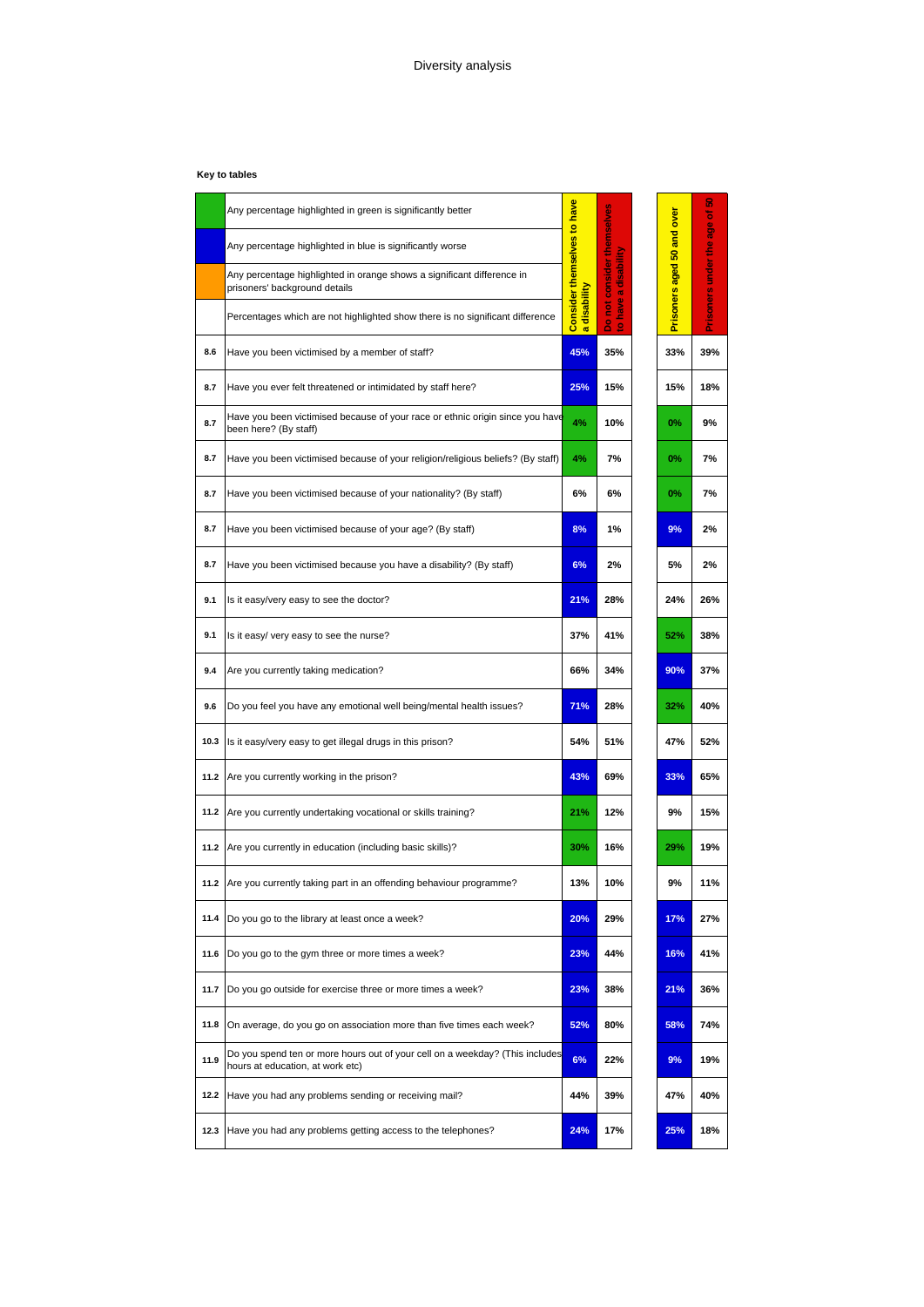

# **Prisoner survey responses HMP & YOI Parc 2015**

Prisoner survey responses (missing data have been excluded for each question) Please note: where there are apparently large differences, which are<br>not indicated as statistically significant, this is likely to be due to cha

|     | Any percentage highlighted in green is significantly better                                                                           |       |             |
|-----|---------------------------------------------------------------------------------------------------------------------------------------|-------|-------------|
|     | Any percentage highlighted in blue is significantly worse                                                                             |       |             |
|     | Any percentage highlighted in orange shows a significant difference in prisoners' background details                                  |       | other wings |
|     | Percentages which are not highlighted show there is no significant difference                                                         | Twing | ₹           |
|     | Number of completed questionnaires returned                                                                                           | 46    | 150         |
|     | <b>SECTION 1: General information</b>                                                                                                 |       |             |
|     | 1.2 Are you under 21 years of age?                                                                                                    | 7%    | 8%          |
|     | 1.3 Are you sentenced?                                                                                                                | 100%  | 97%         |
|     | 1.3 Are you on recall?                                                                                                                | 7%    | 13%         |
| 1.4 | Is your sentence less than 12 months?                                                                                                 | 0%    | 7%          |
| 1.4 | Are you here under an indeterminate sentence for public protection (IPP prisoner)?                                                    | 2%    | 5%          |
| 1.5 | Are you a foreign national?                                                                                                           | 0%    | 7%          |
| 1.6 | Do you understand spoken English?                                                                                                     | 100%  | 100%        |
| 1.7 | Do you understand written English?                                                                                                    | 100%  | 99%         |
| 1.8 | Are you from a minority ethnic group? (Including all those who did not tick white British, white Irish or<br>white other categories.) | 13%   | 14%         |
| 1.9 | Do you consider yourself to be Gypsy/ Romany/ Traveller?                                                                              | 2%    | 4%          |
| 1.1 | Are you Muslim?                                                                                                                       | 7%    | 10%         |
|     | 1.11 Are you homosexual/gay or bisexual?                                                                                              | 0%    | 3%          |
|     | 1.12 Do you consider yourself to have a disability?                                                                                   | 13%   | 34%         |
|     | 1.13 Are you a veteran (ex-armed services)?                                                                                           | 11%   | 10%         |
|     | 1.14 Is this your first time in prison?                                                                                               | 40%   | 28%         |
|     | 1.15 Do you have any children under the age of 18?                                                                                    | 54%   | 52%         |
|     | <b>SECTION 2: Transfers and escorts</b>                                                                                               |       |             |
|     | On your most recent journey here:                                                                                                     |       |             |
| 2.1 | Did you spend more than 2 hours in the van?                                                                                           | 17%   | 26%         |
| 2.5 | Did you feel safe?                                                                                                                    | 80%   | 80%         |
| 2.6 | Were you treated well/very well by the escort staff?                                                                                  | 74%   | 71%         |
| 2.7 | Before you arrived here were you told that you were coming here?                                                                      | 65%   | 66%         |
| 2.8 | When you first arrived here did your property arrive at the same time as you?                                                         | 89%   | 86%         |
|     | SECTION 3: Reception, first night and induction                                                                                       |       |             |
| 3.1 | Were you in reception for less than 2 hours?                                                                                          | 17%   | 32%         |
| 3.2 | When you were searched in reception, was this carried out in a respectful way?                                                        | 85%   | 83%         |
| 3.3 | Were you treated well/very well in reception?                                                                                         | 65%   | 72%         |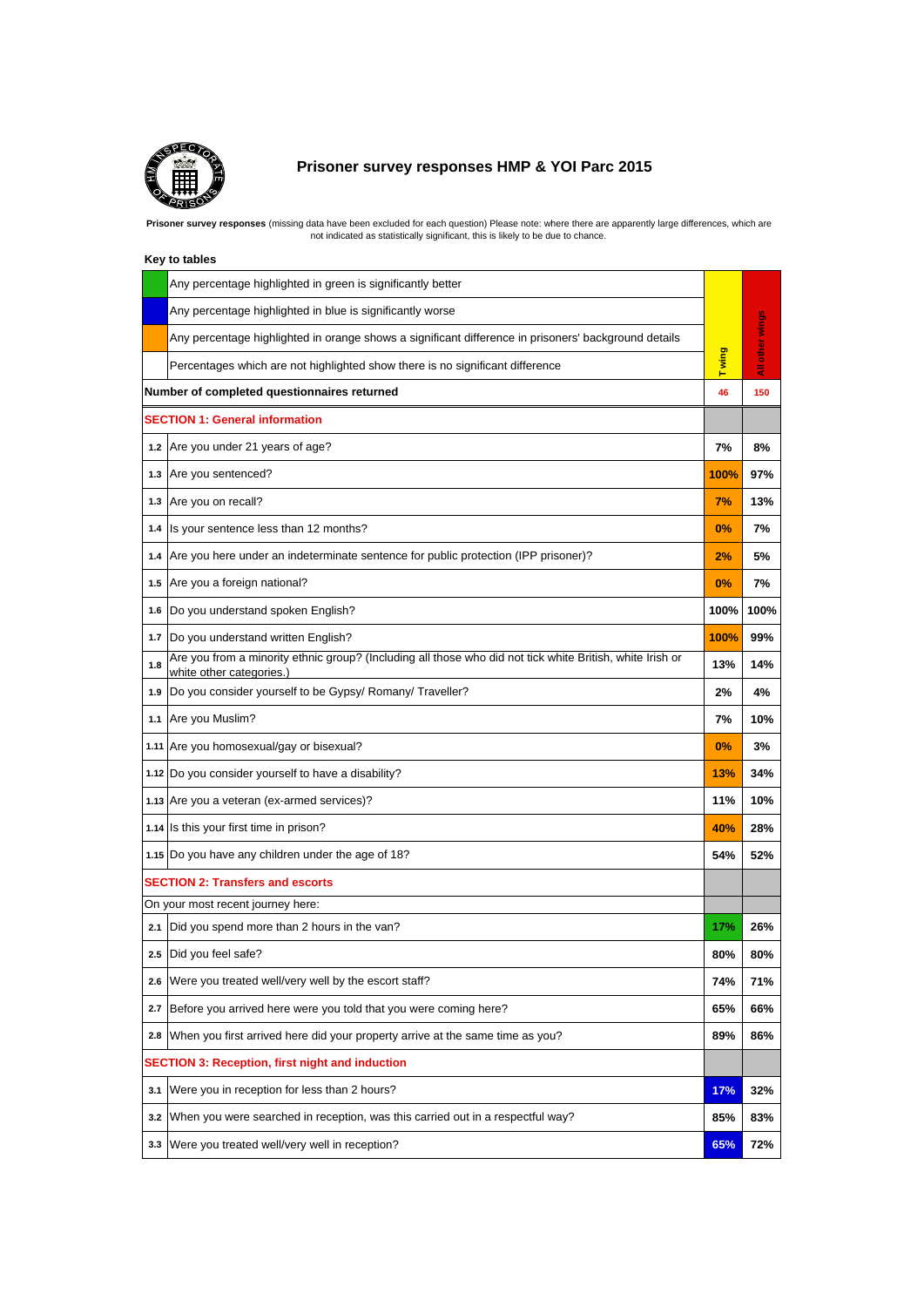|     | Any percentage highlighted in green is significantly better                                          |        |             |
|-----|------------------------------------------------------------------------------------------------------|--------|-------------|
|     | Any percentage highlighted in blue is significantly worse                                            |        |             |
|     | Any percentage highlighted in orange shows a significant difference in prisoners' background details | T wing | other wings |
|     | Percentages which are not highlighted show there is no significant difference                        |        | ₹           |
|     | When you first arrived:                                                                              |        |             |
| 3.4 | Did you have any problems?                                                                           | 42%    | 67%         |
| 3.4 | Did you have any problems with loss of property?                                                     | 13%    | 11%         |
| 3.4 | Did you have any housing problems?                                                                   | 13%    | 18%         |
| 3.4 | Did you have any problems contacting employers?                                                      | 7%     | 4%          |
| 3.4 | Did you have any problems contacting family?                                                         | 13%    | 26%         |
| 3.4 | Did you have any problems ensuring dependants were being looked after?                               | 11%    | 1%          |
| 3.4 | Did you have any money worries?                                                                      | 20%    | 17%         |
| 3.4 | Did you have any problems with feeling depressed or suicidal?                                        | 18%    | 19%         |
| 3.4 | Did you have any physical health problems?                                                           | 16%    | 16%         |
| 3.4 | Did you have any mental health problems?                                                             | 18%    | 28%         |
| 3.4 | Did you have any problems with needing protection from other prisoners?                              | 7%     | 10%         |
| 3.4 | Did you have problems accessing phone numbers?                                                       | 11%    | 22%         |
|     | When you first arrived here, were you offered any of the following:                                  |        |             |
| 3.6 | Tobacco?                                                                                             | 74%    | 87%         |
| 3.6 | A shower?                                                                                            | 33%    | 34%         |
| 3.6 | A free telephone call?                                                                               | 80%    | 68%         |
| 3.6 | Something to eat?                                                                                    | 78%    | 82%         |
| 3.6 | PIN phone credit?                                                                                    | 67%    | 80%         |
| 3.6 | Toiletries/ basic items?                                                                             | 72%    | 85%         |
|     | <b>SECTION 3: Reception, first night and induction continued</b>                                     |        |             |
|     | When you first arrived here did you have access to the following people:                             |        |             |
|     | 3.7 The chaplain or a religious leader?                                                              | 50%    | 59%         |
| 3.7 | Someone from health services?                                                                        | 66%    | 70%         |
| 3.7 | A Listener/Samaritans?                                                                               | 32%    | 35%         |
| 3.7 | Prison shop/ canteen?                                                                                | 27%    | 39%         |
|     | When you first arrived here were you offered information about any of the following:                 |        |             |
| 3.8 | What was going to happen to you?                                                                     | 58%    | 52%         |
| 3.8 | Support was available for people feeling depressed or suicidal?                                      | 40%    | 50%         |
| 3.8 | How to make routine requests?                                                                        | 37%    | 44%         |
| 3.8 | Your entitlement to visits?                                                                          | 40%    | 43%         |
| 3.8 | Health services?                                                                                     | 51%    | 49%         |
| 3.8 | The chaplaincy?                                                                                      | 33%    | 49%         |
| 3.9 | Did you feel safe on your first night here?                                                          | 85%    | 80%         |
|     | 3.10 Have you been on an induction course?                                                           | 85%    | 83%         |
|     | 3.12 Did you receive an education (skills for life) assessment?                                      | 85%    | 80%         |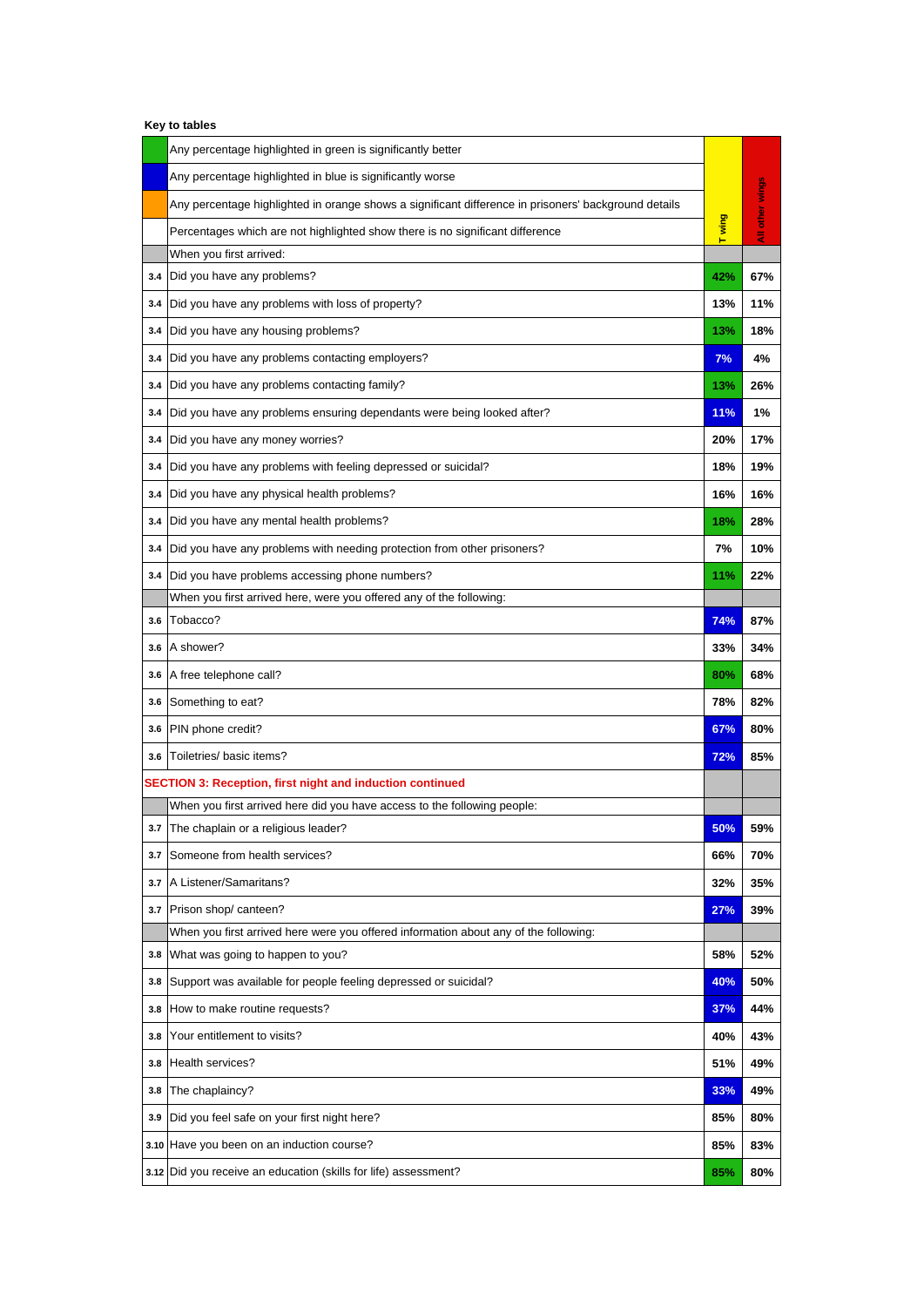|                                                          | Any percentage highlighted in green is significantly better                                             |       |                 |  |
|----------------------------------------------------------|---------------------------------------------------------------------------------------------------------|-------|-----------------|--|
|                                                          | Any percentage highlighted in blue is significantly worse                                               |       |                 |  |
|                                                          | Any percentage highlighted in orange shows a significant difference in prisoners' background details    |       | All other wings |  |
|                                                          | Percentages which are not highlighted show there is no significant difference                           | Twing |                 |  |
| <b>SECTION 4: Legal rights and respectful custody</b>    |                                                                                                         |       |                 |  |
|                                                          | In terms of your legal rights, is it easy/very easy to:                                                 |       |                 |  |
| 4.1                                                      | Communicate with your solicitor or legal representative?                                                | 44%   | 49%             |  |
| 4.1                                                      | Attend legal visits?                                                                                    | 55%   | 58%             |  |
| 4.1                                                      | Get bail information?                                                                                   | 22%   | 18%             |  |
| 4.2                                                      | Have staff ever opened letters from your solicitor or legal representative when you were not with them? | 42%   | 49%             |  |
| 4.3                                                      | Can you get legal books in the library?                                                                 | 32%   | 35%             |  |
|                                                          | For the wing/unit you are currently on:                                                                 |       |                 |  |
| 4.4                                                      | Are you normally offered enough clean, suitable clothes for the week?                                   | 77%   | 76%             |  |
| 4.4                                                      | Are you normally able to have a shower every day?                                                       | 98%   | 96%             |  |
| 4.4                                                      | Do you normally receive clean sheets every week?                                                        | 68%   | 75%             |  |
| 4.4                                                      | Do you normally get cell cleaning materials every week?                                                 | 47%   | 52%             |  |
| 4.4                                                      | Is your cell call bell normally answered within five minutes?                                           | 31%   | 31%             |  |
| 4.4                                                      | Is it normally quiet enough for you to be able to relax or sleep in your cell at night time?            | 68%   | 63%             |  |
| 4.4                                                      | Can you normally get your stored property, if you need to?                                              | 21%   | 17%             |  |
| 4.5                                                      | Is the food in this prison good/very good?                                                              | 20%   | 23%             |  |
| 4.6                                                      | Does the shop/canteen sell a wide enough range of goods to meet your needs?                             | 44%   | 46%             |  |
| 4.7                                                      | Are you able to speak to a Listener at any time, if you want to?                                        | 56%   | 62%             |  |
| 4.8                                                      | Are your religious beliefs are respected?                                                               | 53%   | 40%             |  |
| 4.9                                                      | Are you able to speak to a religious leader of your faith in private if you want to?                    | 69%   | 61%             |  |
|                                                          | 4.10 Is it easy/very easy to attend religious services?                                                 | 40%   | 45%             |  |
| <b>SECTION 5: Applications and complaints</b>            |                                                                                                         |       |                 |  |
| 5.1                                                      | Is it easy to make an application?                                                                      | 74%   | 71%             |  |
| 5.3                                                      | Is it easy to make a complaint?                                                                         | 74%   | 60%             |  |
| 5.5                                                      | Have you ever been prevented from making a complaint when you wanted to?                                | 26%   | 32%             |  |
| 5.6                                                      | Is it easy/very easy to see the Independent Monitoring Board?                                           | 26%   | 27%             |  |
| <b>SECTION 6: Incentive and earned privileges scheme</b> |                                                                                                         |       |                 |  |
| 6.1                                                      | Do you feel you have been treated fairly in your experience of the IEP scheme?                          | 41%   | 36%             |  |
| 6.2                                                      | Do the different levels of the IEP scheme encourage you to change your behaviour?                       | 48%   | 44%             |  |
| 6.3                                                      | In the last six months have any members of staff physically restrained you (C&R)?                       | 7%    | 11%             |  |
| SECTION 7: Relationships with staff                      |                                                                                                         |       |                 |  |
| 7.1                                                      | Do most staff, in this prison, treat you with respect?                                                  | 86%   | 74%             |  |
| 7.2                                                      | Is there a member of staff, in this prison, that you can turn to for help if you have a problem?        | 71%   | 75%             |  |
| 7.3                                                      | Has a member of staff checked on you personally in the last week to see how you were getting on?        | 27%   | 34%             |  |
| 7.4                                                      | Do staff normally speak to you most of the time/all of the time during association?                     | 33%   | 21%             |  |
| 7.5                                                      | Do you have a personal officer?                                                                         | 82%   | 75%             |  |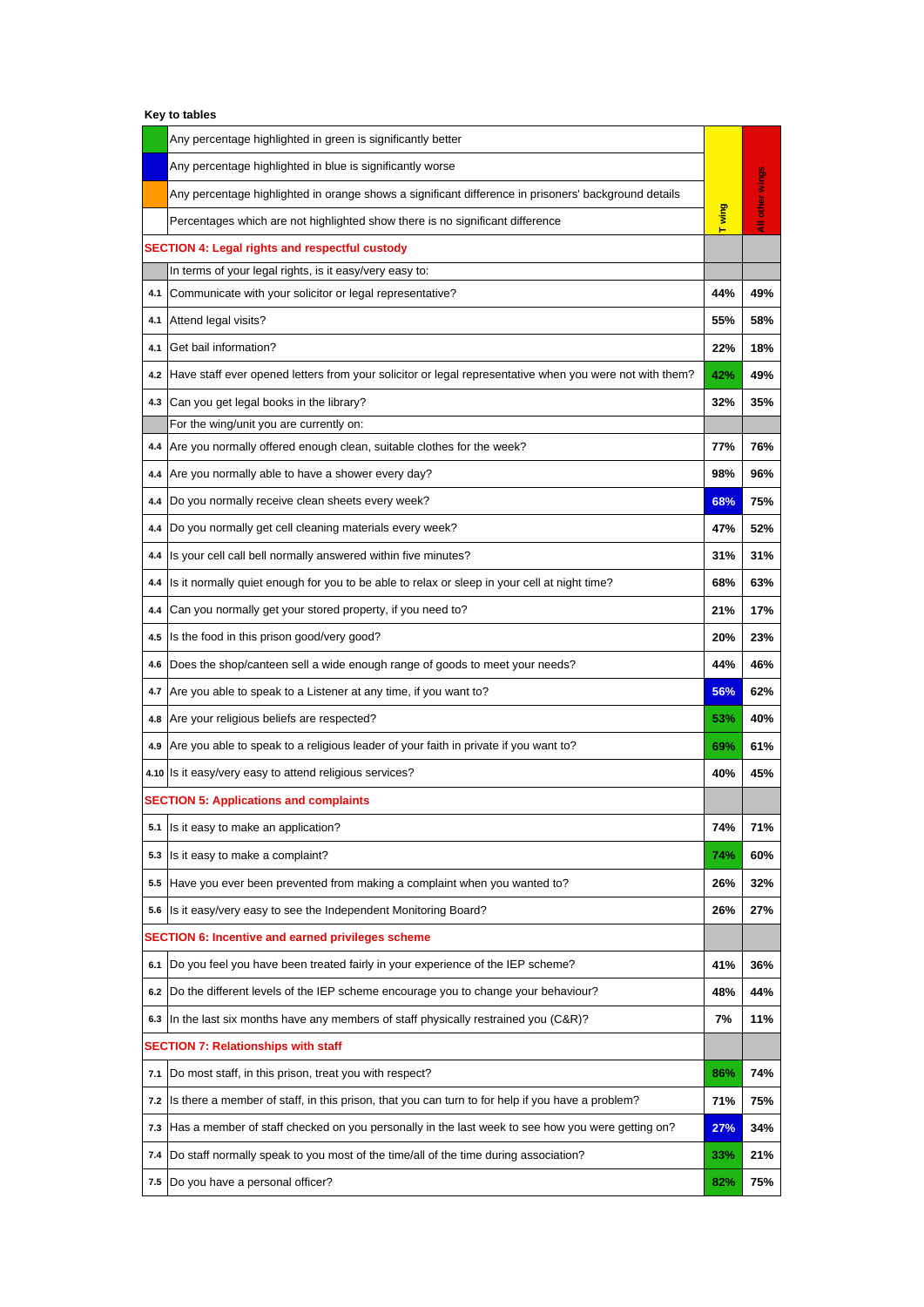|                                    | Any percentage highlighted in green is significantly better                                          |        |                  |  |
|------------------------------------|------------------------------------------------------------------------------------------------------|--------|------------------|--|
|                                    | Any percentage highlighted in blue is significantly worse                                            | T wing | other wings<br>₹ |  |
|                                    | Any percentage highlighted in orange shows a significant difference in prisoners' background details |        |                  |  |
|                                    | Percentages which are not highlighted show there is no significant difference                        |        |                  |  |
| <b>SECTION 8: Safety</b>           |                                                                                                      |        |                  |  |
| 8.1                                | Have you ever felt unsafe here?                                                                      | 27%    | 47%              |  |
| 8.2                                | Do you feel unsafe now?                                                                              | 12%    | 22%              |  |
| 8.4                                | Have you been victimised by other prisoners here?                                                    | 21%    | 36%              |  |
|                                    | Since you have been here, have other prisoners:                                                      |        |                  |  |
| 8.5                                | Made insulting remarks about you, your family or friends?                                            | 7%     | 16%              |  |
| 8.5                                | Hit, kicked or assaulted you?                                                                        | 5%     | 12%              |  |
| 8.5                                | Sexually abused you?                                                                                 | 0%     | 3%               |  |
| 8.5                                | Threatened or intimidated you?                                                                       | 12%    | 20%              |  |
| 8.5                                | Taken your canteen/property?                                                                         | 2%     | 9%               |  |
| 8.5                                | Victimised you because of medication?                                                                | 5%     | 3%               |  |
| 8.5                                | Victimised you because of debt?                                                                      | 0%     | 8%               |  |
| 8.5                                | Victimised you because of drugs?                                                                     | $0\%$  | 7%               |  |
| 8.5                                | Victimised you because of your race or ethnic origin?                                                | 5%     | 7%               |  |
| 8.5                                | Victimised you because of your religion/religious beliefs?                                           | 7%     | 5%               |  |
| 8.5                                | Victimised you because of your nationality?                                                          | 7%     | 4%               |  |
| 8.5                                | Victimised you because you were from a different part of the country?                                | 9%     | 6%               |  |
| 8.5                                | Victimised you because you are from a traveller community?                                           | 0%     | 2%               |  |
| 8.5                                | Victimised you because of your sexual orientation?                                                   | 0%     | 2%               |  |
| 8.5                                | Victimised you because of your age?                                                                  | 2%     | 4%               |  |
| 8.5                                | Victimised you because you have a disability?                                                        | 5%     | 4%               |  |
| 8.5                                | Victimised you because you were new here?                                                            | 7%     | 7%               |  |
| 8.5                                | Victimised you because of your offence/crime?                                                        | 2%     | 8%               |  |
| 8.5                                | Victimised you because of gang related issues?                                                       | 0%     | 3%               |  |
| <b>SECTION 8: Safety continued</b> |                                                                                                      |        |                  |  |
| 8.6                                | Have you been victimised by staff here?                                                              | 39%    | 37%              |  |
|                                    | Since you have been here, have staff:                                                                |        |                  |  |
| 8.7                                | Made insulting remarks about you, your family or friends?                                            | 14%    | 18%              |  |
| 8.7                                | Hit, kicked or assaulted you?                                                                        | 5%     | 8%               |  |
| 8.7                                | Sexually abused you?                                                                                 | 0%     | 1%               |  |
| 8.7                                | Threatened or intimidated you?                                                                       | 18%    | 18%              |  |
| 8.7                                | Victimised you because of medication?                                                                | 9%     | 6%               |  |
| 8.7                                | Victimised you because of debt?                                                                      | 2%     | 2%               |  |
| 8.7                                | Victimised you because of drugs?                                                                     | 0%     | 4%               |  |
| 8.7                                | Victimised you because of your race or ethnic origin?                                                | 7%     | 8%               |  |
| 8.7                                | Victimised you because of your religion/religious beliefs?                                           | 5%     | 6%               |  |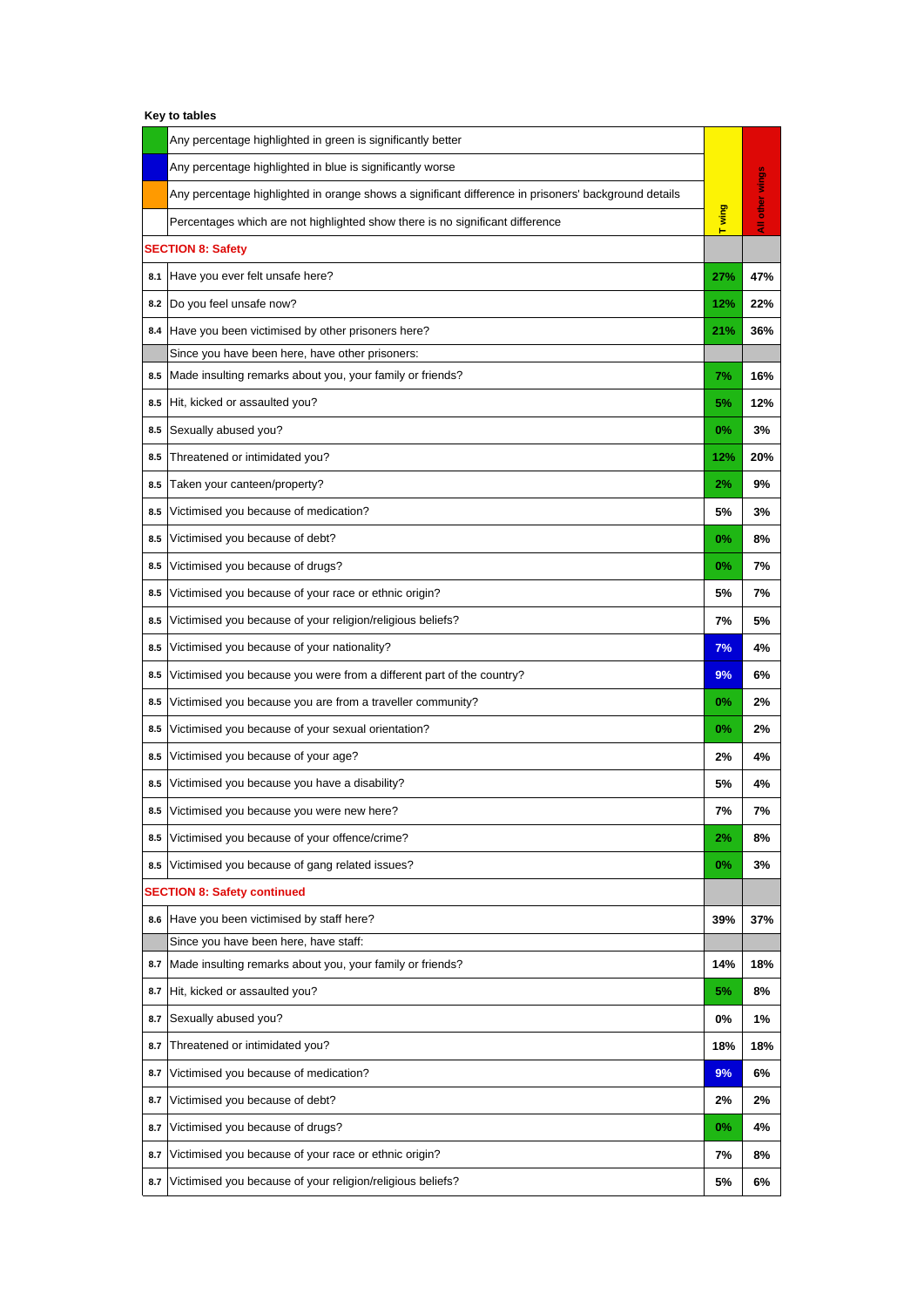| Key to tables |  |  |  |
|---------------|--|--|--|
|---------------|--|--|--|

|     | Any percentage highlighted in green is significantly better                                          |       |             |
|-----|------------------------------------------------------------------------------------------------------|-------|-------------|
|     | Any percentage highlighted in blue is significantly worse                                            |       |             |
|     | Any percentage highlighted in orange shows a significant difference in prisoners' background details |       | other wings |
|     | Percentages which are not highlighted show there is no significant difference                        | Twing | ā           |
| 8.7 | Victimised you because of your nationality?                                                          | 9%    | 5%          |
| 8.7 | Victimised you because you were from a different part of the country?                                | 14%   | 6%          |
| 8.7 | Victimised you because you are from a traveller community?                                           | 0%    | 1%          |
| 8.7 | Victimised you because of your sexual orientation?                                                   | 0%    | 2%          |
| 8.7 | Victimised you because of your age?                                                                  | 2%    | 3%          |
| 8.7 | Victimised you because you have a disability?                                                        | 5%    | 2%          |
| 8.7 | Victimised you because you were new here?                                                            | 5%    | 3%          |
| 8.7 | Victimised you because of your offence/crime?                                                        | 5%    | 8%          |
| 8.7 | Victimised you because of gang related issues?                                                       | 2%    | 1%          |
|     | <b>SECTION 9: Health services</b>                                                                    |       |             |
| 9.1 | Is it easy/very easy to see the doctor?                                                              | 26%   | 25%         |
| 9.1 | Is it easy/very easy to see the nurse?                                                               | 42%   | 39%         |
| 9.1 | Is it easy/very easy to see the dentist?                                                             | 19%   | 14%         |
|     | 9.4 Are you currently taking medication?                                                             | 43%   | 43%         |
| 9.6 | Do you have any emotional well being or mental health problems?                                      | 26%   | 43%         |
|     | <b>SECTION 10: Drugs and alcohol</b>                                                                 |       |             |
|     | 10.1 Did you have a problem with drugs when you came into this prison?                               | 33%   | 41%         |
|     | 10.2 Did you have a problem with alcohol when you came into this prison?                             | 19%   | 20%         |
|     | 10.3 Is it easy/very easy to get illegal drugs in this prison?                                       | 42%   | 54%         |
|     | 10.4 Is it easy/very easy to get alcohol in this prison?                                             | 9%    | 28%         |
|     | 10.5 Have you developed a problem with drugs since you have been in this prison?                     | 14%   | 20%         |
|     | 10.6 Have you developed a problem with diverted medication since you have been in this prison?       | 14%   | 12%         |
|     | <b>SECTION 11: Activities</b>                                                                        |       |             |
|     | Is it very easy/ easy to get into the following activities:                                          |       |             |
|     | 11.1 A prison job?                                                                                   | 51%   | 52%         |
|     | 11.1 Vocational or skills training?                                                                  | 53%   | 49%         |
|     | 11.1 Education (including basic skills)?                                                             | 60%   | 56%         |
|     | 11.1 Offending Behaviour Programmes?                                                                 | 26%   | 19%         |
|     | Are you currently involved in any of the following activities:<br>11.2 A prison job?                 | 74%   | 58%         |
|     | 11.2 Vocational or skills training?                                                                  | 16%   | 14%         |
|     | 11.2 Education (including basic skills)?                                                             | 19%   | 21%         |
|     | 11.2 Offending Behaviour Programmes?                                                                 | 16%   | 9%          |
|     | 11.4 Do you go to the library at least once a week?                                                  | 31%   | 25%         |
|     | 11.5 Does the library have a wide enough range of materials to meet your needs?                      | 45%   | 44%         |
|     |                                                                                                      |       |             |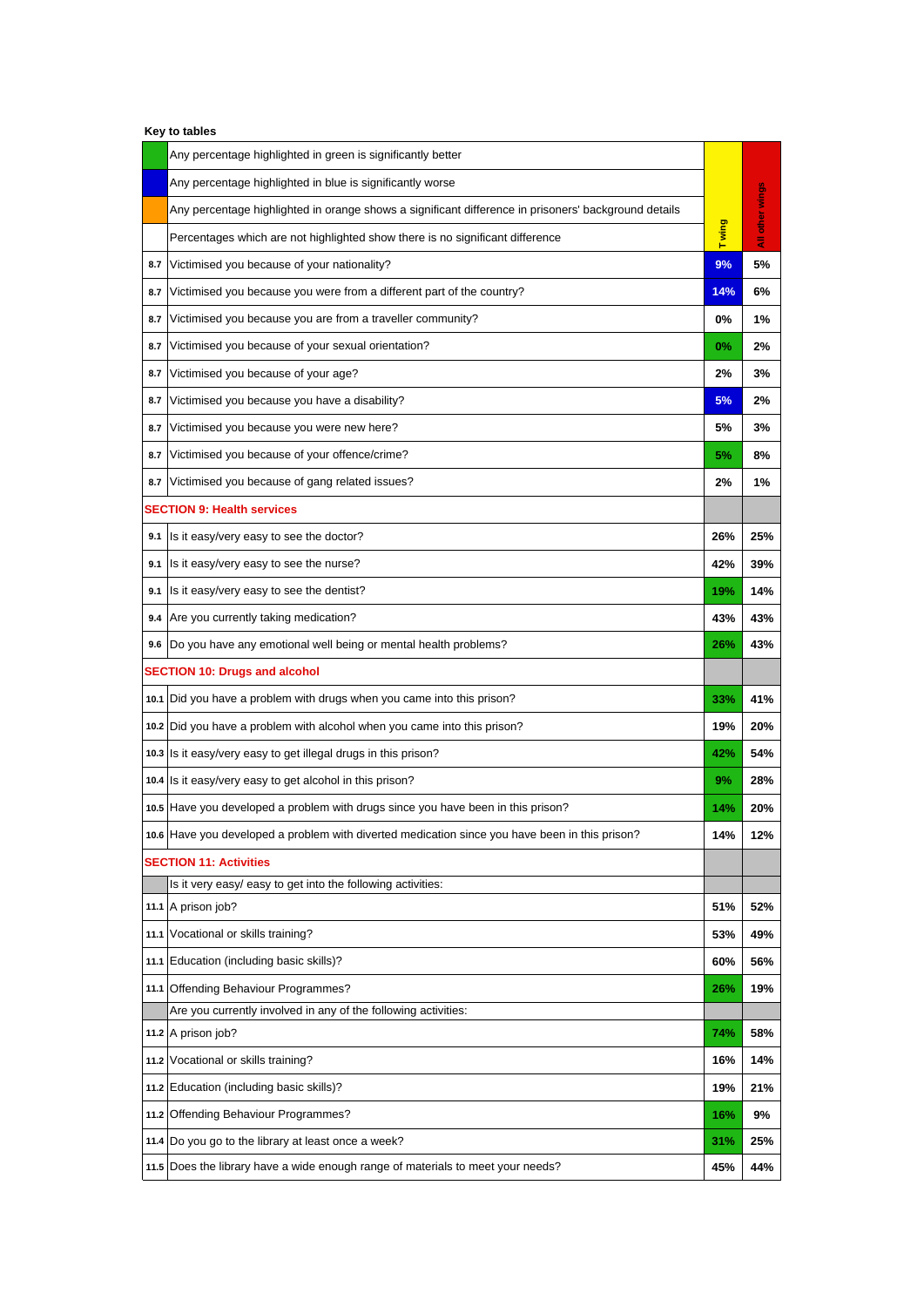## **Key to tables**

|                                       | Any percentage highlighted in green is significantly better                                                |       |                 |
|---------------------------------------|------------------------------------------------------------------------------------------------------------|-------|-----------------|
|                                       | Any percentage highlighted in blue is significantly worse                                                  |       |                 |
|                                       | Any percentage highlighted in orange shows a significant difference in prisoners' background details       |       | All other wings |
|                                       | Percentages which are not highlighted show there is no significant difference                              | Twing |                 |
|                                       | 11.6 Do you go to the gym three or more times a week?                                                      | 51%   | 35%             |
|                                       | 11.7 Do you go outside for exercise three or more times a week?                                            | 23%   | 38%             |
|                                       | 11.8 Do you go on association more than five times each week?                                              | 78%   | 71%             |
|                                       | 11.9 Do you spend ten or more hours out of your cell on a weekday?                                         | 26%   | 16%             |
| <b>SECTION 12: Friends and family</b> |                                                                                                            |       |                 |
|                                       | 12.1 Have staff supported you and helped you to maintain contact with family/friends while in this prison? | 37%   | 36%             |
|                                       | 12.2 Have you had any problems with sending or receiving mail?                                             | 50%   | 38%             |
|                                       | 12.3 Have you had any problems getting access to the telephones?                                           | 12%   | 20%             |
|                                       | 12.4 Is it easy/ very easy for your friends and family to get here?                                        | 41%   | 30%             |
|                                       | <b>SECTION 13: Preparation for release</b>                                                                 |       |                 |
|                                       | 13.3 Do you have a named offender supervisor in this prison?                                               | 86%   | 82%             |
|                                       | 13.10 Do you have a needs based custody plan?                                                              | 2%    | 6%              |
|                                       | 13.11 Do you feel that any member of staff has helped you to prepare for release?                          | 22%   | 14%             |